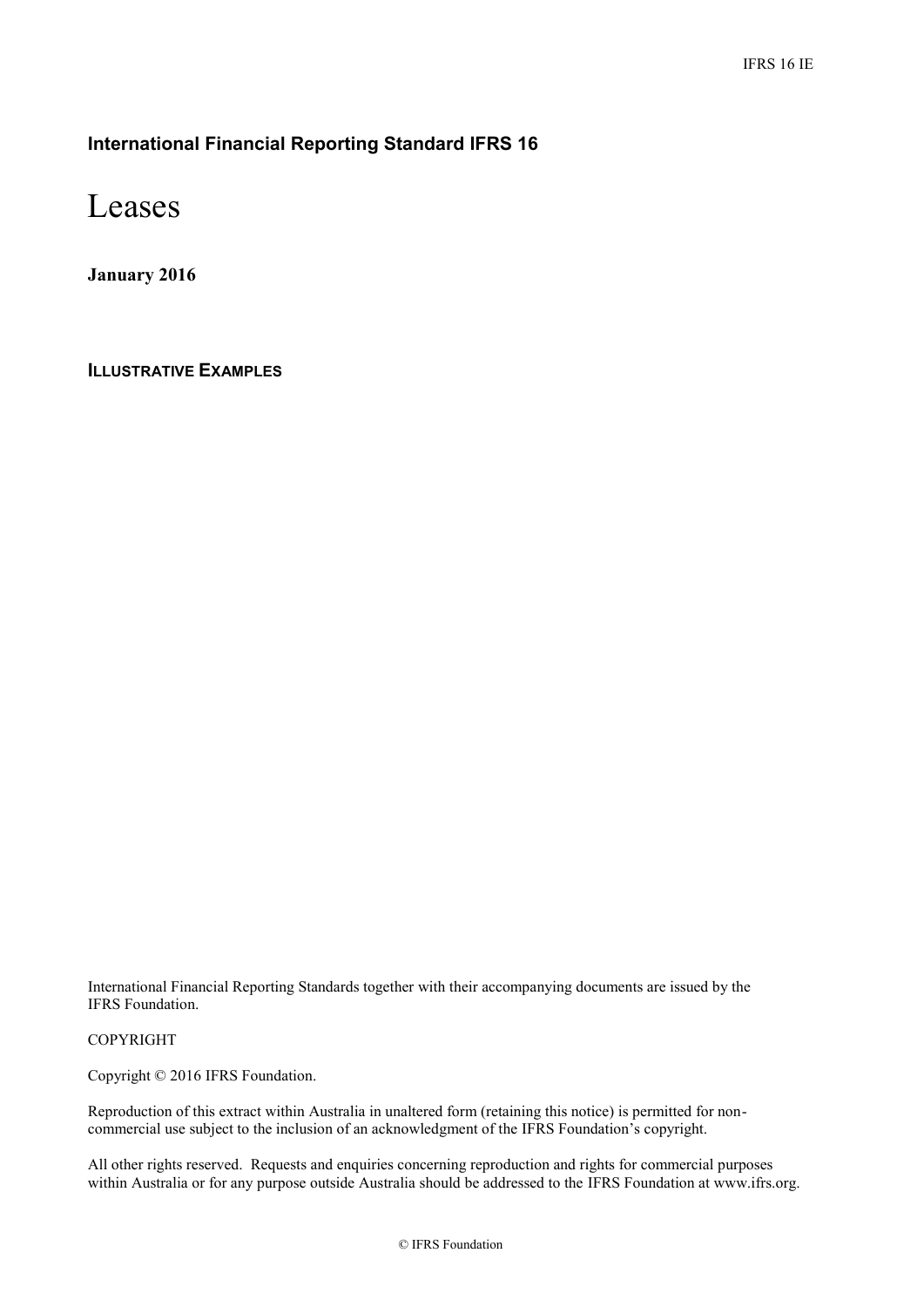## January 2016

Illustrative Examples International Financial Reporting Standard $^\circ$ 

# IFRS 16 Leases

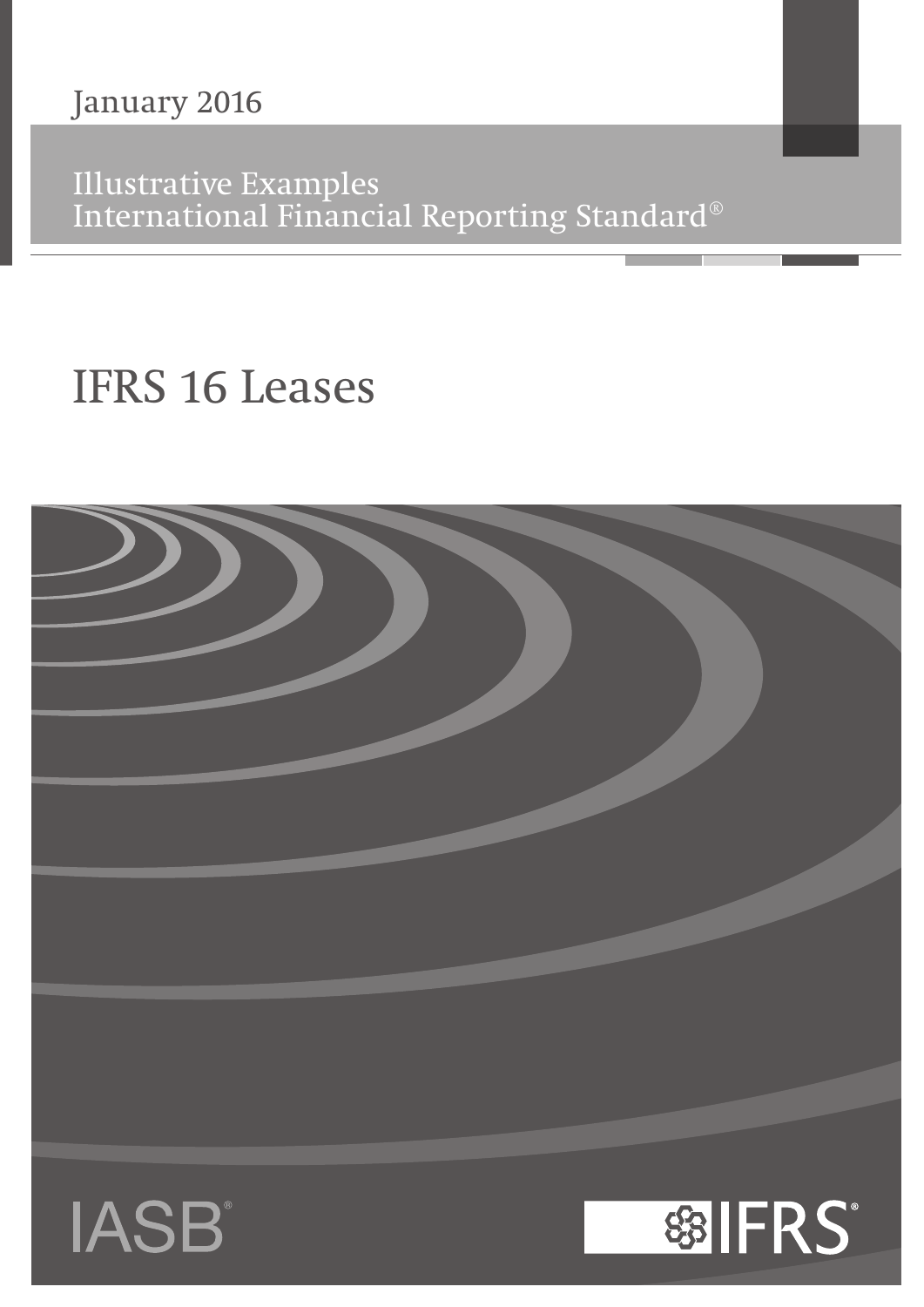## **Illustrative Examples**

IFRS 16 Leases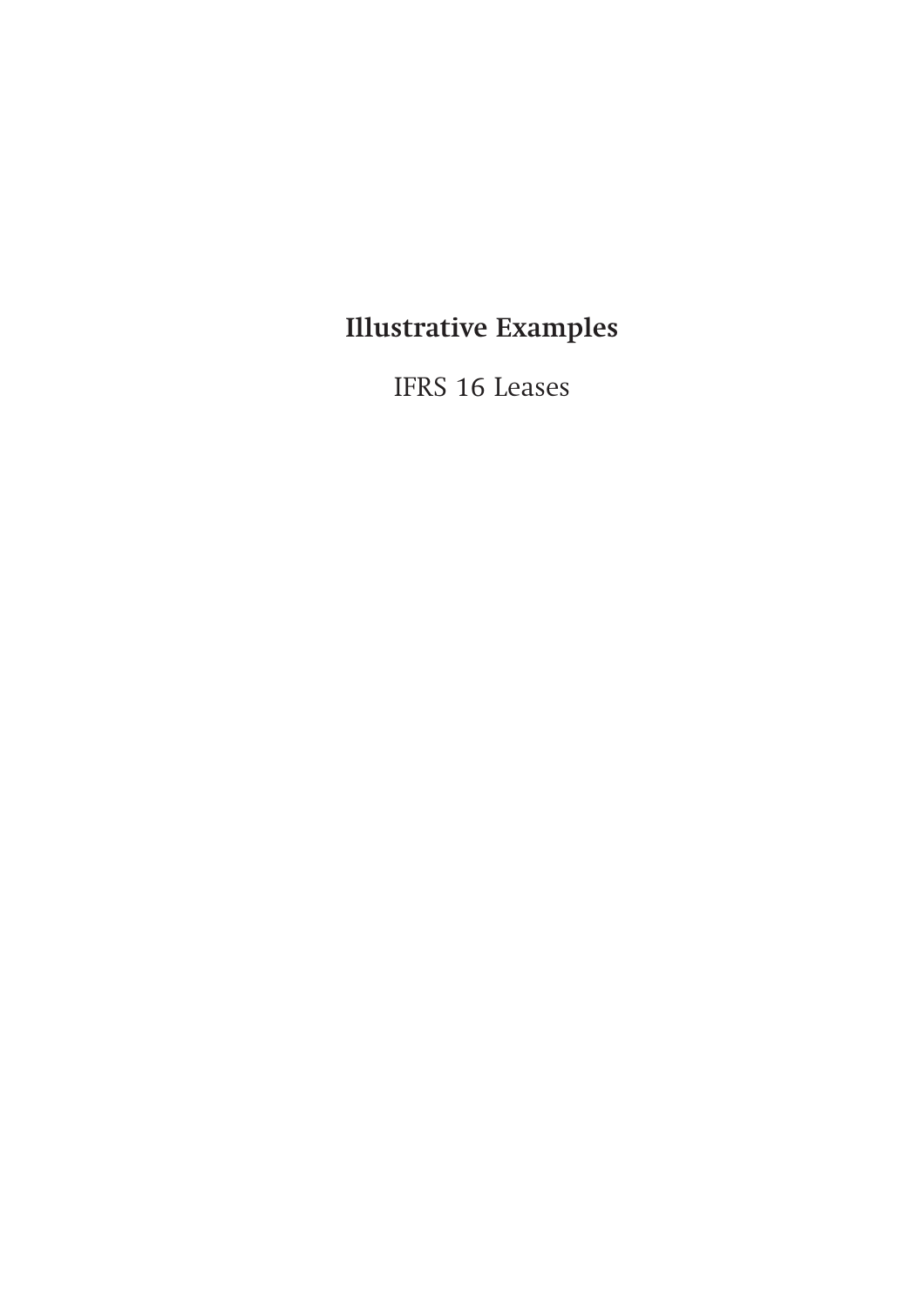These Illustrative Examples accompany IFRS 16 *Leases* (issued January 2016; see separate booklet) and is published by the International Accounting Standards Board (IASB).

**Disclaimer:** the IASB, the IFRS Foundation, the authors and the publishers do not accept responsibility for any loss caused by acting or refraining from acting in reliance on the material in this publication, whether such loss is caused by negligence or otherwise.

International Financial Reporting Standards (including International Accounting Standards and SIC and IFRIC Interpretations), Exposure Drafts and other IASB and/or IFRS Foundation publications are copyright of the IFRS Foundation.

#### **Copyright © 2016 IFRS Foundation®**

ISBN for this part: 978-1-911040-06-4; ISBN for set of three parts: 978-1-911040-03-3

**All rights reserved.** No part of this publication may be translated, reprinted, reproduced or used in any form either in whole or in part or by any electronic, mechanical or other means, now known or hereafter invented, including photocopying and recording, or in any information storage and retrieval system, without prior permission in writing from the IFRS Foundation.

The approved text of International Financial Reporting Standards and other IASB publications is that published by the IASB in the English language. Copies may be obtained from the IFRS Foundation. Please address publications and copyright matters to:

IFRS Foundation Publications Department 30 Cannon Street, London EC4M 6XH, United Kingdom Tel: +44 (0)20 7332 2730 Fax: +44 (0)20 7332 2749 Email: publications@ifrs.org Web: www.ifrs.org



The IFRS Foundation logo/the IASB logo/the IFRS for SMEs logo/'Hexagon Device', 'IFRS Foundation', 'IFRS Taxonomy', 'eIFRS', 'IASB', 'IFRS for SMEs', 'IAS', 'IASs', 'IFRIC', 'IFRS', 'IFRSs', 'SIC', 'International Accounting Standards' and 'International Financial Reporting Standards' are Trade Marks of the IFRS Foundation.

Further details of the Trade Marks, including details of countries where the Trade Marks are registered or applied for, are available from the IFRS Foundation on request.

The IFRS Foundation is a not-for-profit corporation under the General Corporation Law of the State of Delaware, USA and operates in England and Wales as an overseas company (Company number: FC023235) with its principal office as above.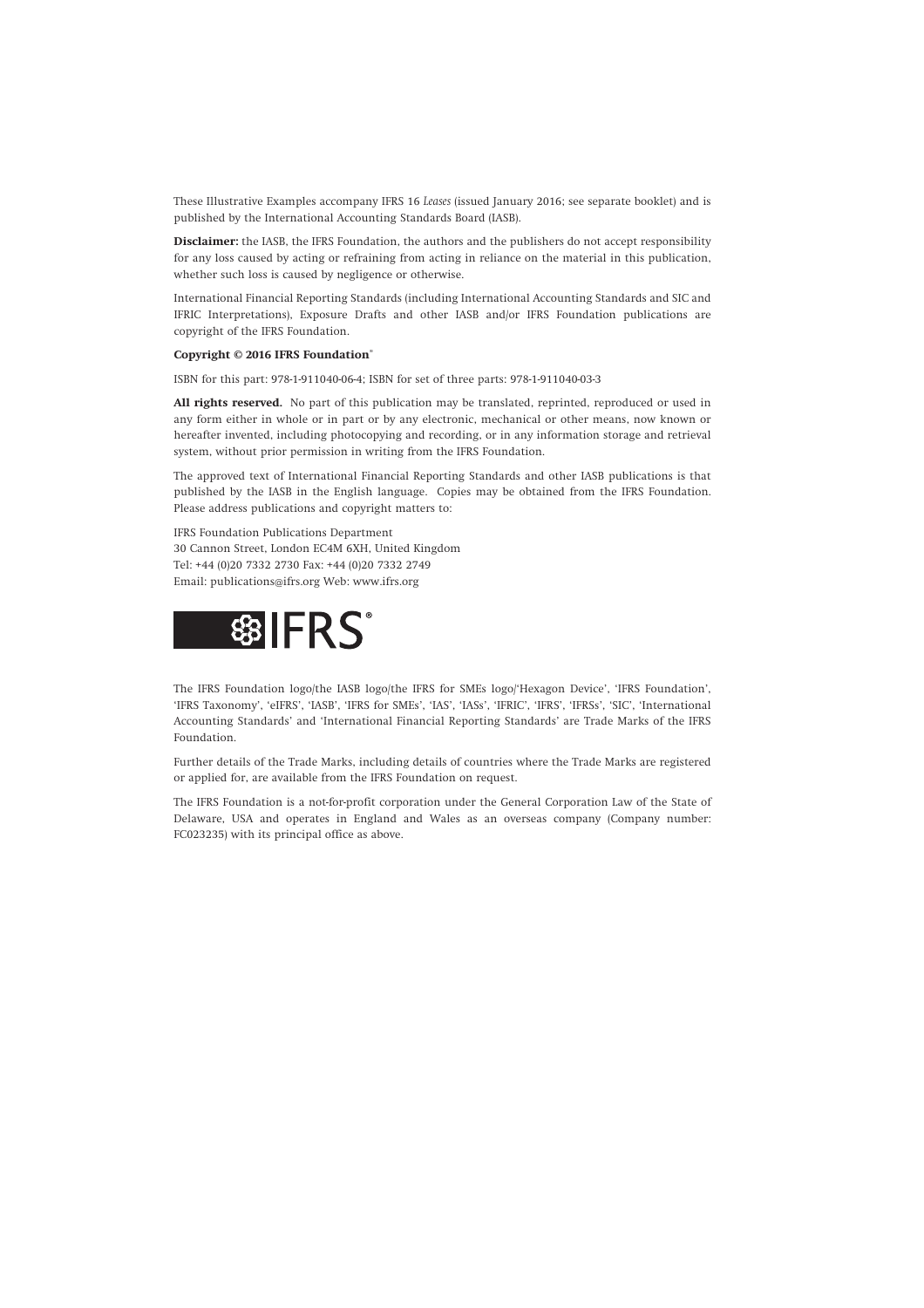## **CONTENTS**

|                                                                                                          | trom paragraph  |
|----------------------------------------------------------------------------------------------------------|-----------------|
| <b>IFRS 16 LEASES</b><br><b>ILLUSTRATIVE EXAMPLES</b>                                                    |                 |
| <b>IDENTIFYING A LEASE</b>                                                                               | IE <sub>2</sub> |
| Example 1-Rail cars                                                                                      |                 |
| <b>Example 2-Concession space</b>                                                                        |                 |
| Example 3-Fibre-optic cable                                                                              |                 |
| Example 4-Retail unit                                                                                    |                 |
| Example 5-Truck rental                                                                                   |                 |
| Example 6-Ship                                                                                           |                 |
| <b>Example 7-Aircraft</b>                                                                                |                 |
| <b>Example 8-Contract for shirts</b>                                                                     |                 |
| <b>Example 9–Contract for energy/power</b>                                                               |                 |
| <b>Example 10-Contract for network services</b>                                                          |                 |
| LEASES OF LOW-VALUE ASSETS AND PORTFOLIO APPLICATION                                                     | IE3             |
| <b>Example 11—Leases of low-value assets and portfolio application</b>                                   |                 |
| ALLOCATING CONSIDERATION TO COMPONENTS OF A CONTRACT                                                     | IE4             |
| Example 12—Lessee allocation of consideration to lease and non-lease<br>components of a contract         |                 |
| <b>LESSEE MEASUREMENT</b>                                                                                | IE5             |
| Example 13—Measurement by a lessee and accounting for a change in the<br>lease term                      |                 |
| <b>VARIABLE LEASE PAYMENTS</b>                                                                           | IE <sub>6</sub> |
| Example 14—Variable lease payments dependent on an index and variable<br>lease payments linked to sales  |                 |
| <b>LEASE MODIFICATIONS</b>                                                                               | IE7             |
| Example 15—Modification that is a separate lease                                                         |                 |
| Example 16—Modification that increases the scope of the lease by extending<br>the contractual lease term |                 |
| Example 17—Modification that decreases the scope of the lease                                            |                 |
| Example 18—Modification that both increases and decreases the scope of<br>the lease                      |                 |
| <b>Example 19—Modification that is a change in consideration only</b>                                    |                 |
| <b>SUBLEASES</b>                                                                                         | IE8             |
| Example 20—Sublease classified as a finance lease                                                        |                 |
| Example 21—Sublease classified as an operating lease                                                     |                 |
| <b>LESSEE DISCLOSURE</b>                                                                                 | IE9             |
| Example 22-Variable payment terms                                                                        |                 |
| <b>Example 23—Extension options and termination options</b>                                              |                 |

3 **Decision Structure 19 and 19 and 19 and 19 and 19 and 19 and 19 and 19 and 19 and 19 and 19 and 19 and 19 and 19 and 19 and 19 and 19 and 19 and 19 and 19 and 19 and 19 and 19 and 19 and 19 and 19 and 19 and 19 and 19 a**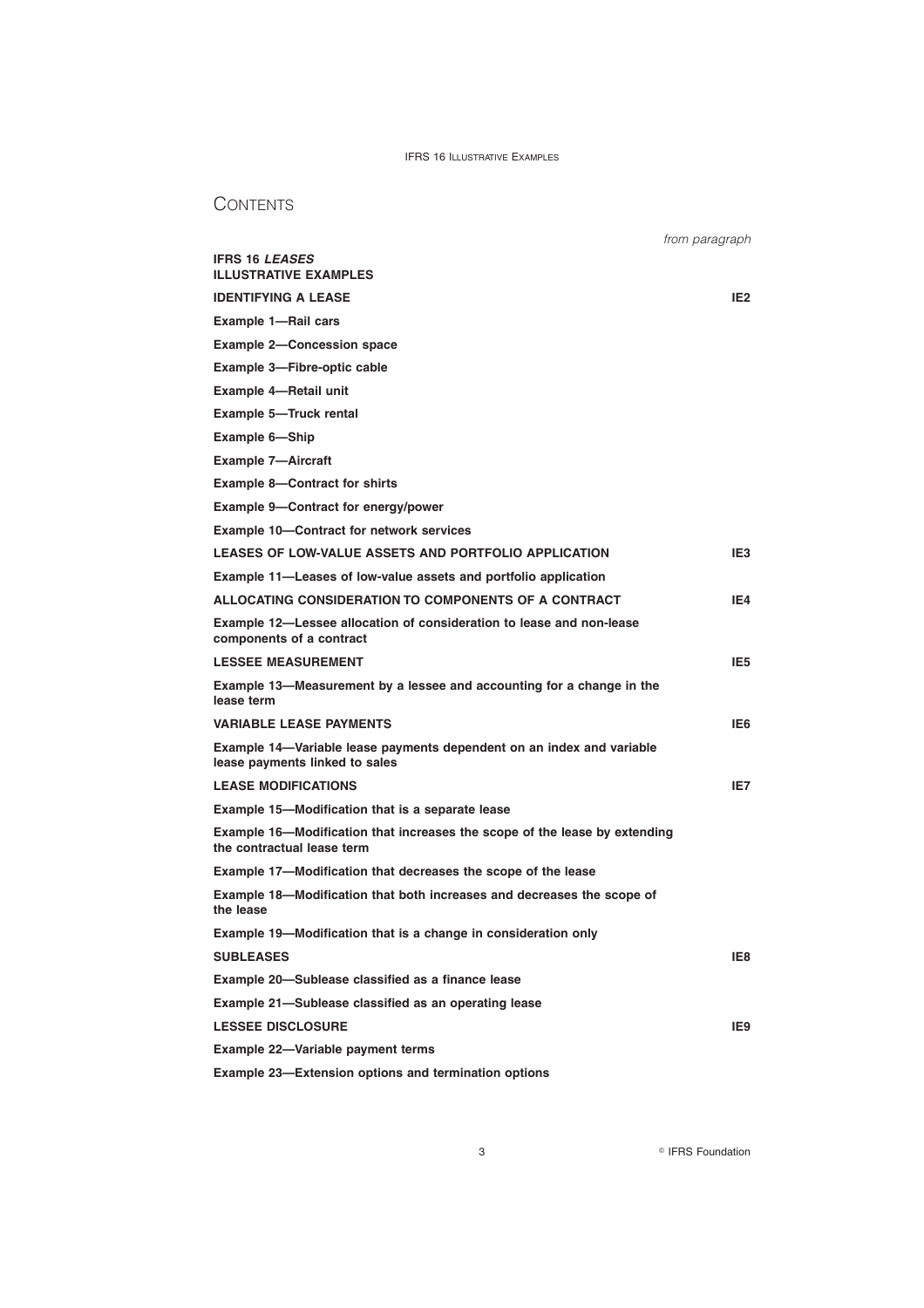## **SALE AND LEASEBACK TRANSACTIONS IE11**

**Example 24—Sale and leaseback transaction APPENDIX AMENDMENTS TO GUIDANCE ON OTHER STANDARDS**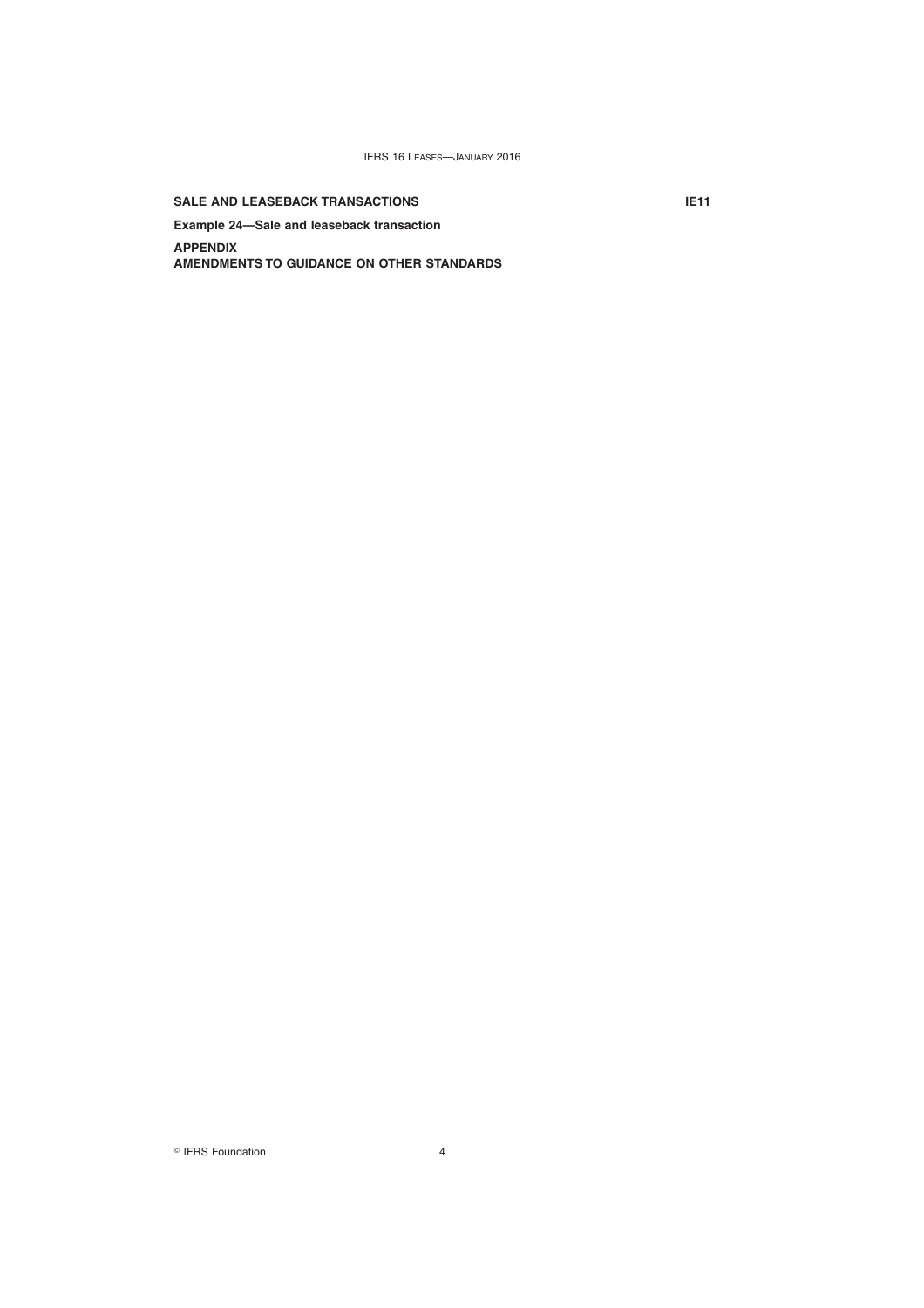## **IFRS 16** *Leases* **Illustrative Examples**

*These examples accompany, but are not part of, IFRS 16. They illustrate aspects of IFRS 16 but are not intended to provide interpretative guidance.*

IE1 These examples portray hypothetical situations illustrating how an entity might apply some of the requirements in IFRS 16 to particular aspects of a lease (or other contracts) on the basis of the limited facts presented. The analysis in each example is not intended to represent the only manner in which the requirements could be applied, nor are the examples intended to apply only to the specific industry illustrated. Although some aspects of the examples may be present in actual fact patterns, all relevant facts and circumstances of a particular fact pattern would need to be evaluated when applying IFRS 16.

## **Identifying a lease (paragraphs 9–11 and B9–B30)**

IE2 The following examples illustrate how an entity determines whether a contract is, or contains, a lease.

#### **Example 1—Rail cars**

*Example 1A: a contract between Customer and a freight carrier (Supplier) provides Customer with the use of 10 rail cars of a particular type for five years. The contract specifies the rail cars; the cars are owned by Supplier. Customer determines when, where and which goods are to be transported using the cars. When the cars are not in use, they are kept at Customer's premises. Customer can use the cars for another purpose (for example, storage) if it so chooses. However, the contract specifies that Customer cannot transport particular types of cargo (for example, explosives). If a particular car needs to be serviced or repaired, Supplier is required to substitute a car of the same type. Otherwise, and other than on default by Customer, Supplier cannot retrieve the cars during the five-year period.*

*The contract also requires Supplier to provide an engine and a driver when requested by Customer. Supplier keeps the engines at its premises and provides instructions to the driver detailing Customer's requests to transport goods. Supplier can choose to use any one of a number of engines to fulfil each of Customer's requests, and one engine could be used to transport not only Customer's goods, but also the goods of other customers (ie if other customers require the transportation of goods to destinations close to the destination requested by Customer and within a similar timeframe, Supplier can choose to attach up to 100 rail cars to the engine).*

The contract contains leases of rail cars. Customer has the right to use 10 rail cars for five years.

There are 10 identified cars. The cars are explicitly specified in the contract. Once delivered to Customer, the cars can be substituted only when they need to be serviced or repaired (see paragraph B18). The engine used to transport the rail cars is not an identified asset because it is neither explicitly specified nor implicitly specified in the contract.

*continued...*

5 **CONSIDERS CONSIDERS** Foundation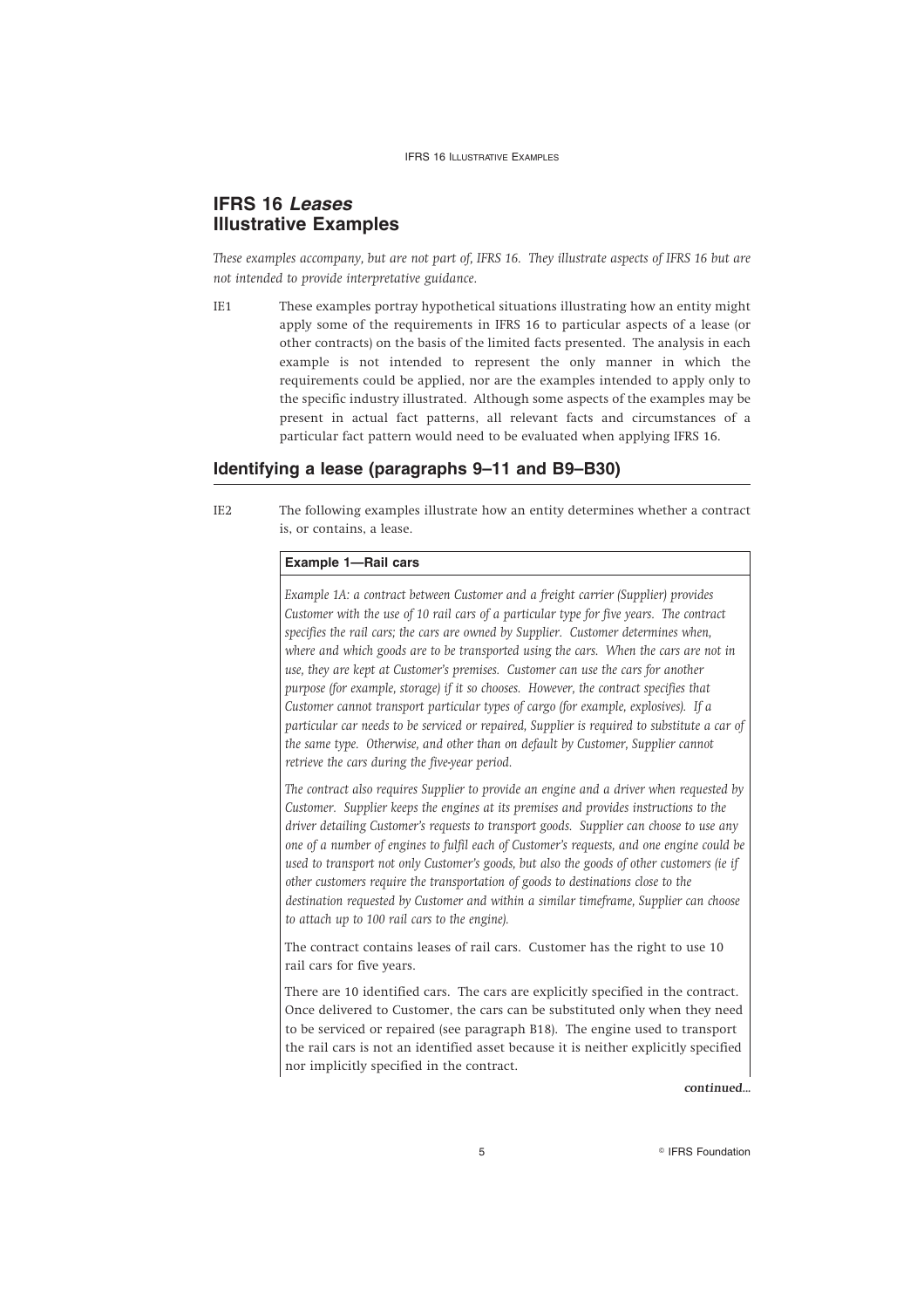## *...continued*

|     | <b>Example 1-Rail cars</b>                                                                                                                                                                                                                                                                                                                                                                                                                                                                                                                                                                                                                                                                                                                                                                                                                             |
|-----|--------------------------------------------------------------------------------------------------------------------------------------------------------------------------------------------------------------------------------------------------------------------------------------------------------------------------------------------------------------------------------------------------------------------------------------------------------------------------------------------------------------------------------------------------------------------------------------------------------------------------------------------------------------------------------------------------------------------------------------------------------------------------------------------------------------------------------------------------------|
|     | Customer has the right to control the use of the 10 rail cars throughout the<br>five-year period of use because:                                                                                                                                                                                                                                                                                                                                                                                                                                                                                                                                                                                                                                                                                                                                       |
| (a) | Customer has the right to obtain substantially all of the economic<br>benefits from use of the cars over the five-year period of use.<br>Customer has exclusive use of the cars throughout the period of use,<br>including when they are not being used to transport Customer's<br>goods.                                                                                                                                                                                                                                                                                                                                                                                                                                                                                                                                                              |
| (b) | Customer has the right to direct the use of the cars because the<br>conditions in paragraph B24(a) exist. The contractual restrictions on<br>the cargo that can be transported by the cars are protective rights of<br>Supplier and define the scope of Customer's right to use the cars.<br>Within the scope of its right of use defined in the contract, Customer<br>makes the relevant decisions about how and for what purpose the<br>cars are used by being able to decide when and where the rail cars<br>will be used and which goods are transported using the cars.<br>Customer also determines whether and how the cars will be used<br>when not being used to transport its goods (for example, whether and<br>when they will be used for storage). Customer has the right to<br>change these decisions during the five-year period of use. |
|     | Although having an engine and driver (controlled by Supplier) to transport<br>the rail cars is essential to the efficient use of the cars, Supplier's decisions in<br>this regard do not give it the right to direct how and for what purpose the<br>rail cars are used. Consequently, Supplier does not control the use of the<br>cars during the period of use.                                                                                                                                                                                                                                                                                                                                                                                                                                                                                      |

*continued...*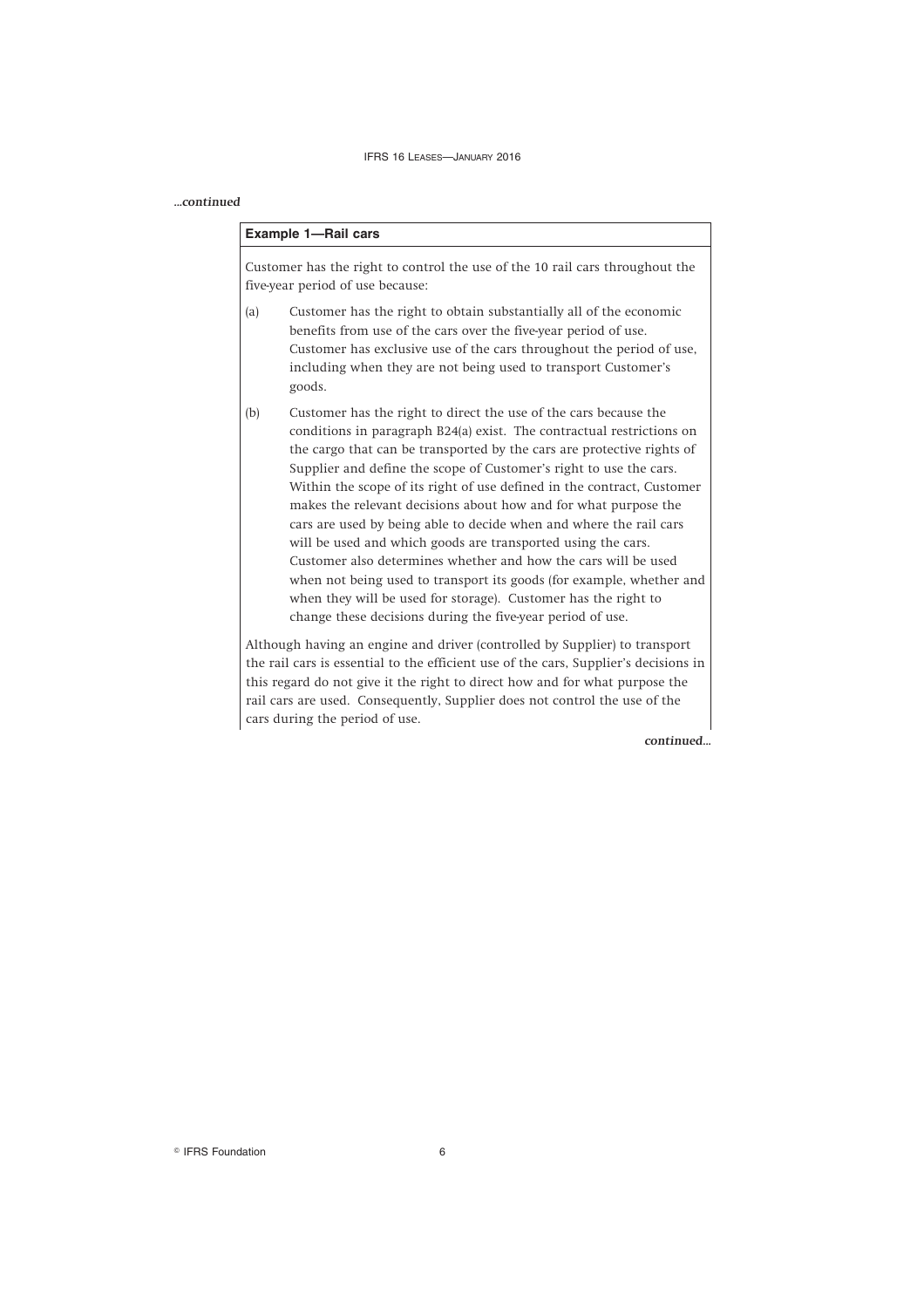#### *...continued*

#### **Example 1—Rail cars**

*Example 1B: the contract between Customer and Supplier requires Supplier to transport a specified quantity of goods by using a specified type of rail car in accordance with a stated timetable for a period of five years. The timetable and quantity of goods specified are equivalent to Customer having the use of 10 rail cars for five years. Supplier provides the rail cars, driver and engine as part of the contract. The contract states the nature and quantity of the goods to be transported (and the type of rail car to be used to transport the goods). Supplier has a large pool of similar cars that can be used to fulfil the requirements of the contract. Similarly, Supplier can choose to use any one of a number of engines to fulfil each of Customer's requests, and one engine could be used to transport not only Customer's goods, but also the goods of other customers. The cars and engines are stored at Supplier's premises when not being used to transport goods.*

The contract does not contain a lease of rail cars or of an engine.

The rail cars and the engines used to transport Customer's goods are not identified assets. Supplier has the substantive right to substitute the rail cars and engine because:

- (a) Supplier has the practical ability to substitute each car and the engine throughout the period of use (see paragraph B14(a)). Alternative cars and engines are readily available to Supplier and Supplier can substitute each car and the engine without Customer's approval.
- (b) Supplier would benefit economically from substituting each car and the engine (see paragraph B14(b)). There would be minimal, if any, cost associated with substituting each car or the engine because the cars and engines are stored at Supplier's premises and Supplier has a large pool of similar cars and engines. Supplier benefits from substituting each car or the engine in contracts of this nature because substitution allows Supplier to, for example, (i) use cars or an engine to fulfil a task for which the cars or engine are already positioned to perform (for example, a task at a rail yard close to the point of origin) or (ii) use cars or an engine that would otherwise be sitting idle because they are not being used by a customer.

Accordingly, Customer does not direct the use, nor have the right to obtain substantially all of the economic benefits from use, of an identified car or an engine. Supplier directs the use of the rail cars and engine by selecting which cars and engine are used for each particular delivery and obtains substantially all of the economic benefits from use of the rail cars and engine. Supplier is only providing freight capacity.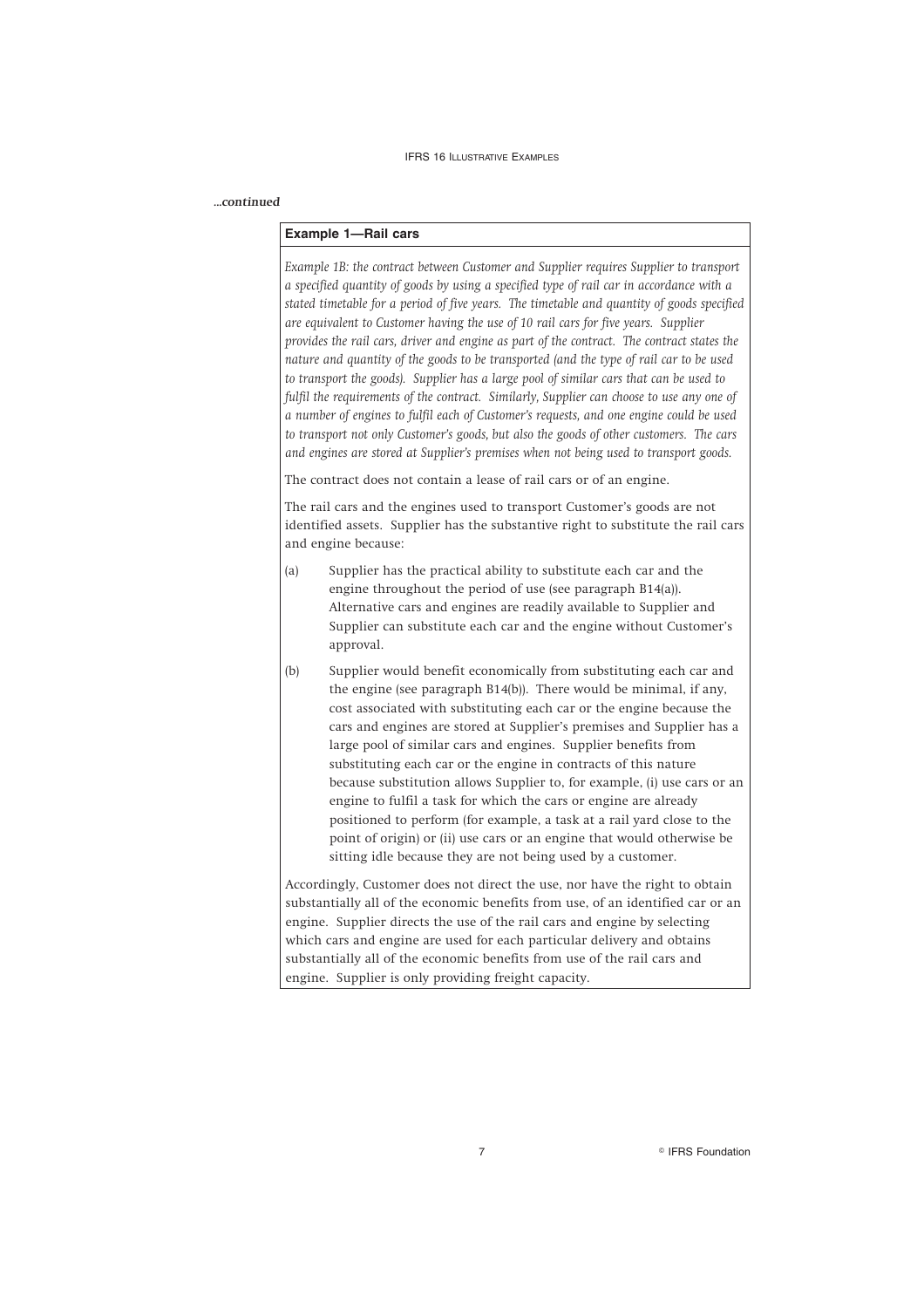## **Example 2—Concession space**

*A coffee company (Customer) enters into a contract with an airport operator (Supplier) to use a space in the airport to sell its goods for a three-year period. The contract states the amount of space and that the space may be located at any one of several boarding areas within the airport. Supplier has the right to change the location of the space allocated to Customer at any time during the period of use. There are minimal costs to Supplier associated with changing the space for the Customer: Customer uses a kiosk (that it owns) that can be moved easily to sell its goods. There are many areas in the airport that are available and that would meet the specifications for the space in the contract.*

The contract does not contain a lease.

Although the amount of space Customer uses is specified in the contract, there is no identified asset. Customer controls its owned kiosk. However, the contract is for space in the airport, and this space can change at the discretion of Supplier. Supplier has the substantive right to substitute the space Customer uses because:

- (a) Supplier has the practical ability to change the space used by Customer throughout the period of use (see paragraph B14(a)). There are many areas in the airport that meet the specifications for the space in the contract, and Supplier has the right to change the location of the space to other space that meets the specifications at any time without Customer's approval.
- (b) Supplier would benefit economically from substituting the space (see paragraph B14(b)). There would be minimal cost associated with changing the space used by Customer because the kiosk can be moved easily. Supplier benefits from substituting the space in the airport because substitution allows Supplier to make the most effective use of the space at boarding areas in the airport to meet changing circumstances.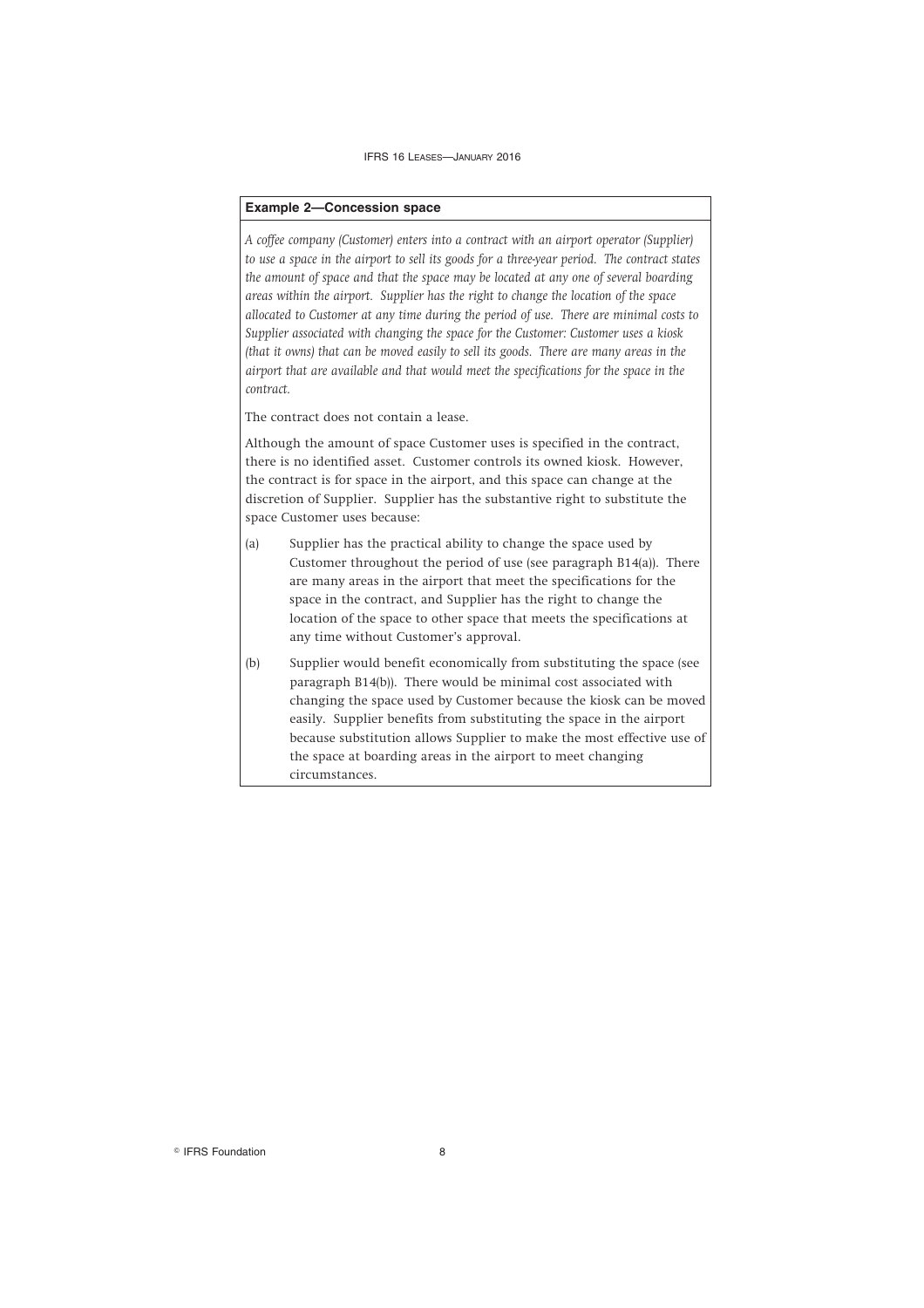### **Example 3—Fibre-optic cable**

*Example 3A: Customer enters into a 15-year contract with a utilities company (Supplier) for the right to use three specified, physically distinct dark fibres within a larger cable connecting Hong Kong to Tokyo. Customer makes the decisions about the use of the fibres by connecting each end of the fibres to its electronic equipment (ie Customer 'lights' the fibres and decides what data, and how much data, those fibres will transport). If the fibres are damaged, Supplier is responsible for the repairs and maintenance. Supplier owns extra fibres, but can substitute those for Customer's fibres only for reasons of repairs, maintenance or malfunction (and is obliged to substitute the fibres in these cases).*

The contract contains a lease of dark fibres. Customer has the right to use the three dark fibres for 15 years.

There are three identified fibres. The fibres are explicitly specified in the contract and are physically distinct from other fibres within the cable. Supplier cannot substitute the fibres other than for reasons of repairs, maintenance or malfunction (see paragraph B18).

Customer has the right to control the use of the fibres throughout the 15-year period of use because:

- (a) Customer has the right to obtain substantially all of the economic benefits from use of the fibres over the 15-year period of use. Customer has exclusive use of the fibres throughout the period of  $_{11}$ se.
- (b) Customer has the right to direct the use of the fibres because the conditions in paragraph B24(a) exist. Customer makes the relevant decisions about how and for what purpose the fibres are used by deciding (i) when and whether to light the fibres and (ii) when and how much output the fibres will produce (ie what data, and how much data, those fibres will transport). Customer has the right to change these decisions during the 15-year period of use.

Although Supplier's decisions about repairing and maintaining the fibres are essential to their efficient use, those decisions do not give Supplier the right to direct how and for what purpose the fibres are used. Consequently, Supplier does not control the use of the fibres during the period of use.

*continued...*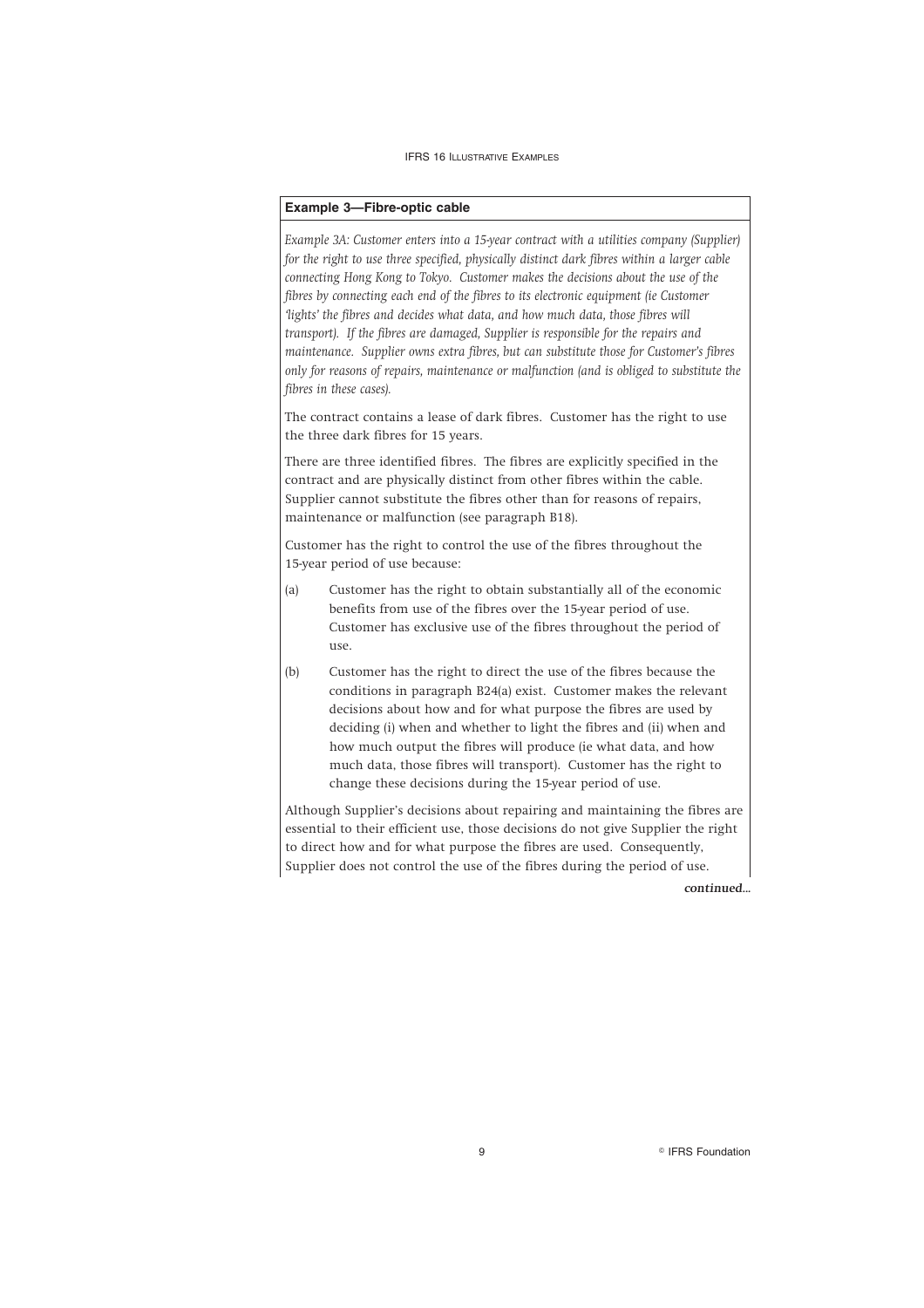#### *...continued*

#### **Example 3—Fibre-optic cable**

*Example 3B: Customer enters into a 15-year contract with Supplier for the right to use a specified amount of capacity within a cable connecting Hong Kong to Tokyo. The specified amount is equivalent to Customer having the use of the full capacity of three fibre strands within the cable (the cable contains 15 fibres with similar capacities). Supplier makes decisions about the transmission of data (ie Supplier lights the fibres, makes decisions about which fibres are used to transmit Customer's traffic and makes decisions about the electronic equipment that Supplier owns and connects to the fibres).*

The contract does not contain a lease.

Supplier makes all decisions about the transmission of its customers' data, which requires the use of only a portion of the capacity of the cable for each customer. The capacity portion that will be provided to Customer is not physically distinct from the remaining capacity of the cable and does not represent substantially all of the capacity of the cable (see paragraph B20). Consequently, Customer does not have the right to use an identified asset.

## **Example 4—Retail unit**

*Customer enters into a contract with a property owner (Supplier) to use Retail Unit A for a five-year period. Retail Unit A is part of a larger retail space with many retail units.*

*Customer is granted the right to use Retail Unit A. Supplier can require Customer to relocate to another retail unit. In that case, Supplier is required to provide Customer with a retail unit of similar quality and specifications to Retail Unit A and to pay for Customer's relocation costs. Supplier would benefit economically from relocating Customer only if a major new tenant were to decide to occupy a large amount of retail space at a rate sufficiently favourable to cover the costs of relocating Customer and other tenants in the retail space. However, although it is possible that those circumstances will arise, at inception of the contract, it is not likely that those circumstances will arise.*

*The contract requires Customer to use Retail Unit A to operate its well-known store brand to sell its goods during the hours that the larger retail space is open. Customer makes all of the decisions about the use of the retail unit during the period of use. For example, Customer decides on the mix of goods sold from the unit, the pricing of the goods sold and the quantities of inventory held. Customer also controls physical access to the unit throughout the five-year period of use.*

*The contract requires Customer to make fixed payments to Supplier, as well as variable payments that are a percentage of sales from Retail Unit A.*

*Supplier provides cleaning and security services, as well as advertising services, as part of the contract.*

*continued...*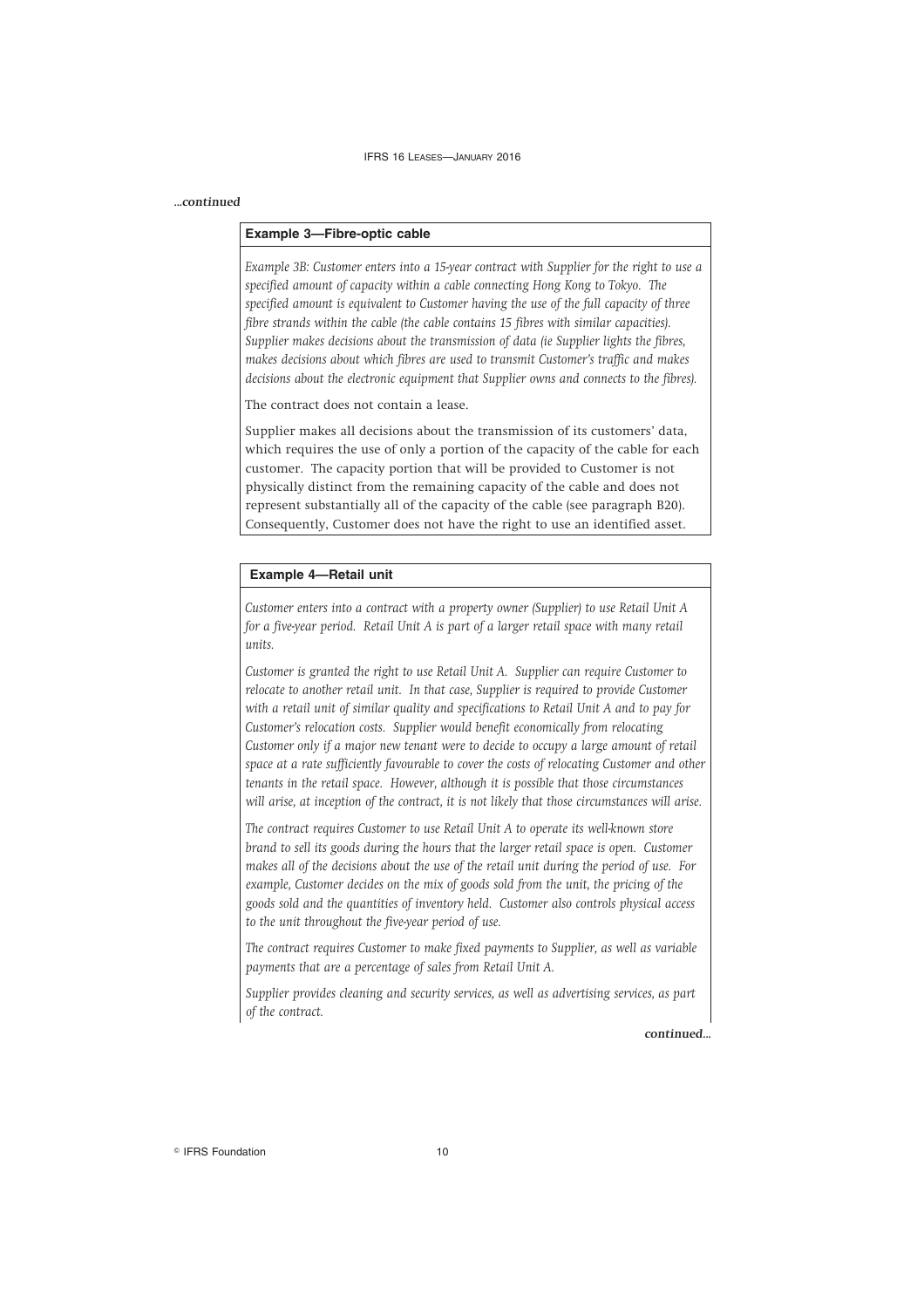#### *...continued*

#### **Example 4—Retail unit**

The contract contains a lease of retail space. Customer has the right to use Retail Unit A for five years.

Retail Unit A is an identified asset. It is explicitly specified in the contract. Supplier has the practical ability to substitute the retail unit, but could benefit economically from substitution only in specific circumstances. Supplier's substitution right is not substantive because, at inception of the contract, those circumstances are not considered likely to arise (see paragraph B16).

Customer has the right to control the use of Retail Unit A throughout the five-year period of use because:

- (a) Customer has the right to obtain substantially all of the economic benefits from use of Retail Unit A over the five-year period of use. Customer has exclusive use of Retail Unit A throughout the period of use. Although a portion of the cash flows derived from sales from Retail Unit A will flow from Customer to Supplier, this represents consideration that Customer pays Supplier for the right to use the retail unit. It does not prevent Customer from having the right to obtain substantially all of the economic benefits from use of Retail Unit A.
- (b) Customer has the right to direct the use of Retail Unit A because the conditions in paragraph B24(a) exist. The contractual restrictions on the goods that can be sold from Retail Unit A, and when Retail Unit A is open, define the scope of Customer's right to use Retail Unit A. Within the scope of its right of use defined in the contract, Customer makes the relevant decisions about how and for what purpose Retail Unit A is used by being able to decide, for example, the mix of products that will be sold in the retail unit and the sale price for those products. Customer has the right to change these decisions during the five-year period of use.

Although cleaning, security, and advertising services are essential to the efficient use of Retail Unit A, Supplier's decisions in this regard do not give it the right to direct how and for what purpose Retail Unit A is used. Consequently, Supplier does not control the use of Retail Unit A during the period of use and Supplier's decisions do not affect Customer's control of the use of Retail Unit A.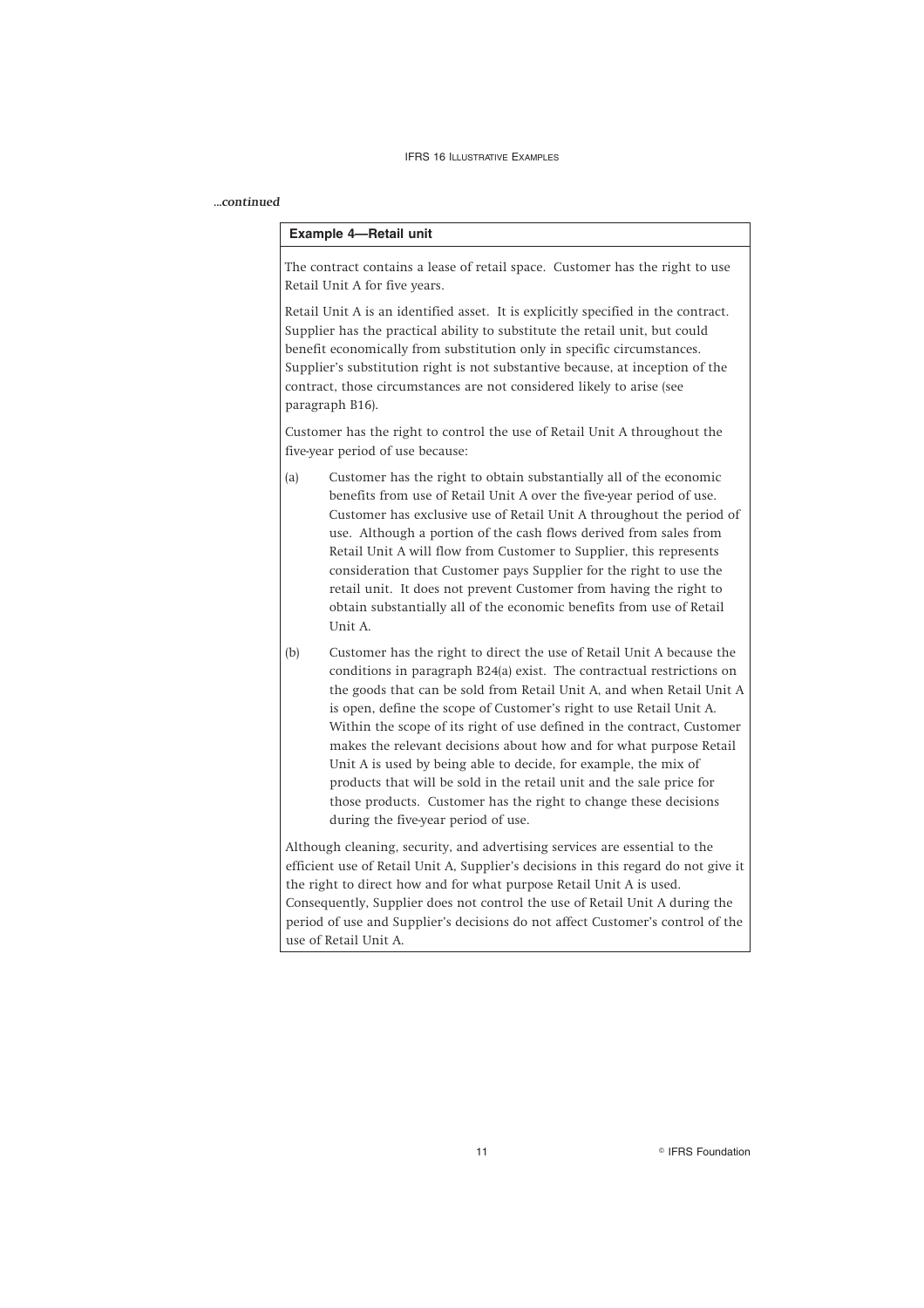## **Example 5—Truck rental**

*Customer enters into a contract with Supplier for the use of a truck for one week to transport cargo from New York to San Francisco. Supplier does not have substitution rights. Only cargo specified in the contract is permitted to be transported on this truck for the period of the contract. The contract specifies a maximum distance that the truck can be driven. Customer is able to choose the details of the journey (speed, route, rest stops, etc.) within the parameters of the contract. Customer does not have the right to continue using the truck after the specified trip is complete.*

*The cargo to be transported, and the timing and location of pick-up in New York and delivery in San Francisco, are specified in the contract.*

*Customer is responsible for driving the truck from New York to San Francisco.*

The contract contains a lease of a truck. Customer has the right to use the truck for the duration of the specified trip.

There is an identified asset. The truck is explicitly specified in the contract, and Supplier does not have the right to substitute the truck.

Customer has the right to control the use of the truck throughout the period of use because:

- (a) Customer has the right to obtain substantially all of the economic benefits from use of the truck over the period of use. Customer has exclusive use of the truck throughout the period of use.
- (b) Customer has the right to direct the use of the truck because the conditions in B24(b)(i) exist. How and for what purpose the truck will be used (ie the transportation of specified cargo from New York to San Francisco within a specified timeframe) is predetermined in the contract. Customer directs the use of the truck because it has the right to operate the truck (for example, speed, route, rest stops) throughout the period of use. Customer makes all of the decisions about the use of the truck that can be made during the period of use through its control of the operations of the truck.

Because the duration of the contract is one week, this lease meets the definition of a short-term lease.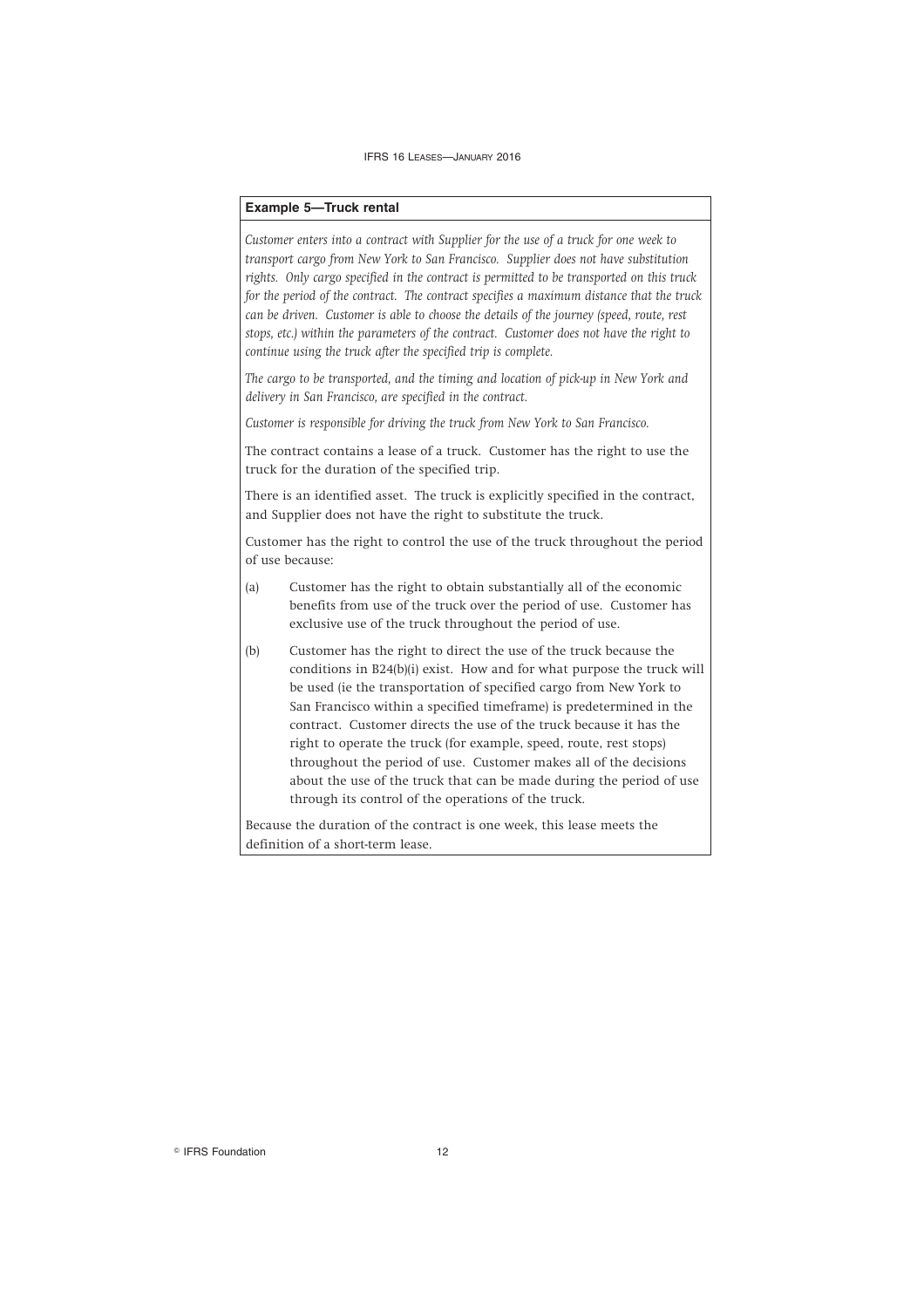## **Example 6—Ship**

*Example 6A: Customer enters into a contract with a ship owner (Supplier) for the transportation of cargo from Rotterdam to Sydney on a specified ship. The ship is explicitly specified in the contract and Supplier does not have substitution rights. The cargo will occupy substantially all of the capacity of the ship. The contract specifies the cargo to be transported on the ship and the dates of pickup and delivery.*

*Supplier operates and maintains the ship and is responsible for the safe passage of the cargo on board the ship. Customer is prohibited from hiring another operator for the ship or operating the ship itself during the term of the contract.*

The contract does not contain a lease.

There is an identified asset. The ship is explicitly specified in the contract and Supplier does not have the right to substitute that specified ship.

Customer has the right to obtain substantially all of the economic benefits from use of the ship over the period of use. Its cargo will occupy substantially all of the capacity of the ship, thereby preventing other parties from obtaining economic benefits from use of the ship.

However, Customer does not have the right to control the use of the ship because it does not have the right to direct its use. Customer does not have the right to direct how and for what purpose the ship is used. How and for what purpose the ship will be used (ie the transportation of specified cargo from Rotterdam to Sydney within a specified timeframe) is predetermined in the contract. Customer has no right to change how and for what purpose the ship is used during the period of use. Customer has no other decision-making rights about the use of the ship during the period of use (for example, it does not have the right to operate the ship) and did not design the ship. Customer has the same rights regarding the use of the ship as if it were one of many customers transporting cargo on the ship.

*Example 6B: Customer enters into a contract with Supplier for the use of a specified ship for a five-year period. The ship is explicitly specified in the contract and Supplier does not have substitution rights.*

*Customer decides what cargo will be transported, and whether, when and to which ports the ship will sail, throughout the five-year period of use, subject to restrictions specified in the contract. Those restrictions prevent Customer from sailing the ship into waters at a high risk of piracy or carrying hazardous materials as cargo.*

*Supplier operates and maintains the ship and is responsible for the safe passage of the cargo on board the ship. Customer is prohibited from hiring another operator for the ship of the contract or operating the ship itself during the term of the contract.*

The contract contains a lease. Customer has the right to use the ship for five years.

There is an identified asset. The ship is explicitly specified in the contract, and Supplier does not have the right to substitute that specified ship.

*continued...*

13 **Decision Contract Contract Contract Contract Contract Contract Contract Contract Contract Contract Contract Contract Contract Contract Contract Contract Contract Contract Contract Contract Contract Contract Contract Co**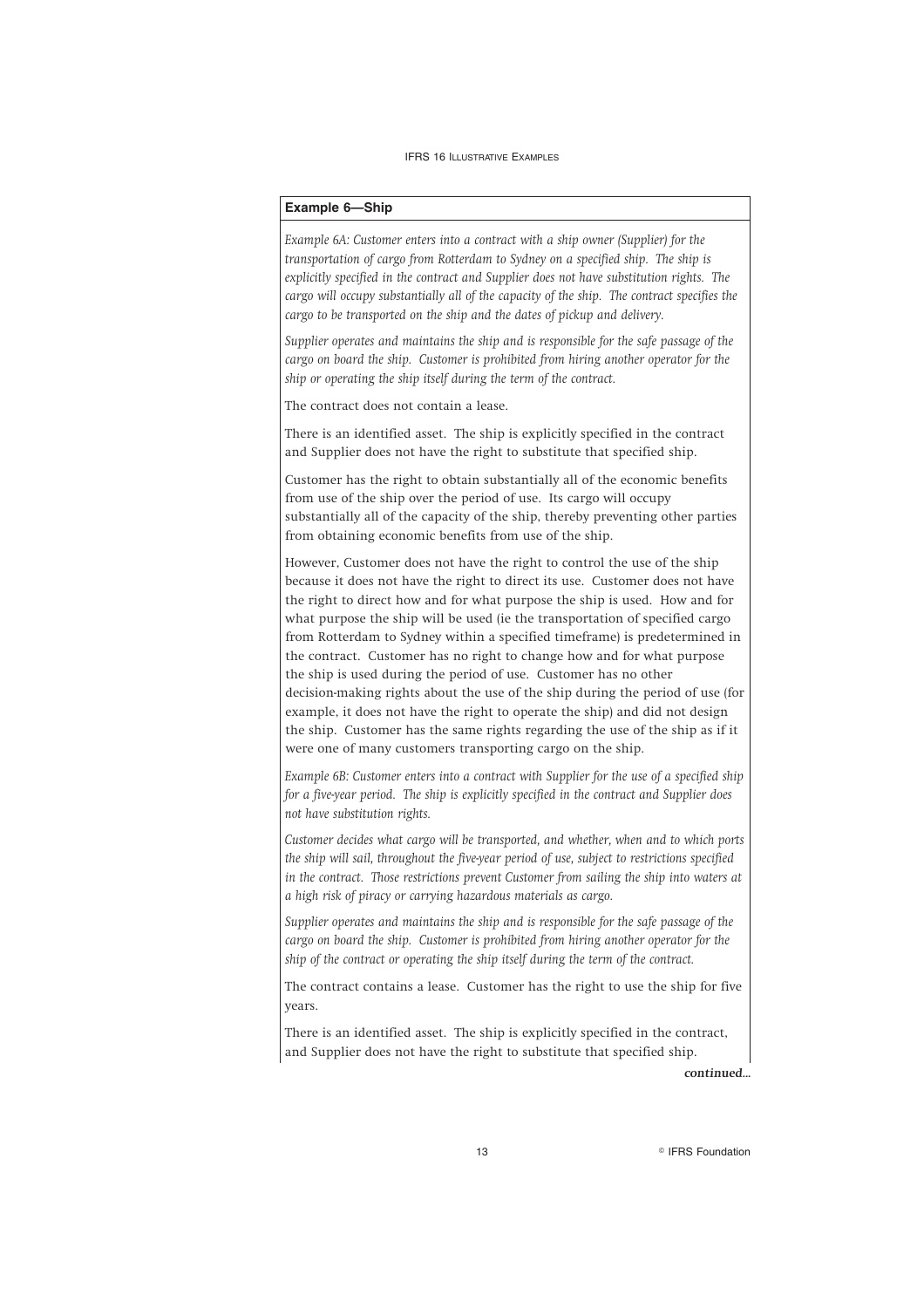#### *...continued*

**Example 6—Ship** Customer has the right to control the use of the ship throughout the five-year period of use because: (a) Customer has the right to obtain substantially all of the economic benefits from use of the ship over the five-year period of use. Customer has exclusive use of the ship throughout the period of use. (b) Customer has the right to direct the use of the ship because the conditions in paragraph B24(a) exist. The contractual restrictions about where the ship can sail and the cargo to be transported by the ship define the scope of Customer's right to use the ship. They are protective rights that protect Supplier's investment in the ship and Supplier's personnel. Within the scope of its right of use, Customer makes the relevant decisions about how and for what purpose the ship is used throughout the five-year period of use because it decides whether, where and when the ship sails, as well as the cargo it will transport. Customer has the right to change these decisions throughout the five-year period of use. Although the operation and maintenance of the ship are essential to its

efficient use, Supplier's decisions in this regard do not give it the right to direct how and for what purpose the ship is used. Instead, Supplier's decisions are dependent upon Customer's decisions about how and for what purpose the ship is used.

## **Example 7—Aircraft**

*Customer enters into a contract with an aircraft owner (Supplier) for the use of an explicitly specified aircraft for a two-year period. The contract details the interior and exterior specifications for the aircraft.*

*There are contractual and legal restrictions in the contract on where the aircraft can fly. Subject to those restrictions, Customer determines where and when the aircraft will fly, and which passengers and cargo will be transported on the aircraft. Supplier is responsible for operating the aircraft, using its own crew. Customer is prohibited from hiring another operator for the aircraft or operating the aircraft itself during the term of the contract.*

*Supplier is permitted to substitute the aircraft at any time during the two-year period and must substitute the aircraft if it is not working. Any substitute aircraft must meet the interior and exterior specifications in the contract. There are significant costs involved in outfitting an aircraft in Supplier's fleet to meet Customer's specifications.*

The contract contains a lease. Customer has the right to use the aircraft for two years.

*continued...*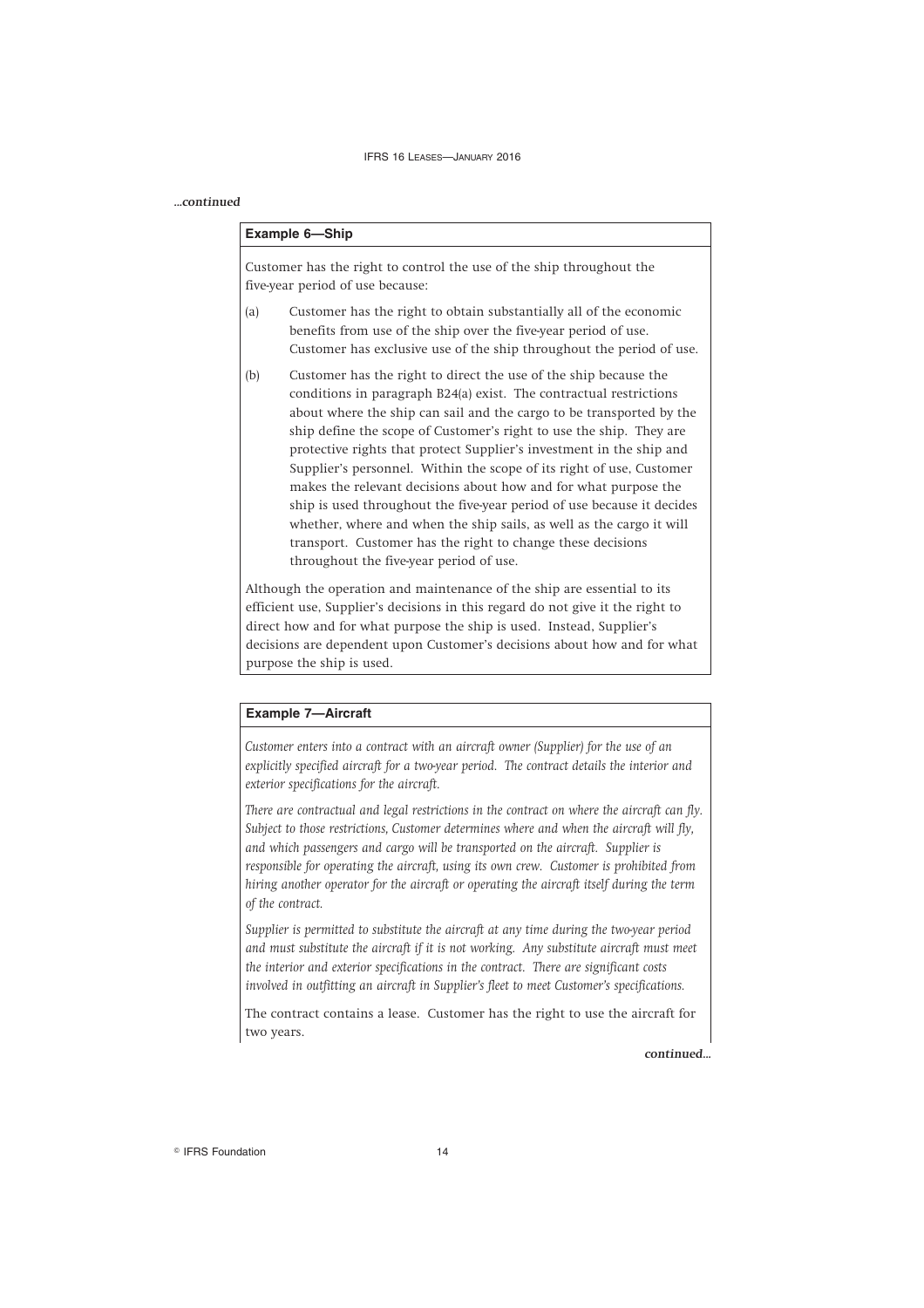### *...continued*

## **Example 7—Aircraft**

There is an identified asset. The aircraft is explicitly specified in the contract and, although Supplier can substitute the aircraft, its substitution right is not substantive because the conditions in paragraph B14(b) do not exist. Supplier's substitution right is not substantive because of the significant costs involved in outfitting another aircraft to meet the specifications required by the contract such that Supplier is not expected to benefit economically from substituting the aircraft.

Customer has the right to control the use of the aircraft throughout the two-year period of use because:

- (a) Customer has the right to obtain substantially all of the economic benefits from use of the aircraft over the two-year period of use. Customer has exclusive use of the aircraft throughout the period of use.
- (b) Customer has the right to direct the use of the aircraft because the conditions in paragraph B24(a) exist. The restrictions on where the aircraft can fly define the scope of Customer's right to use the aircraft. Within the scope of its right of use, Customer makes the relevant decisions about how and for what purpose the aircraft is used throughout the two-year period of use because it decides whether, where and when the aircraft travels as well as the passengers and cargo it will transport. Customer has the right to change these decisions throughout the two-year period of use.

Although the operation of the aircraft is essential to its efficient use, Supplier's decisions in this regard do not give it the right to direct how and for what purpose the aircraft is used. Consequently, Supplier does not control the use of the aircraft during the period of use and Supplier's decisions do not affect Customer's control of the use of the aircraft.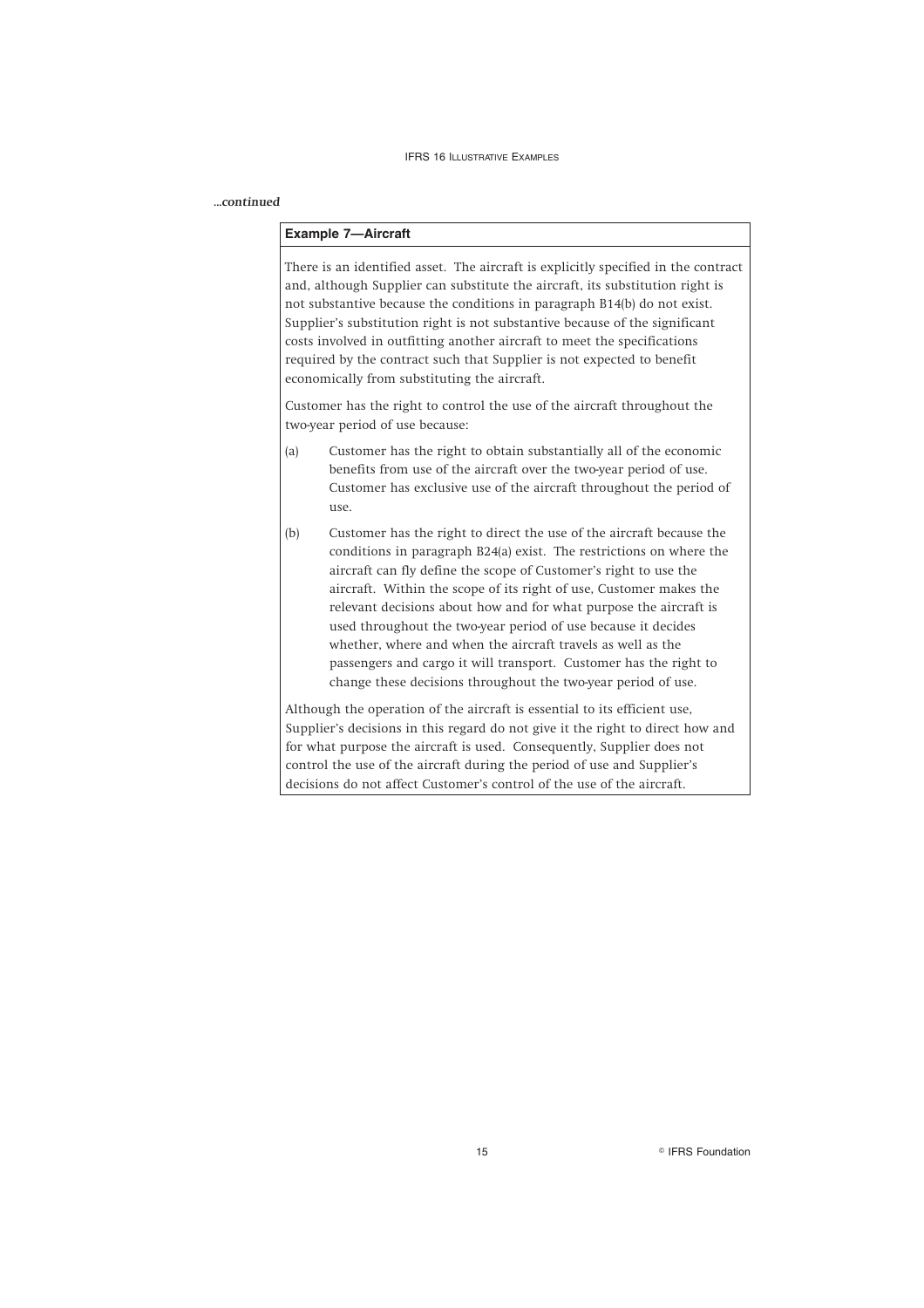## **Example 8—Contract for shirts**

*Customer enters into a contract with a manufacturer (Supplier) to purchase a particular type, quality and quantity of shirts for a three-year period. The type, quality and quantity of shirts are specified in the contract.*

*Supplier has only one factory that can meet the needs of Customer. Supplier is unable to supply the shirts from another factory or source the shirts from a third party supplier. The capacity of the factory exceeds the output for which Customer has contracted (ie Customer has not contracted for substantially all of the capacity of the factory).*

*Supplier makes all decisions about the operations of the factory, including the production level at which to run the factory and which customer contracts to fulfil with the output of the factory that is not used to fulfil Customer's contract.*

The contract does not contain a lease.

The factory is an identified asset. The factory is implicitly specified because Supplier can fulfil the contract only through the use of this asset.

Customer does not control the use of the factory because it does not have the right to obtain substantially all of the economic benefits from use of the factory. This is because Supplier could decide to use the factory to fulfil other customer contracts during the period of use.

Customer also does not control the use of the factory because it does not have the right to direct the use of the factory. Customer does not have the right to direct how and for what purpose the factory is used during the three-year period of use. Customer's rights are limited to specifying output from the factory in the contract with Supplier. Customer has the same rights regarding the use of the factory as other customers purchasing shirts from the factory. Supplier has the right to direct the use of the factory because Supplier can decide how and for what purpose the factory is used (ie Supplier has the right to decide the production level at which to run the factory and which customer contracts to fulfil with the output produced).

Either the fact that Customer does not have the right to obtain substantially all of the economic benefits from use of the factory, or that Customer does not have the right to direct the use of the factory, would be sufficient in isolation to conclude that Customer does not control the use of the factory.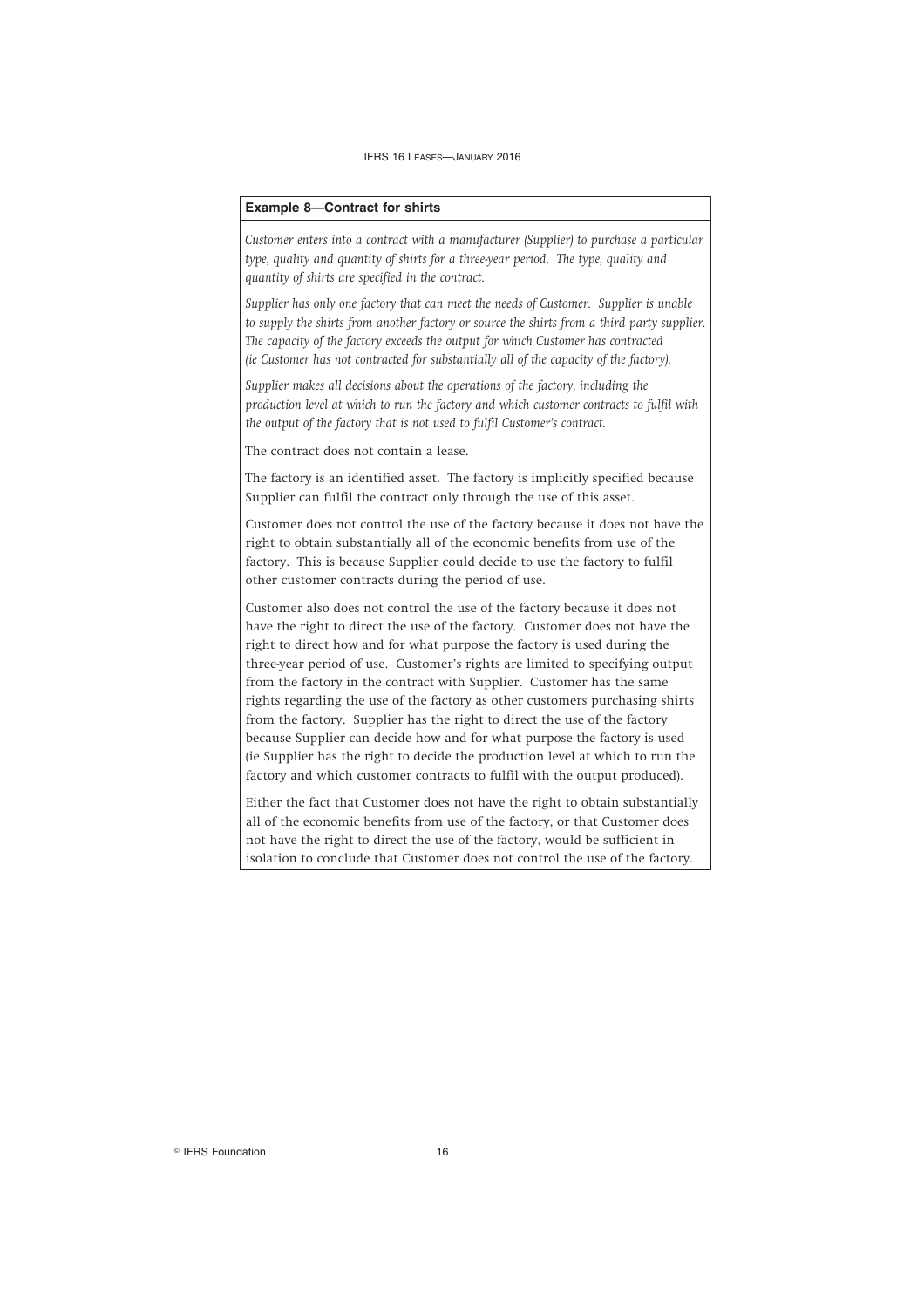## **Example 9—Contract for energy/power**

*Example 9A: a utility company (Customer) enters into a contract with a power company (Supplier) to purchase all of the electricity produced by a new solar farm for 20 years. The solar farm is explicitly specified in the contract and Supplier has no substitution rights. The solar farm is owned by Supplier and the energy cannot be provided to Customer from another asset. Customer designed the solar farm before it was constructed—Customer hired experts in solar energy to assist in determining the location of the farm and the engineering of the equipment to be used. Supplier is responsible for building the solar farm to Customer's specifications, and then operating and maintaining it. There are no decisions to be made about whether, when or how much electricity will be produced because the design of the asset has predetermined those decisions. Supplier will receive tax credits relating to the construction and ownership of the solar farm, while Customer receives renewable energy credits that accrue from use of the solar farm.*

The contract contains a lease. Customer has the right to use the solar farm for 20 years.

There is an identified asset because the solar farm is explicitly specified in the contract, and Supplier does not have the right to substitute the specified solar farm.

Customer has the right to control the use of the solar farm throughout the 20-year period of use because:

- (a) Customer has the right to obtain substantially all of the economic benefits from use of the solar farm over the 20-year period of use. Customer has exclusive use of the solar farm; it takes all of the electricity produced by the farm over the 20-year period of use as well as the renewable energy credits that are a by-product from use of the solar farm. Although Supplier will receive economic benefits from the solar farm in the form of tax credits, those economic benefits relate to the ownership of the solar farm rather than the use of the solar farm and, thus, are not considered in this assessment.
- (b) Customer has the right to direct the use of the solar farm because the conditions in paragraph B24(b)(ii) exist. Neither Customer, nor Supplier, decides how and for what purpose the solar farm is used during the period of use because those decisions are predetermined by the design of the asset (ie the design of the solar farm has, in effect, programmed into the asset any relevant decision-making rights about how and for what purpose the solar farm is used throughout the period of use). Customer does not operate the solar farm; Supplier makes the decisions about the operation of the solar farm. However, Customer's design of the solar farm has given it the right to direct the use of the farm. Because the design of the solar farm has predetermined how and for what purpose the asset will be used throughout the period of use, Customer's control over that design is substantively no different from Customer controlling those decisions.

*continued...*

17 **Decision** Contract Contract Contract Contract Contract Contract Contract Contract Contract Contract Contract Contract Contract Contract Contract Contract Contract Contract Contract Contract Contract Contract Contract C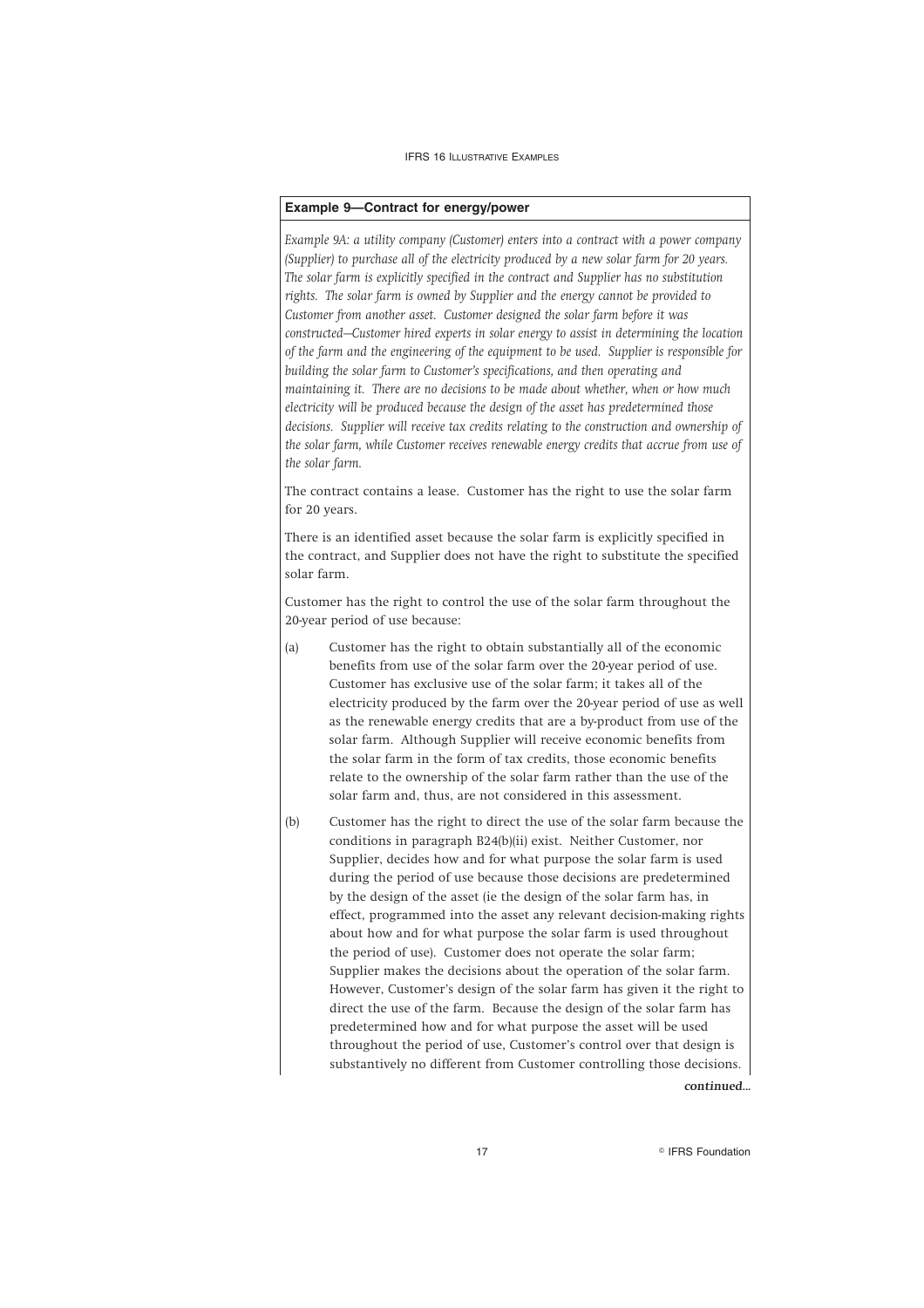#### *...continued*

### **Example 9—Contract for energy/power**

*Example 9B: Customer enters into a contract with Supplier to purchase all of the power produced by an explicitly specified power plant for three years. The power plant is owned and operated by Supplier. Supplier is unable to provide power to Customer from another plant. The contract sets out the quantity and timing of power that the power plant will produce throughout the period of use, which cannot be changed in the absence of extraordinary circumstances (for example, emergency situations). Supplier operates and maintains the plant on a daily basis in accordance with industry-approved operating practices. Supplier designed the power plant when it was constructed some years before entering into the contract with Customer—Customer had no involvement in that design.*

The contract does not contain a lease.

There is an identified asset because the power plant is explicitly specified in the contract, and Supplier does not have the right to substitute the specified plant.

Customer has the right to obtain substantially all of the economic benefits from use of the identified power plant over the three-year period of use. Customer will take all of the power produced by the power plant over the three-year period of use.

However, Customer does not have the right to control the use of the power plant because it does not have the right to direct its use. Customer does not have the right to direct how and for what purpose the plant is used. How and for what purpose the plant is used (ie whether, when and how much power the plant will produce) is predetermined in the contract. Customer has no right to change how and for what purpose the plant is used during the period of use. Customer has no other decision-making rights about the use of the power plant during the period of use (for example, it does not operate the power plant) and did not design the plant. Supplier is the only party that can make decisions about the plant during the period of use by making the decisions about how the plant is operated and maintained. Customer has the same rights regarding the use of the plant as if it were one of many customers obtaining power from the plant.

*continued...*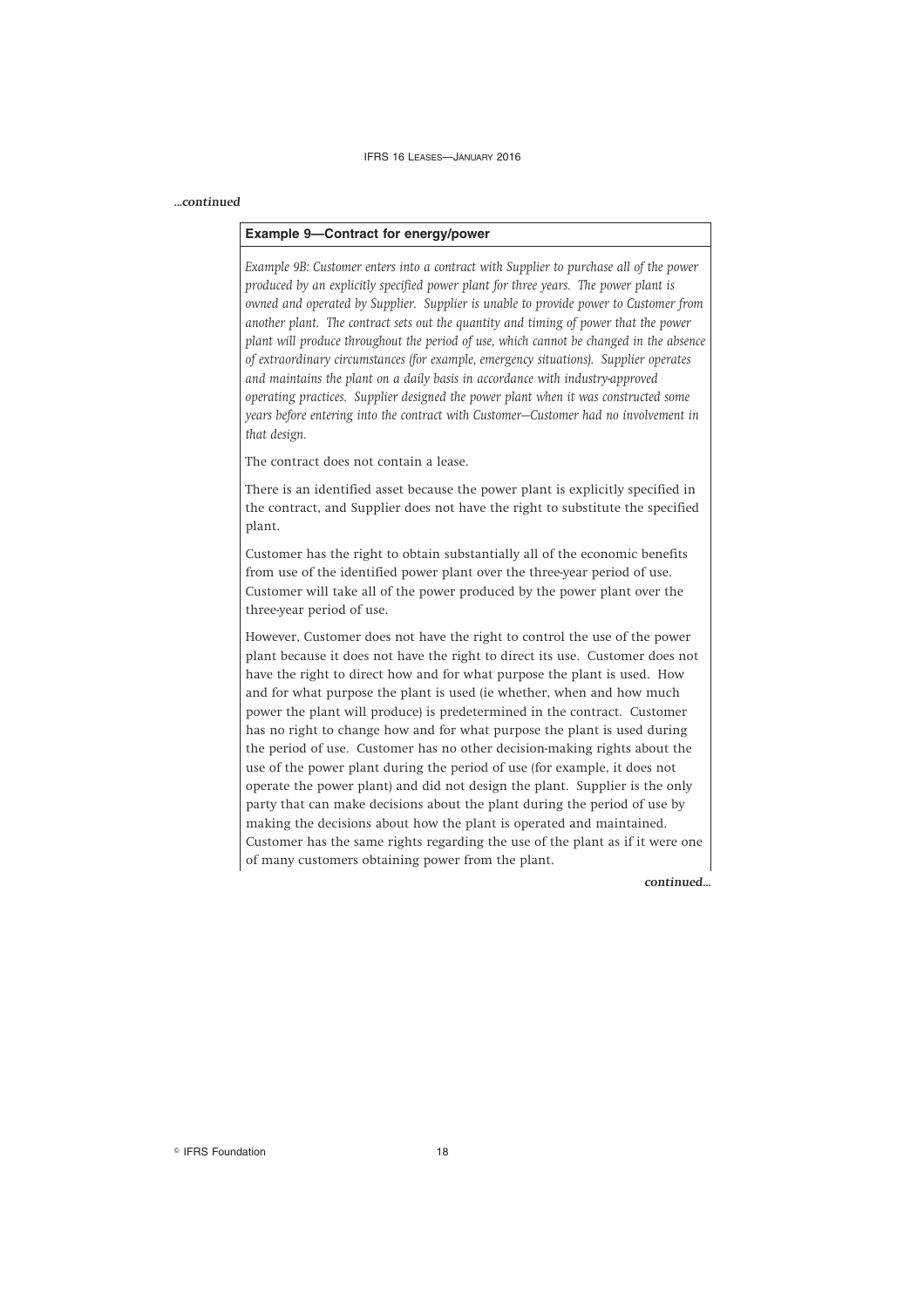### *...continued*

#### **Example 9—Contract for energy/power**

*Example 9C: Customer enters into a contract with Supplier to purchase all of the power produced by an explicitly specified power plant for 10 years. The contract states that Customer has rights to all of the power produced by the plant (ie Supplier cannot use the plant to fulfil other contracts).*

*Customer issues instructions to Supplier about the quantity and timing of the delivery of power. If the plant is not producing power for Customer, it does not operate.*

*Supplier operates and maintains the plant on a daily basis in accordance with industry-approved operating practices.*

The contract contains a lease. Customer has the right to use the power plant for 10 years.

There is an identified asset. The power plant is explicitly specified in the contract and Supplier does not have the right to substitute the specified plant.

Customer has the right to control the use of the power plant throughout the 10-year period of use because:

- (a) Customer has the right to obtain substantially all of the economic benefits from use of the power plant over the 10-year period of use. Customer has exclusive use of the power plant; it has rights to all of the power produced by the power plant throughout the 10-year period of use.
- (b) Customer has the right to direct the use of the power plant because the conditions in paragraph B24(a) exist. Customer makes the relevant decisions about how and for what purpose the power plant is used because it has the right to determine whether, when and how much power the plant will produce (ie the timing and quantity, if any, of power produced) throughout the period of use. Because Supplier is prevented from using the power plant for another purpose, Customer's decision-making about the timing and quantity of power produced, in effect, determines when, and whether, the plant produces output.

Although the operation and maintenance of the power plant are essential to its efficient use, Supplier's decisions in this regard do not give it the right to direct how and for what purpose the power plant is used. Consequently, Supplier does not control the use of the power plant during the period of use. Instead, Supplier's decisions are dependent upon Customer's decisions about how and for what purpose the power plant is used.

19 **DEEP SECURE 2018** CHERS Foundation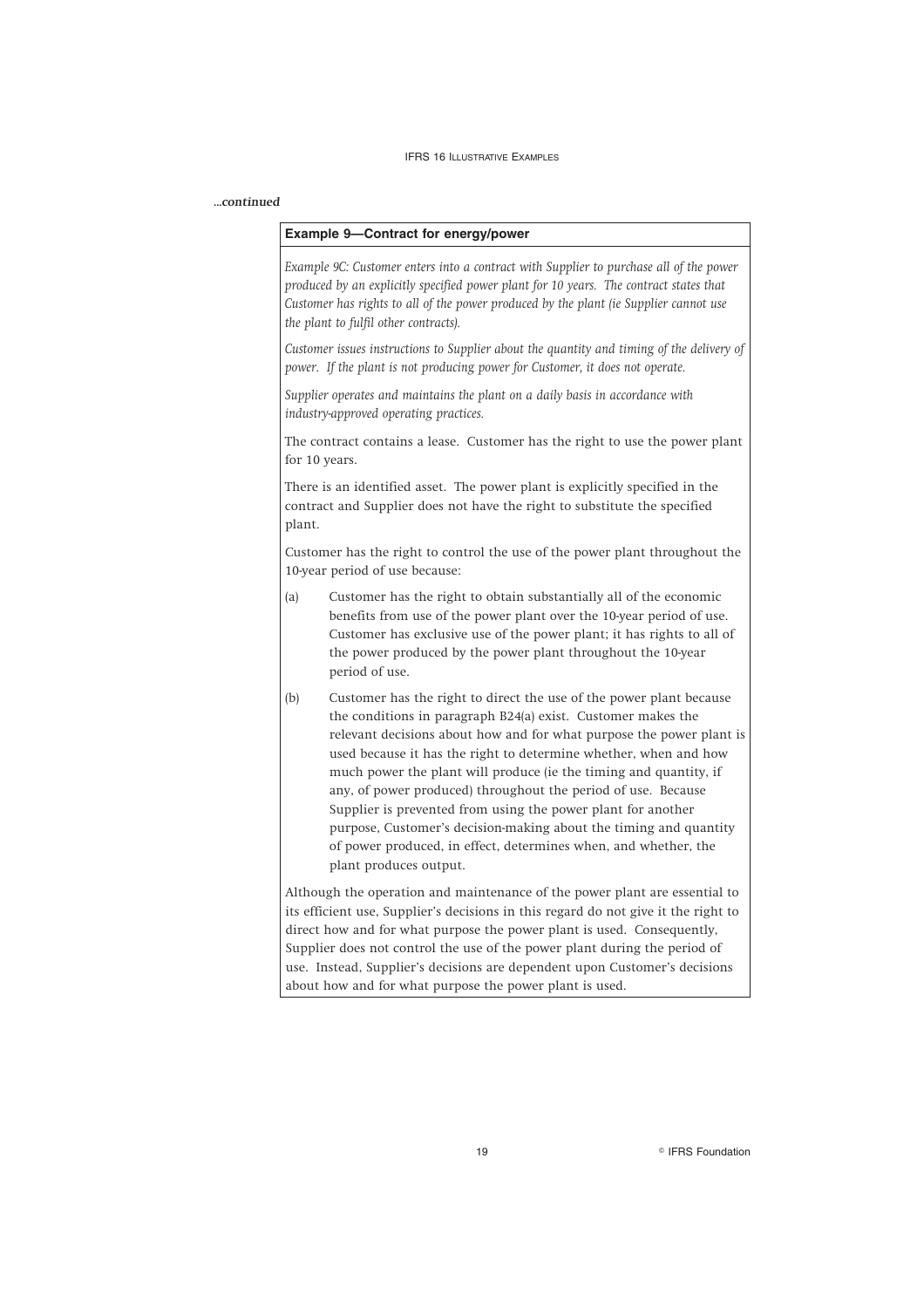#### **Example 10—Contract for network services**

*Example 10A: Customer enters into a contract with a telecommunications company (Supplier) for network services for two years. The contract requires Supplier to supply network services that meet a specified quality level. In order to provide the services, Supplier installs and configures servers at Customer's premises—Supplier determines the speed and quality of data transportation in the network using the servers. Supplier can reconfigure or replace the servers when needed to continuously provide the quality of network services defined in the contract. Customer does not operate the servers or make any significant decisions about their use.*

The contract does not contain a lease. Instead, the contract is a service contract in which Supplier uses the equipment to meet the level of network services determined by Customer.

There is no need to assess whether the servers installed at Customer's premises are identified assets. This assessment would not change the analysis of whether the contract contains a lease because Customer does not have the right to control the use of the servers.

Customer does not control the use of the servers because Customer's only decision-making rights relate to deciding upon the level of network services (the output of the servers) before the period of use—the level of network services cannot be changed during the period of use without modifying the contract. For example, even though Customer produces the data to be transported, that activity does not directly affect the configuration of the network services and, thus, it does not affect how and for what purpose the servers are used.

Supplier is the only party that can make relevant decisions about the use of the servers during the period of use. Supplier has the right to decide how data is transported using the servers, whether to reconfigure the servers and whether to use the servers for another purpose. Accordingly, Supplier controls the use of the servers in providing network services to Customer.

*continued...*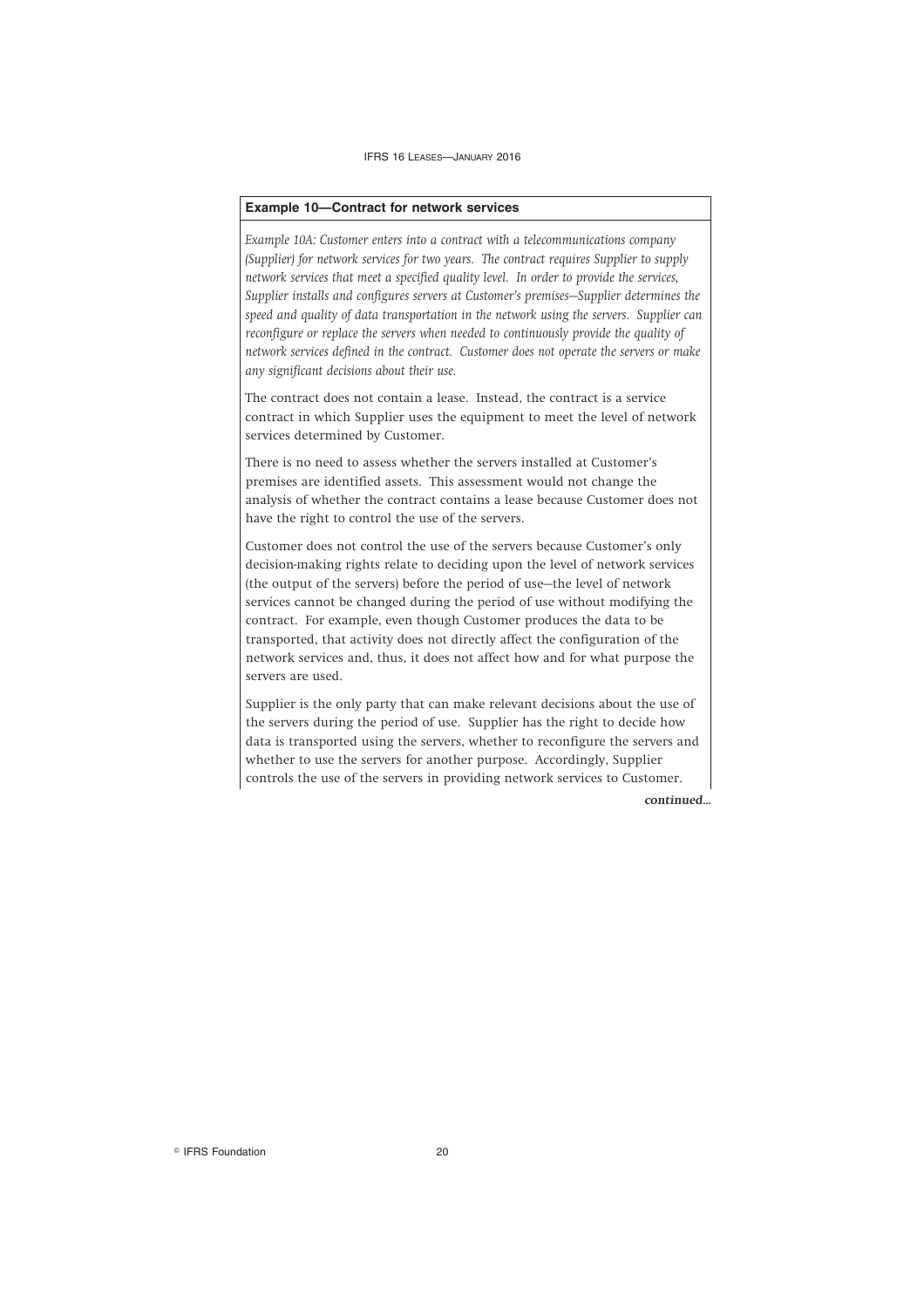### *...continued*

## **Example 10—Contract for network services**

*Example 10B: Customer enters into a contract with an information technology company (Supplier) for the use of an identified server for three years. Supplier delivers and installs the server at Customer's premises in accordance with Customer's instructions, and provides repair and maintenance services for the server, as needed, throughout the period of use. Supplier substitutes the server only in the case of malfunction. Customer decides which data to store on the server and how to integrate the server within its operations. Customer can change its decisions in this regard throughout the period of use.*

The contract contains a lease. Customer has the right to use the server for three years.

There is an identified asset. The server is explicitly specified in the contract. Supplier can substitute the server only if it is malfunctioning (see paragraph B18).

Customer has the right to control the use of the server throughout the three-year period of use because:

- (a) Customer has the right to obtain substantially all of the economic benefits from use of the server over the three-year period of use. Customer has exclusive use of the server throughout the period of use.
- (b) Customer has the right to direct the use of the server (because the conditions in paragraph B24(a) exist). Customer makes the relevant decisions about how and for what purpose the server is used because it has the right to decide which aspect of its operations the server is used to support and which data it stores on the server. Customer is the only party that can make decisions about the use of the server during the period of use.

## **Leases of low-value assets and portfolio application (paragraphs 5–6, B1 and B3–B8)**

IE3 The following example illustrates how a lessee might (a) apply paragraphs B3–B8 of IFRS 16 to leases of low-value assets; and (b) determine portfolios of leases to which it would apply the requirements in IFRS 16.

21 **Canadian Contract Contract Contract Contract Contract Contract Contract Contract Contract Contract Contract Contract Contract Contract Contract Contract Contract Contract Contract Contract Contract Contract Contract Co**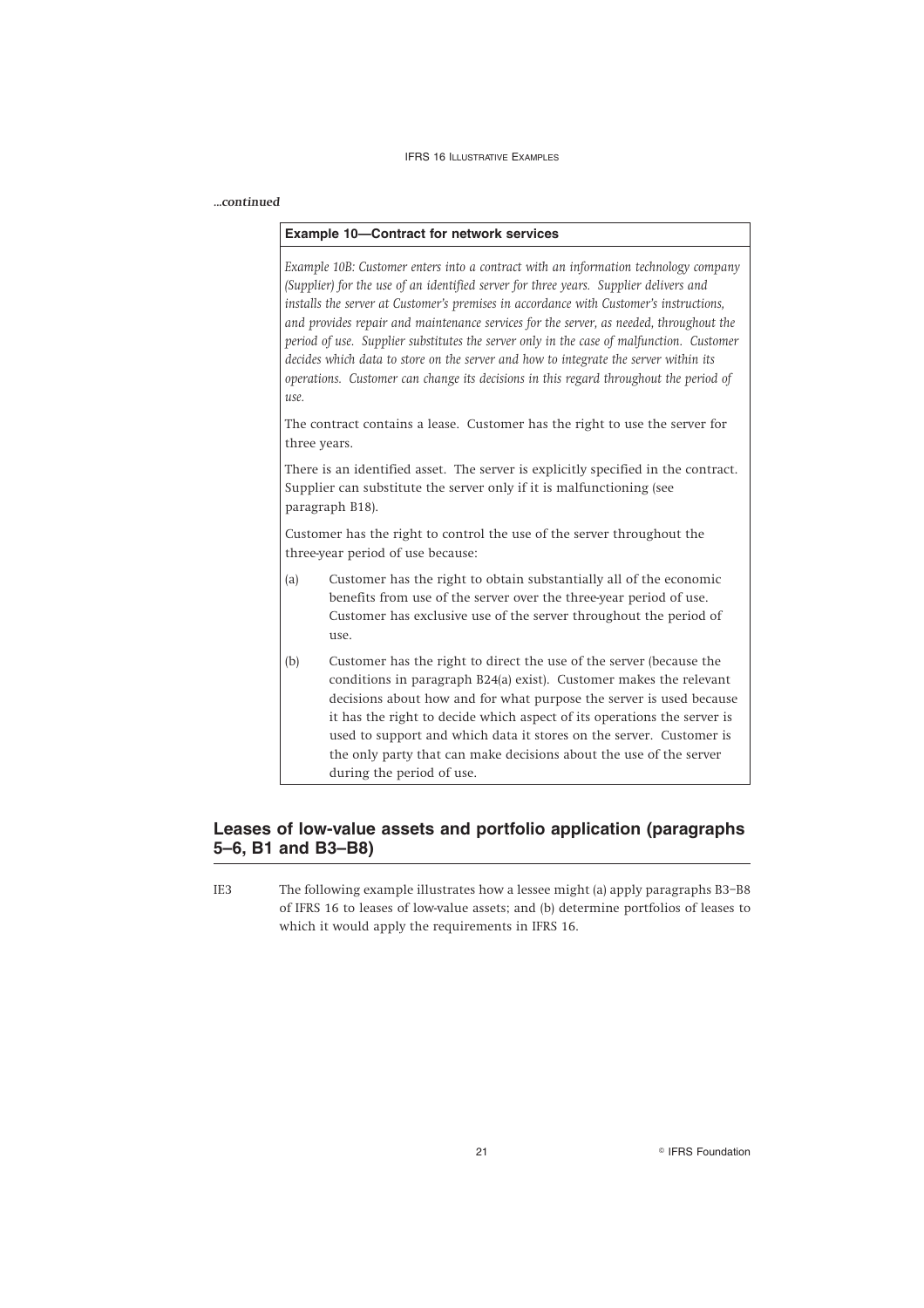|            |                                                                                                                                                                             | Example 11-Leases of low-value assets and portfolio application                                                                                                                                                                                                                                                                                                  |
|------------|-----------------------------------------------------------------------------------------------------------------------------------------------------------------------------|------------------------------------------------------------------------------------------------------------------------------------------------------------------------------------------------------------------------------------------------------------------------------------------------------------------------------------------------------------------|
|            | following leases:                                                                                                                                                           | A lessee in the pharmaceutical manufacturing and distribution industry (Lessee) has the                                                                                                                                                                                                                                                                          |
| (a)        |                                                                                                                                                                             | leases of real estate (both office buildings and warehouses).                                                                                                                                                                                                                                                                                                    |
| (b)        |                                                                                                                                                                             | leases of manufacturing equipment.                                                                                                                                                                                                                                                                                                                               |
| (c)        |                                                                                                                                                                             | leases of company cars, both for sales personnel and senior management and of<br>varying quality, specification and value.                                                                                                                                                                                                                                       |
| (d)        |                                                                                                                                                                             | leases of trucks and vans used for delivery purposes, of varying size and value.                                                                                                                                                                                                                                                                                 |
| (e)        | leases of IT equipment for use by individual employees (such as laptop<br>computers, desktop computers, hand held computer devices, desktop printers<br>and mobile phones). |                                                                                                                                                                                                                                                                                                                                                                  |
| (f)        | servers.                                                                                                                                                                    | leases of servers, including many individual modules that increase the storage<br>capacity of those servers. The modules have been added to the mainframe<br>servers over time as Lessee has needed to increase the storage capacity of the                                                                                                                      |
| (g)        |                                                                                                                                                                             | leases of office equipment:                                                                                                                                                                                                                                                                                                                                      |
|            | (i)                                                                                                                                                                         | office furniture (such as chairs, desks and office partitions);                                                                                                                                                                                                                                                                                                  |
|            | (ii)                                                                                                                                                                        | water dispensers; and                                                                                                                                                                                                                                                                                                                                            |
|            | (iii)                                                                                                                                                                       | high-capacity multifunction photocopier devices.                                                                                                                                                                                                                                                                                                                 |
|            |                                                                                                                                                                             | Leases of low-value assets                                                                                                                                                                                                                                                                                                                                       |
| low value: |                                                                                                                                                                             | Lessee determines that the following leases qualify as leases of low-value<br>assets on the basis that the underlying assets, when new, are individually of                                                                                                                                                                                                      |
| (a)        |                                                                                                                                                                             | leases of IT equipment for use by individual employees; and                                                                                                                                                                                                                                                                                                      |
| (b)        |                                                                                                                                                                             | leases of office furniture and water dispensers.                                                                                                                                                                                                                                                                                                                 |
|            |                                                                                                                                                                             | Lessee elects to apply the requirements in paragraph 6 of IFRS 16 in<br>accounting for all of those leases.                                                                                                                                                                                                                                                      |
|            |                                                                                                                                                                             | Although each module within the servers, if considered individually, might<br>be an asset of low value, the leases of modules within the servers do not<br>qualify as leases of low-value assets. This is because each module is highly<br>interrelated with other parts of the servers. Lessee would not lease the<br>modules without also leasing the servers. |
|            |                                                                                                                                                                             | continued                                                                                                                                                                                                                                                                                                                                                        |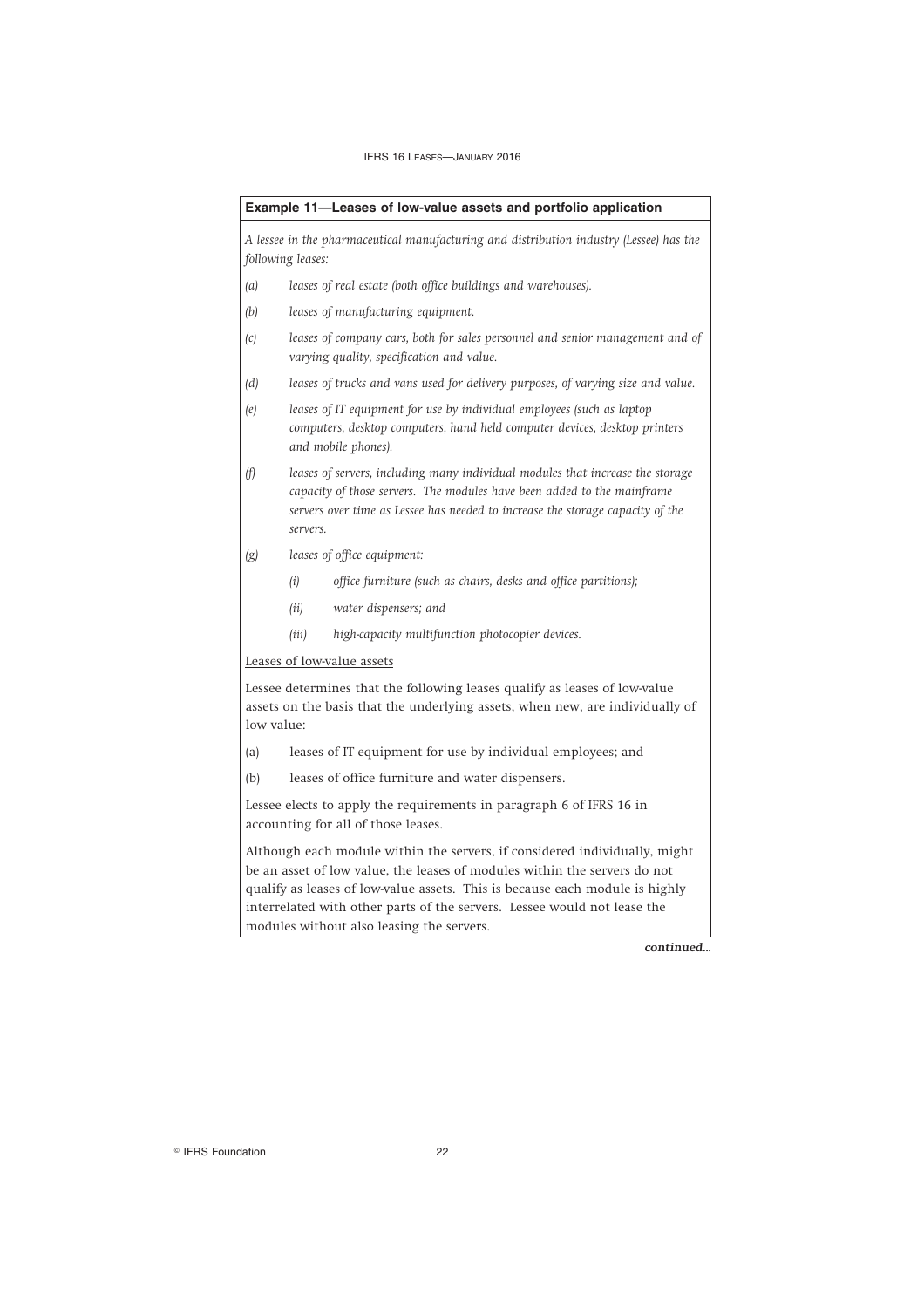### *...continued*

#### **Example 11—Leases of low-value assets and portfolio application**

#### Portfolio application

As a result, Lessee applies the recognition and measurement requirements in IFRS 16 to its leases of real estate, manufacturing equipment, company cars, trucks and vans, servers and high-capacity multifunction photocopier devices. In doing so, Lessee groups its company cars, trucks and vans into portfolios.

Lessee's company cars are leased under a series of master lease agreements. Lessee uses eight different types of company car, which vary by price and are assigned to staff on the basis of seniority and territory. Lessee has a master lease agreement for each different type of company car. The individual leases within each master lease agreement are all similar (including similar start and end dates), but the terms and conditions generally vary from one master lease agreement to another. Because the individual leases within each master lease agreement are similar to each other, Lessee reasonably expects that applying the requirements of IFRS 16 to each master lease agreement would not result in a materially different effect than applying the requirements of IFRS 16 to each individual lease within the master lease agreement. Consequently, Lessee concludes that it can apply the requirements of IFRS 16 to each master lease agreement as a portfolio. In addition, Lessee concludes that two of the eight master lease agreements are similar and cover substantially similar types of company cars in similar territories. Lessee reasonably expects that the effect of applying IFRS 16 to the combined portfolio of leases within the two master lease agreements would not differ materially from applying IFRS 16 to each lease within that combined portfolio. Lessee, therefore, concludes that it can further combine those two master lease agreements into a single lease portfolio.

Lessee's trucks and vans are leased under individual lease agreements. There are 6,500 leases in total. All of the truck leases have similar terms, as do all of the van leases. The truck leases are generally for four years and involve similar models of truck. The van leases are generally for five years and involve similar models of van. Lessee reasonably expects that applying the requirements of IFRS 16 to portfolios of truck leases and van leases, grouped by type of underlying asset, territory and the quarter of the year within which the lease was entered into, would not result in a materially different effect from applying those requirements to each individual truck or van lease. Consequently, Lessee applies the requirements of IFRS 16 to different portfolios of truck and van leases, rather than to 6,500 individual leases.

## **Allocating consideration to components of a contract (paragraphs 12–16 and B32–B33)**

IE4 The following example illustrates the allocation of consideration in a contract to lease and non-lease components by a lessee.

23 **CONFIDENTIAL CONSTRUCTS CONFIDENTIAL CONTINUES**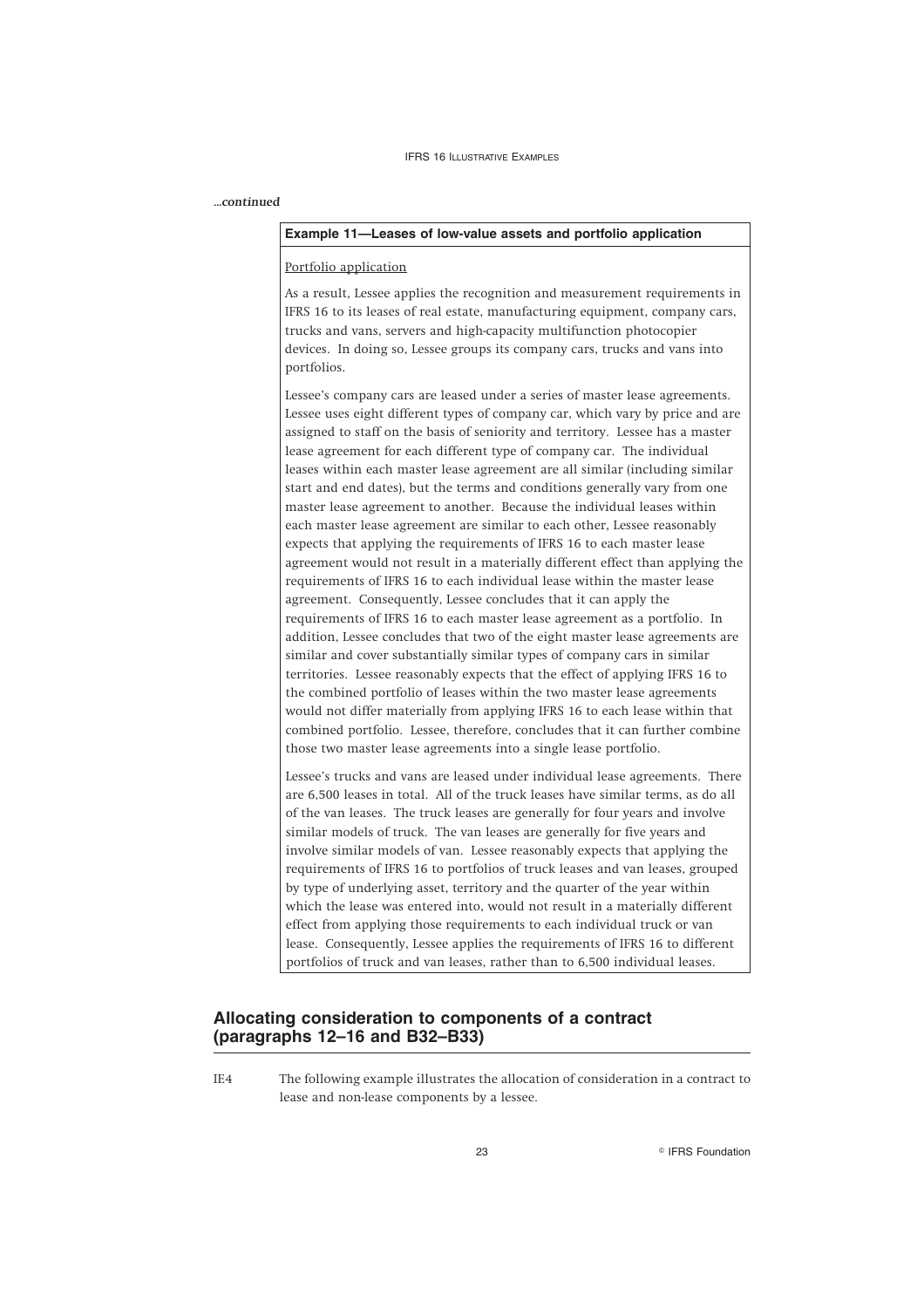## **Example 12—Lessee allocation of consideration to lease and non-lease components of a contract**

*Lessor leases a bulldozer, a truck and a long-reach excavator to Lessee to be used in Lessee's mining operations for four years. Lessor also agrees to maintain each item of equipment throughout the lease term. The total consideration in the contract is CU600,000(a), payable in annual instalments of CU150,000, and a variable amount that depends on the hours of work performed in maintaining the long-reach excavator. The variable payment is capped at 2 per cent of the replacement cost of the long-reach excavator. The consideration includes the cost of maintenance services for each item of equipment.*

Lessee accounts for the non-lease components (maintenance services) separately from each lease of equipment applying paragraph 12 of IFRS 16. Lessee does not elect the practical expedient in paragraph 15 of IFRS 16. Lessee considers the requirements in paragraph B32 of IFRS 16 and concludes that the lease of the bulldozer, the lease of the truck and the lease of the long-reach excavator are each separate lease components. This is because:

- (a) Lessee can benefit from use of each of the three items of equipment on its own or together with other readily available resources (for example, Lessee could readily lease or purchase an alternative truck or excavator to use in its operations); and
- (b) although Lessee is leasing all three items of equipment for one purpose (ie to engage in mining operations), the machines are neither highly dependent on, nor highly interrelated with, each other. Lessee's ability to derive benefit from the lease of each item of equipment is not significantly affected by its decision to lease, or not lease, the other equipment from Lessor.

Consequently, Lessee concludes that there are three lease components and three non-lease components (maintenance services) in the contract. Lessee applies the guidance in paragraphs 13–14 of IFRS 16 to allocate the consideration in the contract to the three lease components and the non-lease components.

*continued...*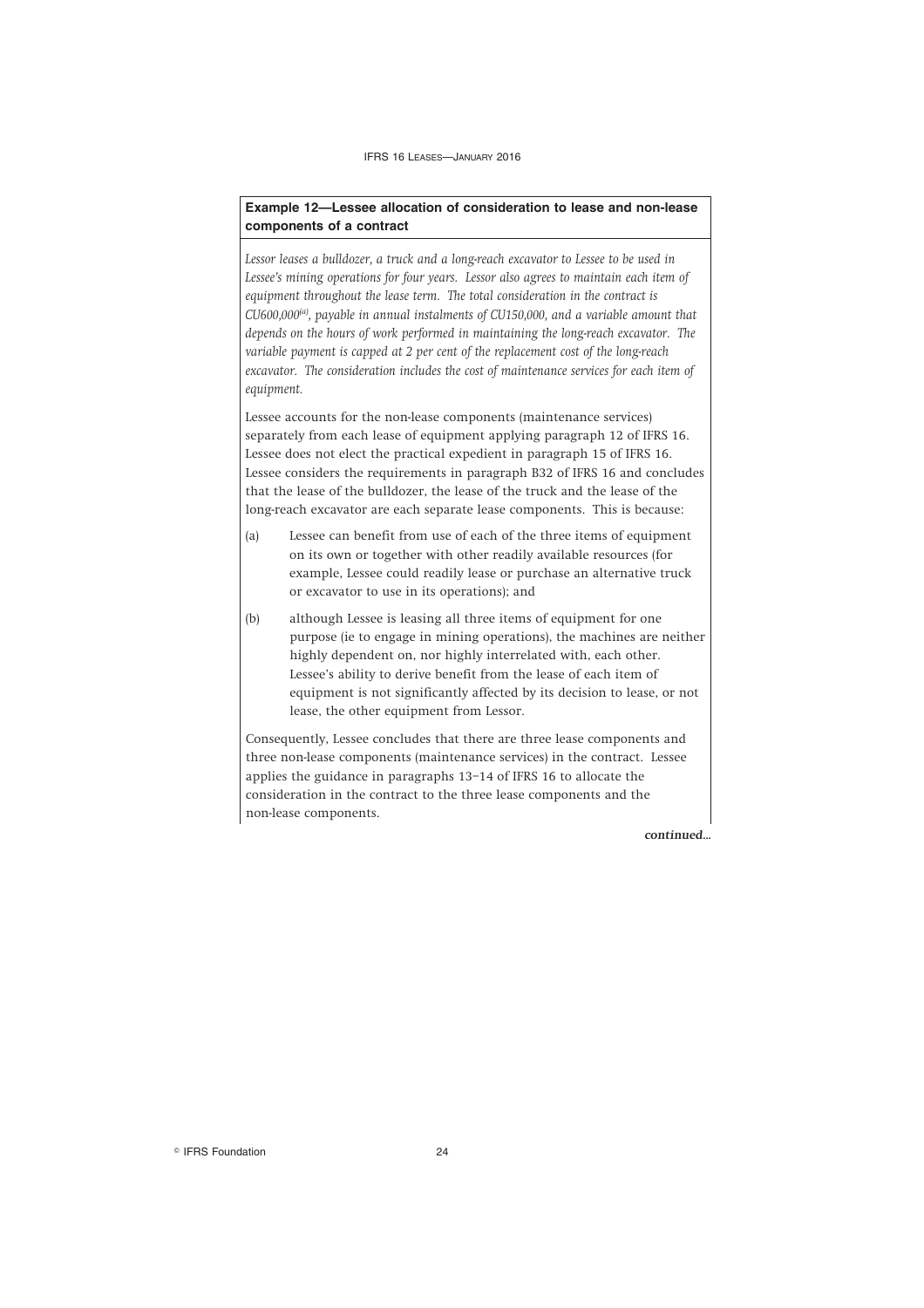#### *...continued*

## **Example 12—Lessee allocation of consideration to lease and non-lease components of a contract**

*Several suppliers provide maintenance services for a similar bulldozer and a similar truck. Accordingly, there are observable standalone prices for the maintenance services for those two items of leased equipment. Lessee is able to establish observable stand-alone prices for the maintenance of the bulldozer and the truck of CU32,000 and CU16,000, respectively, assuming similar payment terms to those in the contract with Lessor. The long-reach excavator is highly specialised and, accordingly, other suppliers do not lease or provide maintenance services for similar excavators. Nonetheless, Lessor provides four-year maintenance service contracts to customers that purchase similar long-reach excavators from Lessor. The observable consideration for those four-year maintenance service contracts is a fixed amount of CU56,000, payable over four years, and a variable amount that depends on the hours of work performed in maintaining the long-reach excavator. That variable payment is capped at 2 per cent of the replacement cost of the long-reach excavator. Consequently, Lessee estimates the stand-alone price of the maintenance services for the long-reach excavator to be CU56,000 plus any variable amounts. Lessee is able to establish observable stand-alone prices for the leases of the bulldozer, the truck and the long-reach excavator of CU170,000, CU102,000 and CU224,000, respectively.*

Lessee allocates the fixed consideration in the contract (CU600,000) to the lease and non-lease components as follows:

| CU                               | <b>Bulldozer</b> | <b>Truck</b> | Long-reach<br>excavator | Total   |
|----------------------------------|------------------|--------------|-------------------------|---------|
| Lease                            | 170,000          | 102,000      | 224,000                 | 496,000 |
| Non-lease                        |                  |              |                         | 104,000 |
| <b>Total fixed consideration</b> |                  |              |                         | 600,000 |

Lessee allocates all of the variable consideration to the maintenance of the long-reach excavator, and, thus, to the non-lease components of the contract. Lessee then accounts for each lease component applying the guidance in IFRS 16, treating the allocated consideration as the lease payments for each lease component.

(a) In these Illustrative Examples, currency amounts are denominated in 'currency units' (CU).

## **Lessee measurement (paragraphs 18–41 and B34–B41)**

IE5 The following example illustrates how a lessee measures right-of-use assets and lease liabilities. It also illustrates how a lessee accounts for a change in the lease term.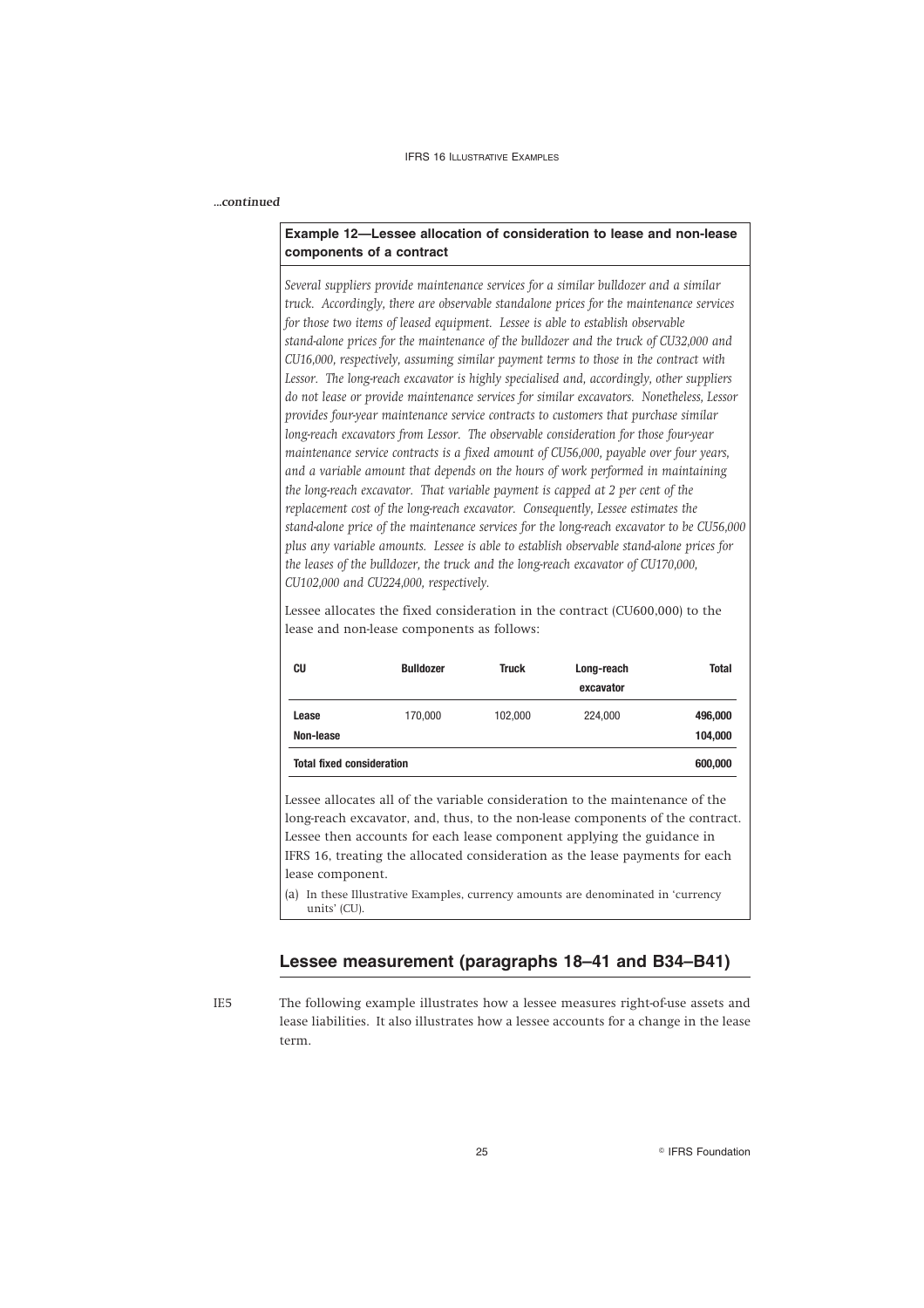## **Example 13—Measurement by a lessee and accounting for a change in the lease term**

*Part 1—Initial measurement of the right-of-use asset and the lease liability*

*Lessee enters into a 10-year lease of a floor of a building, with an option to extend for five years. Lease payments are CU50,000 per year during the initial term and CU55,000 per year during the optional period, all payable at the beginning of each year. To obtain the lease, Lessee incurs initial direct costs of CU20,000, of which CU15,000 relates to a payment to a former tenant occupying that floor of the building and CU5,000 relates to a commission paid to the real estate agent that arranged the lease. As an incentive to Lessee for entering into the lease, Lessor agrees to reimburse to Lessee the real estate commission of CU5,000 and Lessee's leasehold improvements of CU7,000.*

*At the commencement date, Lessee concludes that it is not reasonably certain to exercise the option to extend the lease and, therefore, determines that the lease term is 10 years.*

*The interest rate implicit in the lease is not readily determinable. Lessee's incremental borrowing rate is 5 per cent per annum, which reflects the fixed rate at which Lessee could borrow an amount similar to the value of the right-of-use asset, in the same currency, for a 10-year term, and with similar collateral.*

At the commencement date, Lessee makes the lease payment for the first year, incurs initial direct costs, receives lease incentives from Lessor and measures the lease liability at the present value of the remaining nine payments of CU50,000, discounted at the interest rate of 5 per cent per annum, which is CU355,391.

Lessee initially recognises assets and liabilities in relation to the lease as follows.

| Right-of-use asset                | CU405,391 |  |
|-----------------------------------|-----------|--|
| Lease liability                   | CU355,391 |  |
| Cash (lease payment for the first |           |  |
| year)                             | CU50,000  |  |
| Right-of-use asset                | CU20,000  |  |
| Cash (initial direct costs)       | CU20,000  |  |
| Cash (lease incentive)            | CU5,000   |  |
| Right-of-use asset                | CU5,000   |  |

Lessee accounts for the reimbursement of leasehold improvements from Lessor applying other relevant Standards and not as a lease incentive applying IFRS 16. This is because costs incurred on leasehold improvements by Lessee are not included within the cost of the right-of-use asset.

*continued...*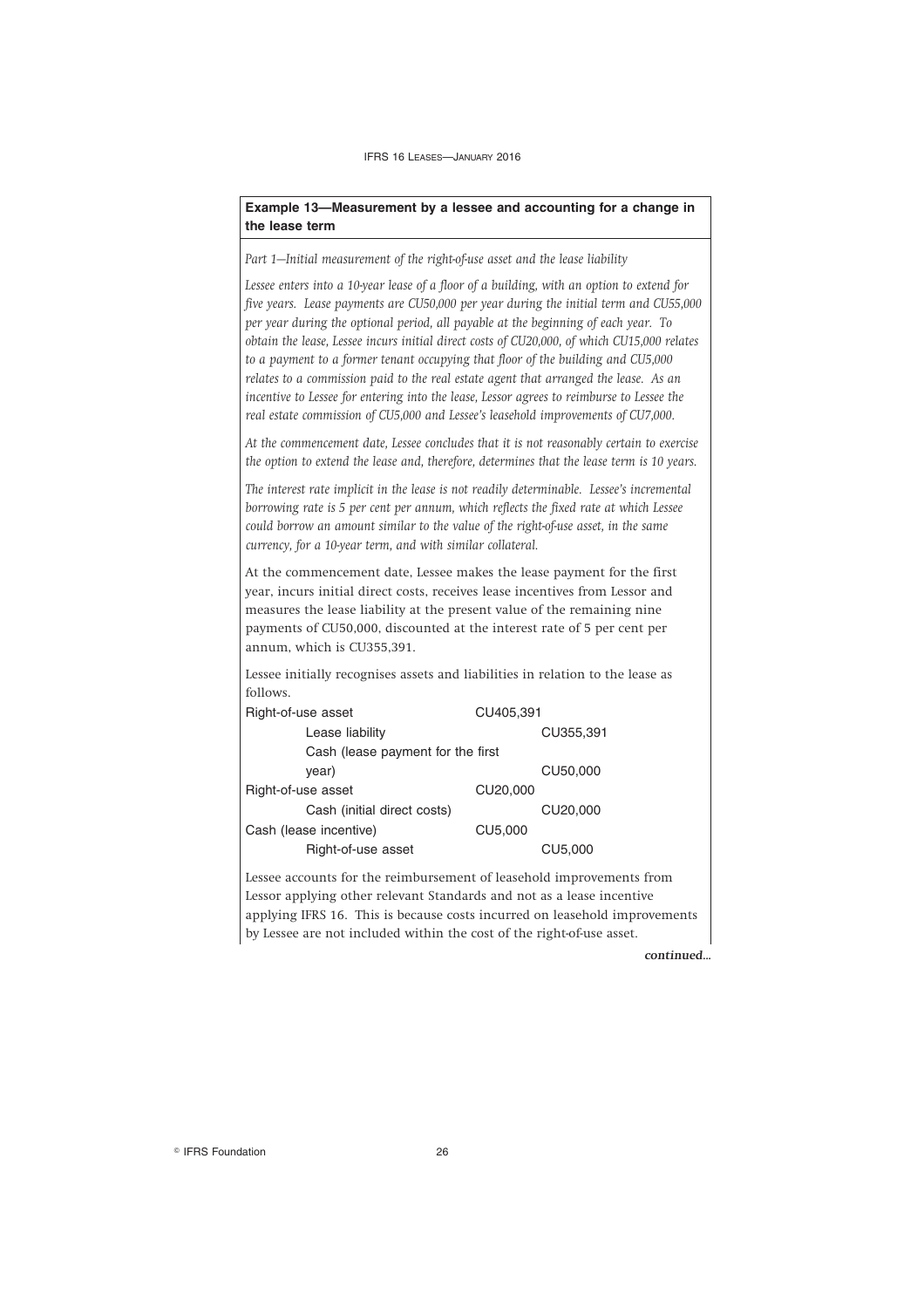### *...continued*

## **Example 13—Measurement by a lessee and accounting for a change in the lease term**

*Part 2—Subsequent measurement and accounting for a change in the lease term*

*In the sixth year of the lease, Lessee acquires Entity A. Entity A has been leasing a floor in another building. The lease entered into by Entity A contains a termination option that is exercisable by Entity A. Following the acquisition of Entity A, Lessee needs two floors in a building suitable for the increased workforce. To minimise costs, Lessee (a) enters into a separate eight-year lease of another floor in the building leased that will be available for use at the end of Year 7 and (b) terminates early the lease entered into by Entity A with effect from the beginning of Year 8.*

Moving Entity A's staff to the same building occupied by Lessee creates an economic incentive for Lessee to extend its original lease at the end of the non-cancellable period of 10 years. The acquisition of Entity A and the relocation of Entity A's staff is a significant event that is within the control of Lessee and affects whether Lessee is reasonably certain to exercise the extension option not previously included in its determination of the lease term. This is because the original floor has greater utility (and thus provides greater benefits) to Lessee than alternative assets that could be leased for a similar amount to the lease payments for the optional period—Lessee would incur additional costs if it were to lease a similar floor in a different building because the workforce would be located in different buildings. Consequently, at the end of Year 6, Lessee concludes that it is now reasonably certain to exercise the option to extend its original lease as a result of its acquisition and planned relocation of Entity A.

*Lessee's incremental borrowing rate at the end of Year 6 is 6 per cent per annum, which reflects the fixed rate at which Lessee could borrow an amount similar to the value of the right-of-use asset, in the same currency, for a nine-year term, and with similar collateral. Lessee expects to consume the right-of-use asset's future economic benefits evenly over the lease term and, thus, depreciates the right-of-use asset on a straight-line basis.*

*continued...*

27 **CONSIDERENT CONSTRUCTS CONSIDERED CONSIDERED CONSIDERED CONSIDERED CONSIDERED CONSIDERED CONSIDERED**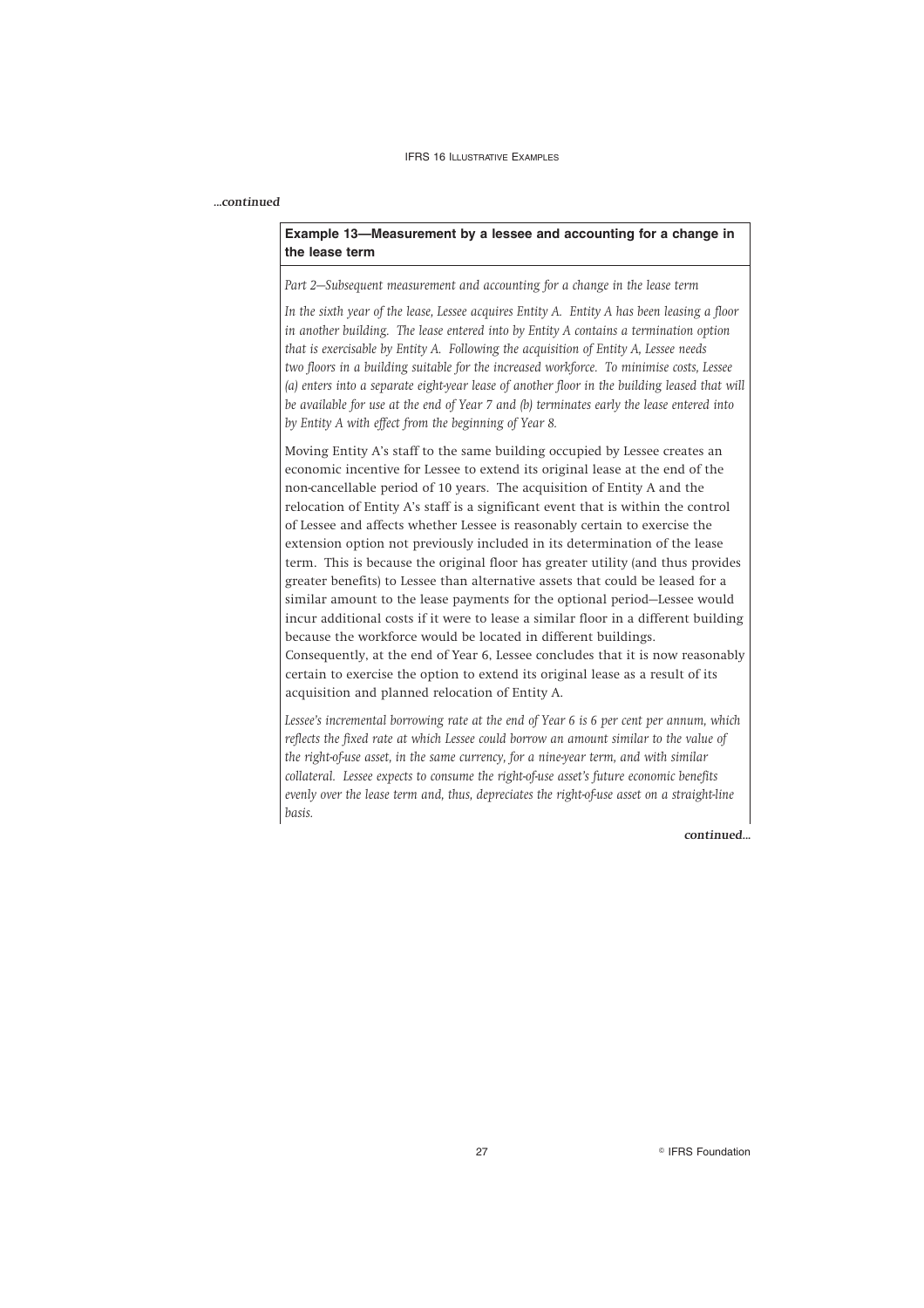#### *...continued*

| follows.       | The right-of-use asset and the lease liability from Year 1 to Year 6 are as |                        |                     |                          |                             |                           |                          |
|----------------|-----------------------------------------------------------------------------|------------------------|---------------------|--------------------------|-----------------------------|---------------------------|--------------------------|
|                |                                                                             | <b>Lease liability</b> |                     |                          |                             | <b>Right-of-use asset</b> |                          |
|                |                                                                             |                        | 5%                  |                          |                             | Deprecia-                 |                          |
|                | <b>Beginning</b><br>balance                                                 | Lease<br>payment       | interest<br>expense | <b>Ending</b><br>balance | <b>Beginning</b><br>balance | tion<br>charge            | <b>Ending</b><br>balance |
| Year           | CU                                                                          | CU                     | CU                  | CU                       | CU                          | CU                        | CU                       |
| 1              | 355,391                                                                     |                        | 17,770              | 373,161                  | 420,391                     | (42, 039)                 | 378,352                  |
| $\overline{2}$ | 373,161                                                                     | (50,000)               | 16,158              | 339,319                  | 378,352                     | (42,039)                  | 336,313                  |
| 3              | 339,319                                                                     | (50,000)               | 14,466              | 303,785                  | 336,313                     | (42, 039)                 | 294,274                  |
| 4              | 303,785                                                                     | (50,000)               | 12,689              | 266,474                  | 294,274                     | (42, 039)                 | 252,235                  |
| 5              | 266,474                                                                     | (50,000)               | 10,823              | 227,297                  | 252,235                     | (42,039)                  | 210,196                  |
| 6              | 227,297                                                                     | (50,000)               | 8,865               | 186,162                  | 210,196                     | (42, 039)                 | 168,157                  |

At the end of the sixth year, before accounting for the change in the lease term, the lease liability is CU186,162 (the present value of four remaining payments of CU50,000, discounted at the original interest rate of 5 per cent per annum). Interest expense of CU8,865 is recognised in Year 6. Lessee's right-of-use asset is CU168,157.

Lessee remeasures the lease liability at the present value of four payments of CU50,000 followed by five payments of CU55,000, all discounted at the revised discount rate of 6 per cent per annum, which is CU378,174. Lessee increases the lease liability by CU192,012, which represents the difference between the remeasured liability of CU378,174 and its previous carrying amount of CU186,162. The corresponding adjustment is made to the right-of-use asset to reflect the cost of the additional right of use, recognised as follows.

Right-of-use asset CU192,012 Lease liability CU192,012

Following the remeasurement, the carrying amount of Lessee's right-of-use asset is CU360,169 (ie CU168,157 + CU192,012). From the beginning of Year 7 Lessee calculates the interest expense on the lease liability at the revised discount rate of 6 per cent per annum.

*continued...*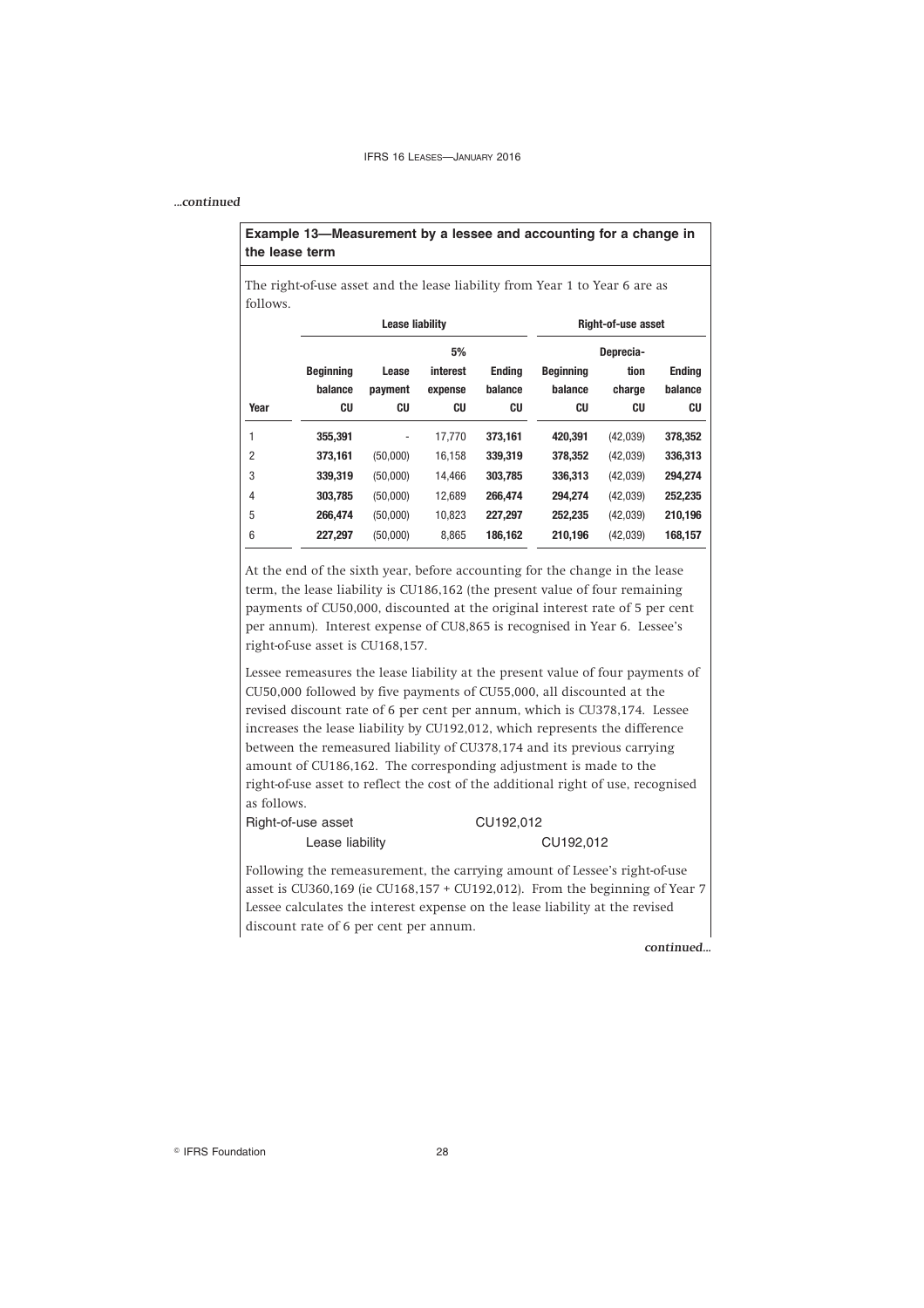#### *...continued*

| follows. | The right-of-use asset and the lease liability from Year 7 to Year 15 are as |                        |          |               |                  |                    |               |
|----------|------------------------------------------------------------------------------|------------------------|----------|---------------|------------------|--------------------|---------------|
|          |                                                                              | <b>Lease liability</b> |          |               |                  | Right-of-use asset |               |
|          |                                                                              |                        | 6%       |               |                  | Deprecia-          |               |
|          | <b>Beginning</b>                                                             | Lease                  | interest | <b>Ending</b> | <b>Beginning</b> | tion               | <b>Ending</b> |
|          | balance                                                                      | payment                | expense  | balance       | balance          | charge             | balance       |
| Year     | CU                                                                           | CU                     | CU       | <b>CU</b>     | CU               | CU                 | <b>CU</b>     |
| 7        | 378,174                                                                      | (50,000)               | 19,690   | 347,864       | 360,169          | (40, 019)          | 320,150       |
| 8        | 347,864                                                                      | (50,000)               | 17,872   | 315,736       | 320,150          | (40, 019)          | 280,131       |
| 9        | 315,736                                                                      | (50,000)               | 15,944   | 281,680       | 280,131          | (40, 019)          | 240,112       |
| 10       | 281,680                                                                      | (50,000)               | 13,901   | 245,581       | 240,112          | (40, 019)          | 200,093       |
| 11       | 245,581                                                                      | (55,000)               | 11,435   | 202,016       | 200,093          | (40, 019)          | 160,074       |
| 12       | 202,016                                                                      | (55,000)               | 8,821    | 155,837       | 160,074          | (40, 019)          | 120,055       |
| 13       | 155,837                                                                      | (55,000)               | 6,050    | 106,887       | 120,055          | (40, 019)          | 80,036        |
| 14       | 106,887                                                                      | (55,000)               | 3,113    | 55,000        | 80,036           | (40, 018)          | 40,018        |
| 15       | 55,000                                                                       | (55,000)               |          |               | 40,018           | (40, 018)          |               |

## **Variable lease payments (paragraphs 27, 39, 42(b) and 43)**

IE6 The following example illustrates how a lessee accounts for variable lease payments that depend on an index and variable lease payments not included in the measurement of the lease liability.

> **Example 14—Variable lease payments dependent on an index and variable lease payments linked to sales**

*Example 14A—Lessee enters into a 10-year lease of property with annual lease payments of CU50,000, payable at the beginning of each year. The contract specifies that lease payments will increase every two years on the basis of the increase in the Consumer Price Index for the preceding 24 months. The Consumer Price Index at the commencement date is 125. This example ignores any initial direct costs. The rate implicit in the lease is not readily determinable. Lessee's incremental borrowing rate is 5 per cent per annum, which reflects the fixed rate at which Lessee could borrow an amount similar to the value of the right-of-use asset, in the same currency, for a 10-year term, and with similar collateral.*

*continued...*

29 **CONFIDENTIAL CONTRACT CONTRACT CONTRACT CONTRACT CONTRACT CONTRACT CONTRACT CONTRACT CONTRACT CONTRACT CONTRACT CONTRACT CONTRACT CONTRACT CONTRACT CONTRACT CONTRACT CONTRACT CONTRACT CONTRACT CONTRACT CONTRACT CONTRAC**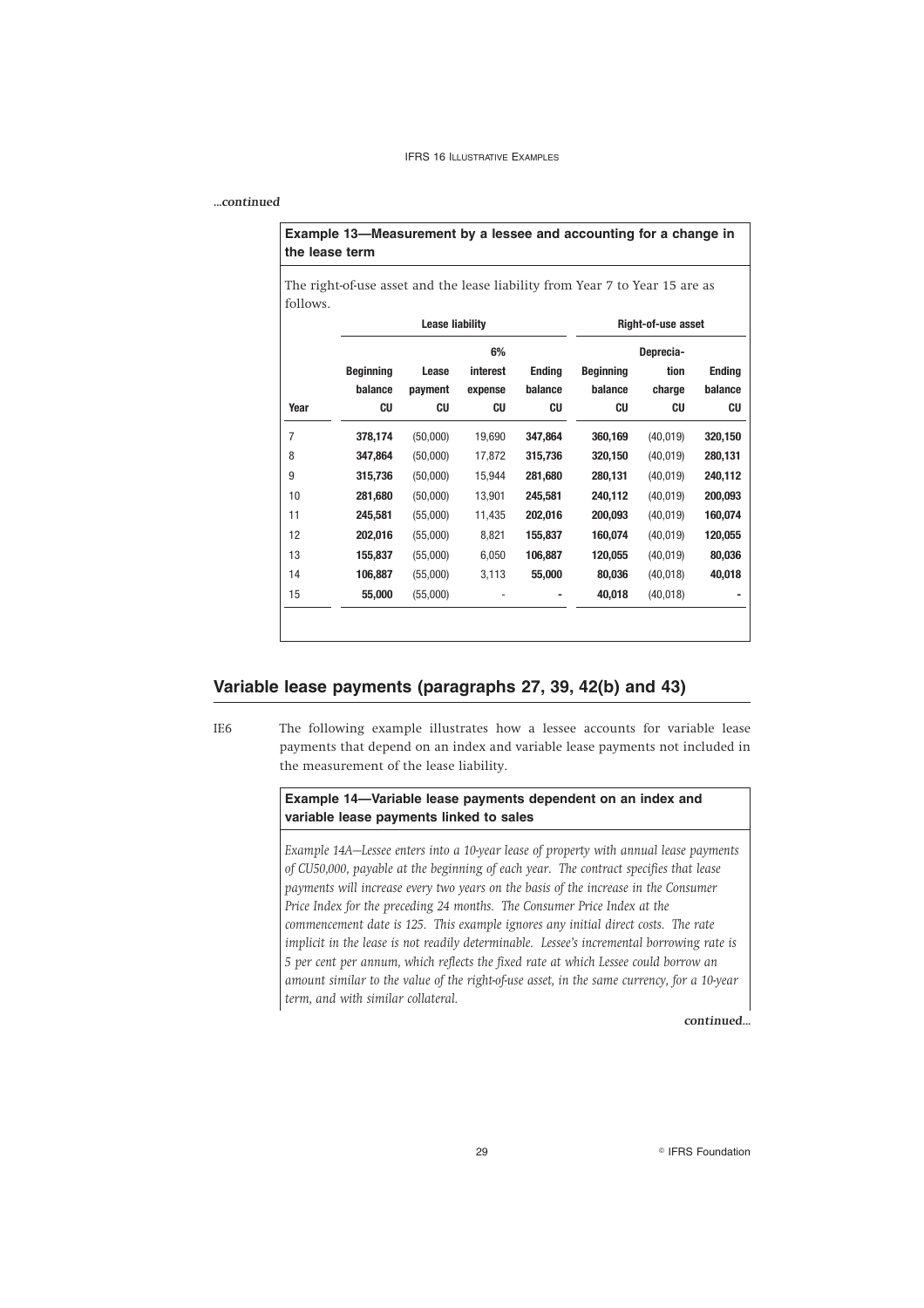| continued |  |
|-----------|--|
|           |  |
|           |  |

| Example 14-Variable lease payments dependent on an index and<br>variable lease payments linked to sales                                                                                                                                                                                                                                                                                                                                   |                                                                                  |  |  |  |  |
|-------------------------------------------------------------------------------------------------------------------------------------------------------------------------------------------------------------------------------------------------------------------------------------------------------------------------------------------------------------------------------------------------------------------------------------------|----------------------------------------------------------------------------------|--|--|--|--|
| At the commencement date, Lessee makes the lease payment for the first<br>year and measures the lease liability at the present value of the remaining<br>nine payments of CU50,000, discounted at the interest rate of 5 per cent per<br>annum, which is CU355,391.                                                                                                                                                                       |                                                                                  |  |  |  |  |
| Lessee initially recognises assets and liabilities in relation to the lease as<br>follows.                                                                                                                                                                                                                                                                                                                                                |                                                                                  |  |  |  |  |
| Right-of-use asset<br>Lease liability<br>Cash (lease payment for the first year)                                                                                                                                                                                                                                                                                                                                                          | CU405,391<br>CU355,391<br>CU50,000                                               |  |  |  |  |
| Lessee expects to consume the right-of-use asset's future economic benefits evenly over the<br>lease term and, thus, depreciates the right-of-use asset on a straight-line basis.                                                                                                                                                                                                                                                         |                                                                                  |  |  |  |  |
| During the first two years of the lease, Lessee recognises in aggregate the<br>following related to the lease.<br>Interest expense<br>Lease liability<br>Depreciation charge                                                                                                                                                                                                                                                              | CU33,928<br>CU33,928<br>CU81,078 (CU405,391 $\div$ 10 $\times$<br>2 years)       |  |  |  |  |
| Right-of-use asset                                                                                                                                                                                                                                                                                                                                                                                                                        | CU81,078                                                                         |  |  |  |  |
| At the beginning of the second year, Lessee makes the lease payment for the<br>second year and recognises the following.<br>Lease liability                                                                                                                                                                                                                                                                                               | CU50,000                                                                         |  |  |  |  |
| Cash                                                                                                                                                                                                                                                                                                                                                                                                                                      | CU50,000                                                                         |  |  |  |  |
| At the beginning of the third year, before accounting for the change in<br>future lease payments resulting from a change in the Consumer Price Index<br>and making the lease payment for the third year, the lease liability is<br>CU339,319 (the present value of eight payments of CU50,000 discounted at<br>the interest rate of 5 per cent per annum = $CU355,391 + CU33,928 -$<br>CU50,000).                                         |                                                                                  |  |  |  |  |
|                                                                                                                                                                                                                                                                                                                                                                                                                                           | At the beginning of the third year of the lease the Consumer Price Index is 135. |  |  |  |  |
| The payment for the third year, adjusted for the Consumer Price Index, is<br>CU54,000 (CU50,000 $\times$ 135 ÷ 125). Because there is a change in the future<br>lease payments resulting from a change in the Consumer Price Index used to<br>determine those payments, Lessee remeasures the lease liability to reflect<br>those revised lease payments, ie the lease liability now reflects eight annual<br>lease payments of CU54,000. |                                                                                  |  |  |  |  |
|                                                                                                                                                                                                                                                                                                                                                                                                                                           | continued                                                                        |  |  |  |  |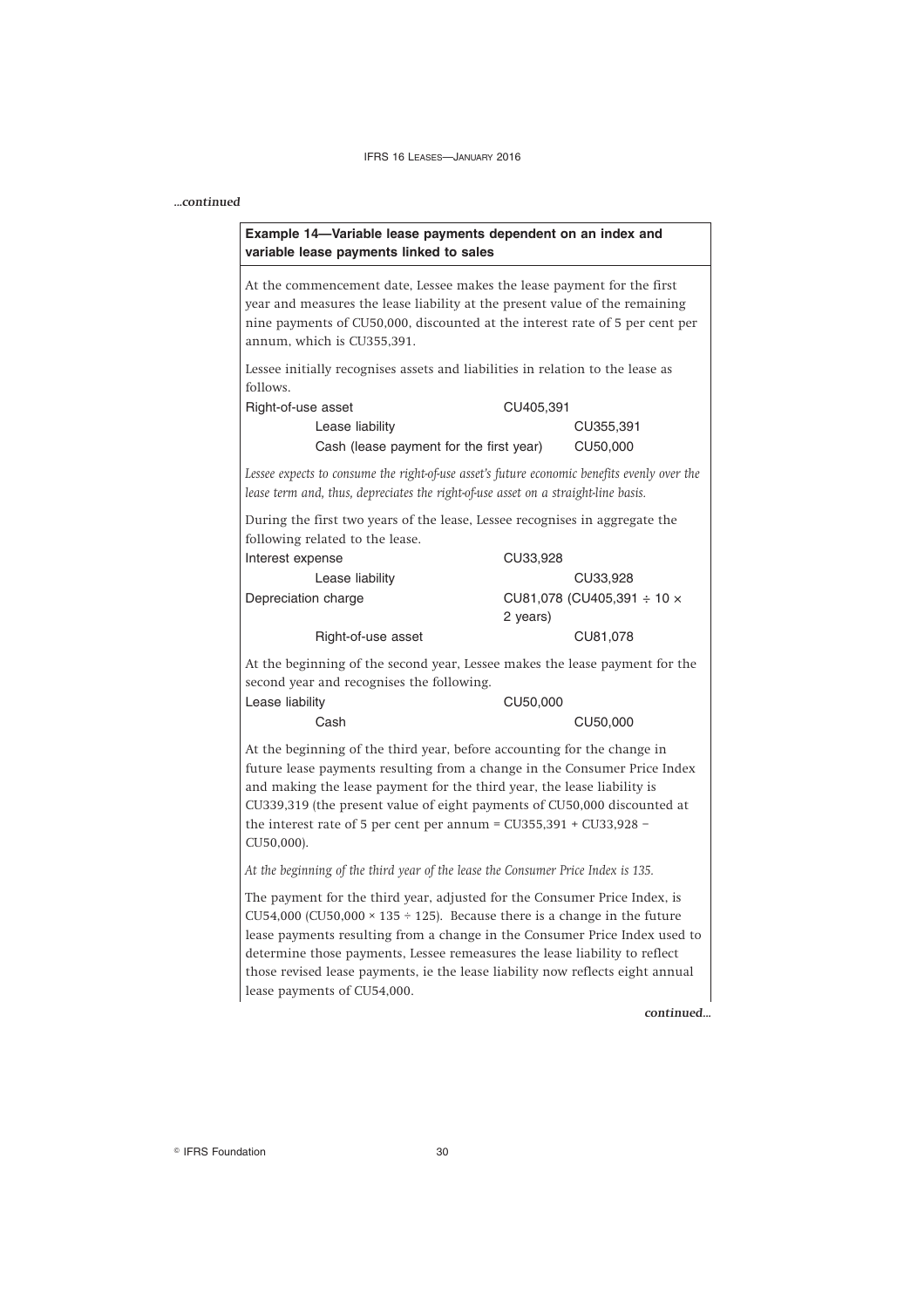*...continued*

| Example 14—Variable lease payments dependent on an index and |  |  |  |
|--------------------------------------------------------------|--|--|--|
| variable lease payments linked to sales                      |  |  |  |

At the beginning of the third year, Lessee remeasures the lease liability at the present value of eight payments of CU54,000 discounted at an unchanged discount rate of 5 per cent per annum, which is CU366,464. Lessee increases the lease liability by CU27,145, which represents the difference between the remeasured liability of CU366,464 and its previous carrying amount of CU339,319. The corresponding adjustment is made to the right-of-use asset, recognised as follows. Right-of-use asset CU27,145

| Lease liability | CU27,145 |
|-----------------|----------|
|                 |          |

At the beginning of the third year, Lessee makes the lease payment for the third year and recognises the following.

| Lease liability | CU54,000 |
|-----------------|----------|
| Cash            | CU54,000 |

*Example 14B—Assume the same facts as Example 14A except that Lessee is also required to make variable lease payments for each year of the lease, which are determined as 1 per cent of Lessee's sales generated from the leased property.*

At the commencement date, Lessee measures the right-of-use asset and the lease liability recognised at the same amounts as in Example 14A. This is because the additional variable lease payments are linked to future sales and, thus, do not meet the definition of lease payments. Consequently, those payments are not included in the measurement of the asset and liability. Right-of-use asset CU405,391

> Lease liability CU355,391 Cash (lease payment for the first year) CU50,000

*Lessee prepares financial statements on an annual basis. During the first year of the lease, Lessee generates sales of CU800,000 from the leased property.*

Lessee incurs an additional expense related to the lease of CU8,000 (CU800,000 × 1 per cent), which Lessee recognises in profit or loss in the first year of the lease.

## **Lease modifications (paragraphs 44–46)**

IE7 Examples 15–19 illustrate the requirements of IFRS 16 regarding lease modifications for a lessee.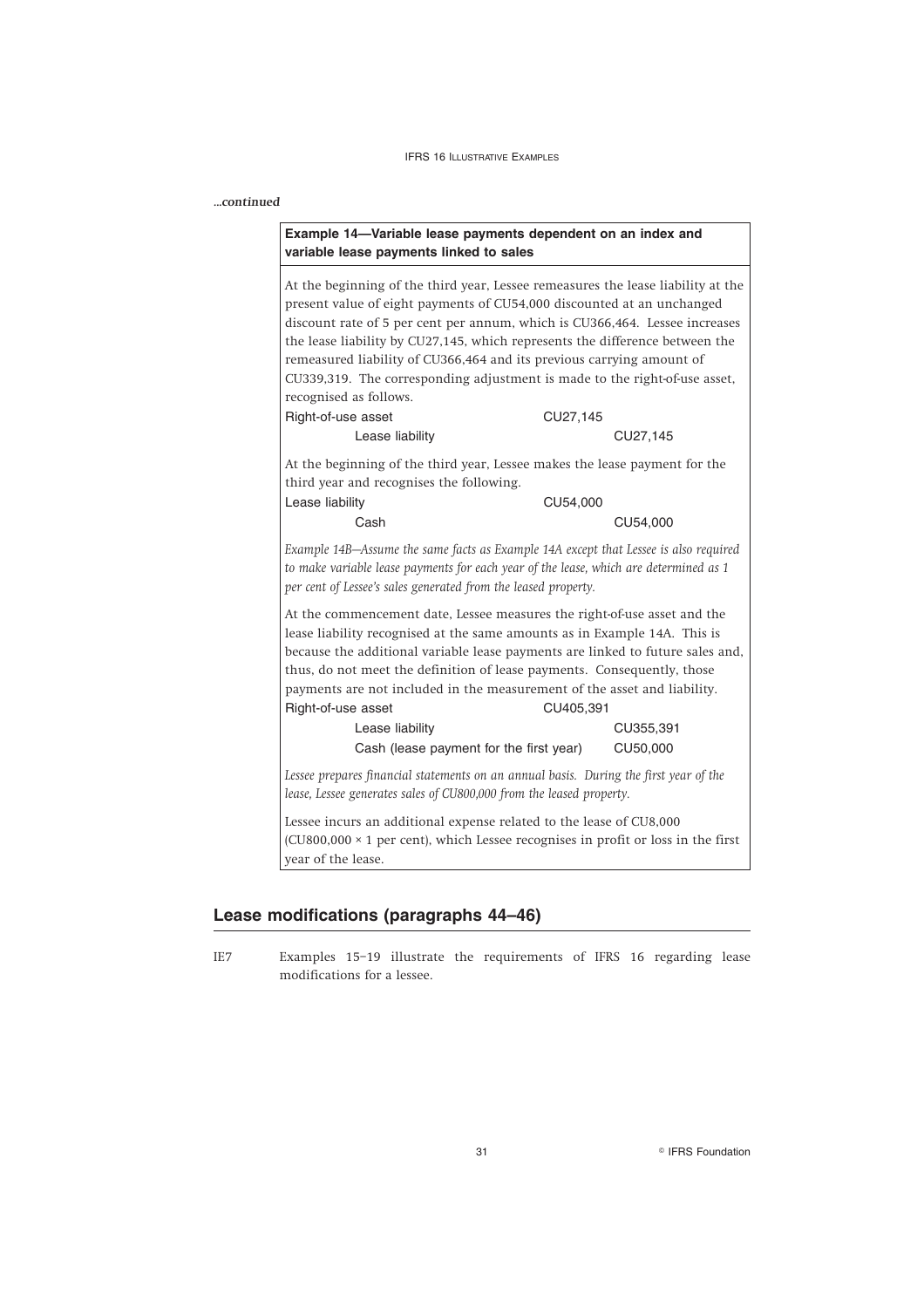#### **Example 15—Modification that is a separate lease**

*Lessee enters into a 10-year lease for 2,000 square metres of office space. At the beginning of Year 6, Lessee and Lessor agree to amend the original lease for the remaining five years to include an additional 3,000 square metres of office space in the same building. The additional space is made available for use by Lessee at the end of the second quarter of Year 6. The increase in total consideration for the lease is commensurate with the current market rate for the new 3,000 square metres of office space, adjusted for the discount that Lessee receives reflecting that Lessor does not incur costs that it would otherwise have incurred if leasing the same space to a new tenant (for example, marketing costs).*

Lessee accounts for the modification as a separate lease, separate from the original 10-year lease. This is because the modification grants Lessee an additional right to use an underlying asset, and the increase in consideration for the lease is commensurate with the stand-alone price of the additional right-of-use adjusted to reflect the circumstances of the contract. In this example, the additional underlying asset is the new 3,000 square metres of office space. Accordingly, at the commencement date of the new lease (at the end of the second quarter of Year 6), Lessee recognises a right-of-use asset and a lease liability relating to the lease of the additional 3,000 square metres of office space. Lessee does not make any adjustments to the accounting for the original lease of 2,000 square metres of office space as a result of this modification.

## **Example 16—Modification that increases the scope of the lease by extending the contractual lease term**

*Lessee enters into a 10-year lease for 5,000 square metres of office space. The annual lease payments are CU100,000 payable at the end of each year. The interest rate implicit in the lease cannot be readily determined. Lessee's incremental borrowing rate at the commencement date is 6 per cent per annum. At the beginning of Year 7, Lessee and Lessor agree to amend the original lease by extending the contractual lease term by four years. The annual lease payments are unchanged (ie CU100,000 payable at the end of each year from Year 7 to Year 14). Lessee's incremental borrowing rate at the beginning of Year 7 is 7 per cent per annum.*

At the effective date of the modification (at the beginning of Year 7), Lessee remeasures the lease liability based on: (a) an eight-year remaining lease term, (b) annual payments of CU100,000 and (c) Lessee's incremental borrowing rate of 7 per cent per annum. The modified lease liability equals CU597,130. The lease liability immediately before the modification (including the recognition of the interest expense until the end of Year 6) is CU346,511. Lessee recognises the difference between the carrying amount of the modified lease liability and the carrying amount of the lease liability immediately before the modification (CU250,619) as an adjustment to the right-of-use asset.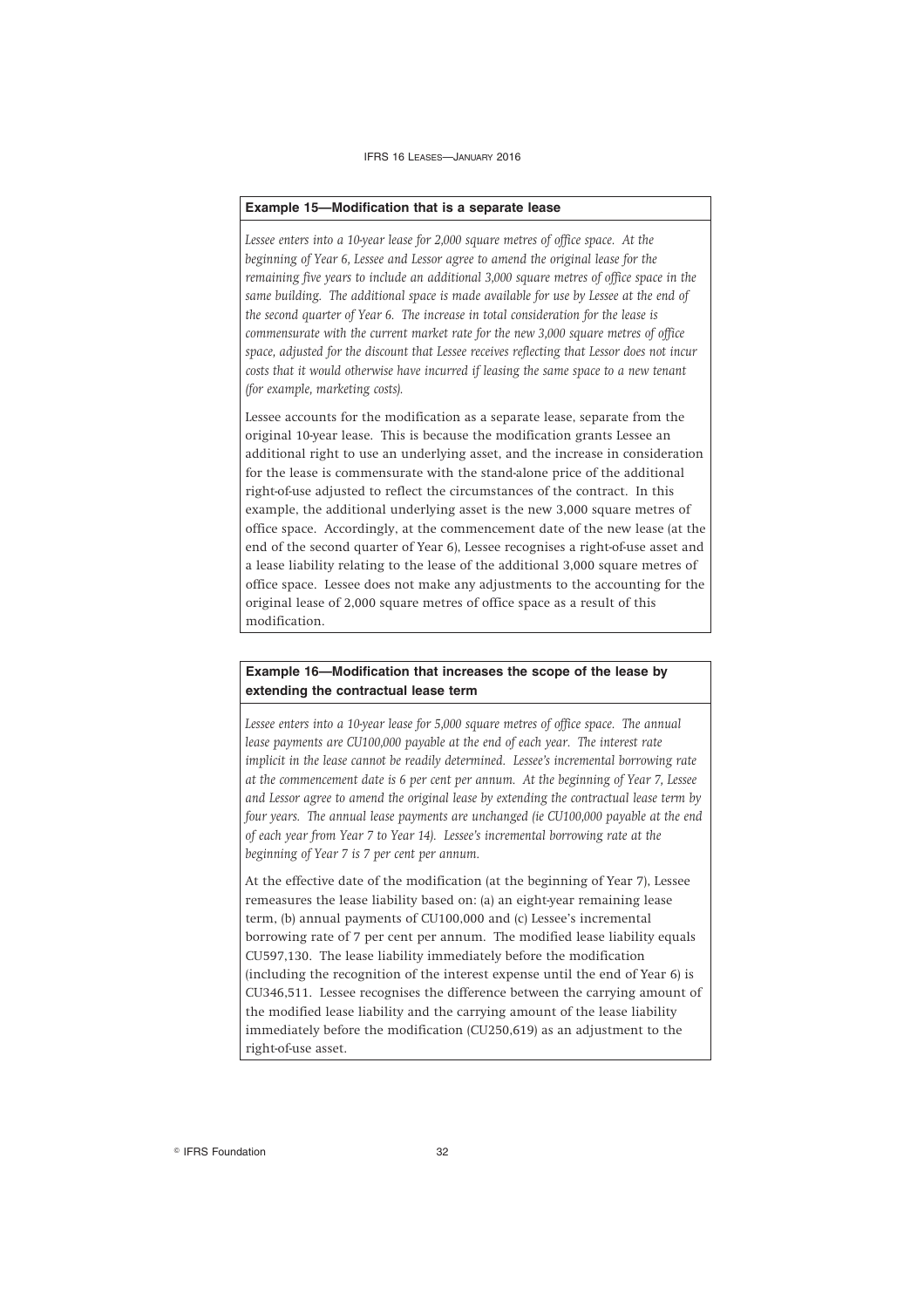#### **Example 17—Modification that decreases the scope of the lease**

*Lessee enters into a 10-year lease for 5,000 square metres of office space. The annual lease payments are CU50,000 payable at the end of each year. The interest rate implicit in the lease cannot be readily determined. Lessee's incremental borrowing rate at the commencement date is 6 per cent per annum. At the beginning of Year 6, Lessee and Lessor agree to amend the original lease to reduce the space to only 2,500 square metres of the original space starting from the end of the first quarter of Year 6. The annual fixed lease payments (from Year 6 to Year 10) are CU30,000. Lessee's incremental borrowing rate at the beginning of Year 6 is 5 per cent per annum.*

At the effective date of the modification (at the beginning of Year 6), Lessee remeasures the lease liability based on: (a) a five-year remaining lease term, (b) annual payments of CU30,000 and (c) Lessee's incremental borrowing rate of 5 per cent per annum. This equals CU129,884.

Lessee determines the proportionate decrease in the carrying amount of the right-of-use asset on the basis of the remaining right-of-use asset (ie 2,500 square metres corresponding to 50 per cent of the original right-of-use asset).

50 per cent of the pre-modification right-of-use asset (CU184,002) is CU92,001. Fifty per cent of the pre-modification lease liability (CU210,618) is CU105,309. Consequently, Lessee reduces the carrying amount of the right-of-use asset by CU92,001 and the carrying amount of the lease liability by CU105,309. Lessee recognises the difference between the decrease in the lease liability and the decrease in the right-of-use asset (CU105,309 – CU92,001 = CU13,308) as a gain in profit or loss at the effective date of the modification (at the beginning of Year 6).

Lessee recognises the difference between the remaining lease liability of CU105,309 and the modified lease liability of CU129,884 (which equals CU24,575) as an adjustment to the right-of-use asset reflecting the change in the consideration paid for the lease and the revised discount rate.

## **Example 18—Modification that both increases and decreases the scope of the lease**

*Lessee enters into a 10-year lease for 2,000 square metres of office space. The annual lease payments are CU100,000 payable at the end of each year. The interest rate implicit in the lease cannot be readily determined. Lessee's incremental borrowing rate at the commencement date is 6 per cent per annum. At the beginning of Year 6, Lessee and Lessor agree to amend the original lease to (a) include an additional 1,500 square metres of space in the same building starting from the beginning of Year 6 and (b) reduce the lease term from 10 years to eight years. The annual fixed payment for the 3,500 square metres is CU150,000 payable at the end of each year (from Year 6 to Year 8). Lessee's incremental borrowing rate at the beginning of Year 6 is 7 per cent per annum.*

*continued...*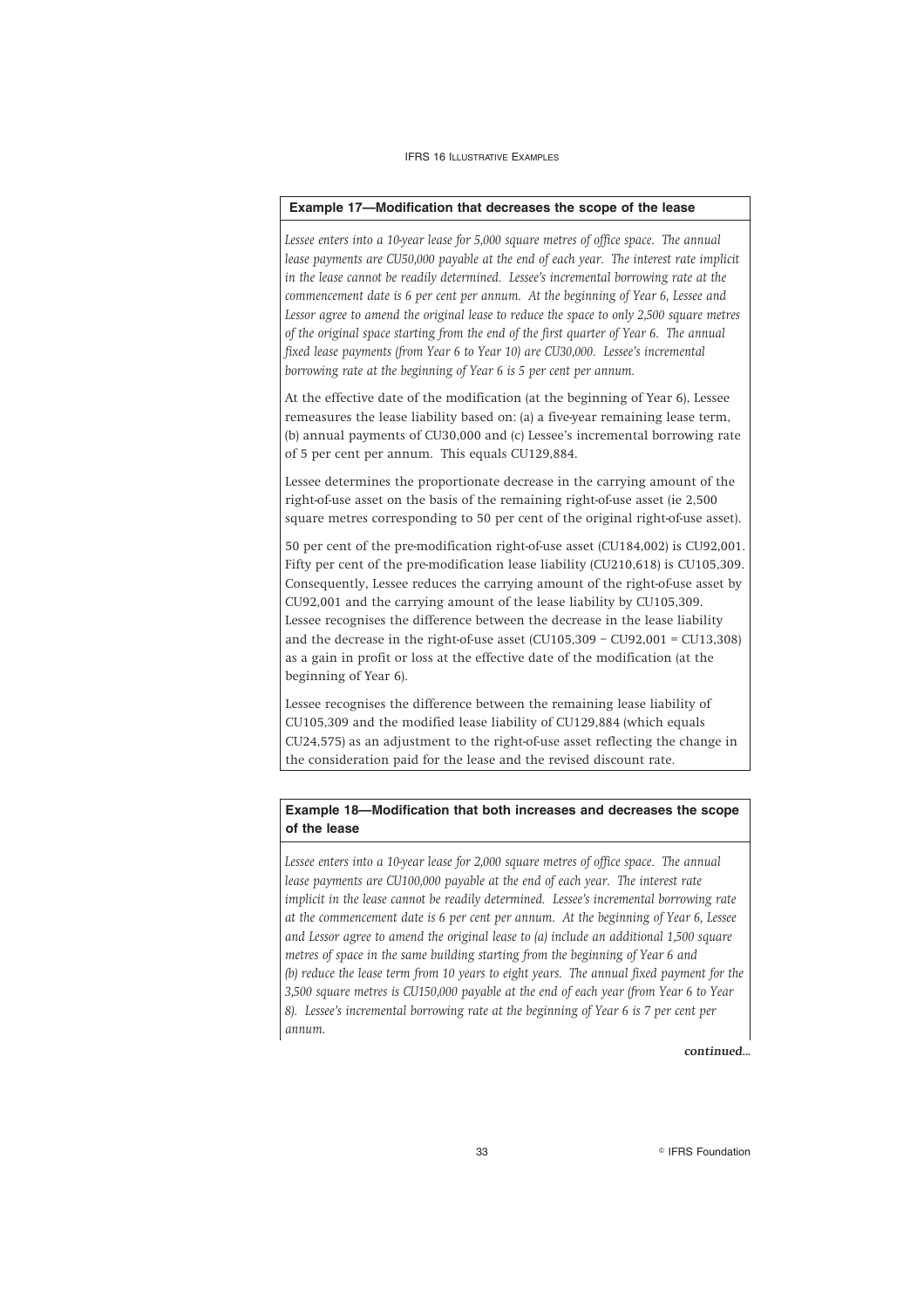#### *...continued*

## **Example 18—Modification that both increases and decreases the scope of the lease**

*The consideration for the increase in scope of 1,500 square metres of space is not commensurate with the stand-alone price for that increase adjusted to reflect the circumstances of the contract. Consequently, Lessee does not account for the increase in scope that adds the right to use an additional 1,500 square metres of space as a separate lease.*

The pre-modification right-of-use asset and the pre-modification lease liability in relation to the lease are as follows.

|      |                             | <b>Lease liability</b>    |                  |                          | Right-of-use asset          |                             |                          |
|------|-----------------------------|---------------------------|------------------|--------------------------|-----------------------------|-----------------------------|--------------------------|
|      | <b>Beginning</b><br>balance | 6%<br>interest<br>expense | Lease<br>payment | <b>Endina</b><br>balance | <b>Beginning</b><br>balance | Deprecia-<br>tion<br>charge | <b>Ending</b><br>balance |
| Year | CU                          | CU                        | CU               | CU                       | CU                          | CU                          | CU                       |
| 1    | 736,009                     | 44,160                    | (100,000)        | 680,169                  | 736,009                     | (73,601)                    | 662,408                  |
| 2    | 680,169                     | 40,810                    | (100.000)        | 620,979                  | 662,408                     | (73,601)                    | 588,807                  |
| 3    | 620,979                     | 37,259                    | (100,000)        | 558,238                  | 588,807                     | (73,601)                    | 515,206                  |
| 4    | 558,238                     | 33.494                    | (100,000)        | 491.732                  | 515,206                     | (73,601)                    | 441,605                  |
| 5    | 491,732                     | 29.504                    | (100,000)        | 421.236                  | 441.605                     | (73,601)                    | 368,004                  |
| 6    | 421,236                     |                           |                  |                          | 368,004                     |                             |                          |

At the effective date of the modification (at the beginning of Year 6), Lessee remeasures the lease liability on the basis of: (a) a three-year remaining lease term, (b) annual payments of CU150,000 and (c) Lessee's incremental borrowing rate of 7 per cent per annum. The modified liability equals CU393,647, of which (a) CU131,216 relates to the increase of CU50,000 in the annual lease payments from Year 6 to Year 8 and (b) CU262,431 relates to the remaining three annual lease payments of CU100,000 from Year 6 to Year 8.

#### Decrease in the lease term

At the effective date of the modification (at the beginning of Year 6), the pre-modification right-of-use asset is CU368,004. Lessee determines the proportionate decrease in the carrying amount of the right-of-use asset based on the remaining right-of-use asset for the original 2,000 square metres of office space (ie a remaining three-year lease term rather than the original five-year lease term). The remaining right-of-use asset for the original 2,000 square metres of office space is CU220,802 (ie CU368,004 ÷ 5  $\times$  3 years).

At the effective date of the modification (at the beginning of Year 6), the pre-modification lease liability is CU421,236. The remaining lease liability for the original 2,000 square metres of office space is CU267,301 (ie present value of three annual lease payments of CU100,000, discounted at the original discount rate of 6 per cent per annum).

*continued...*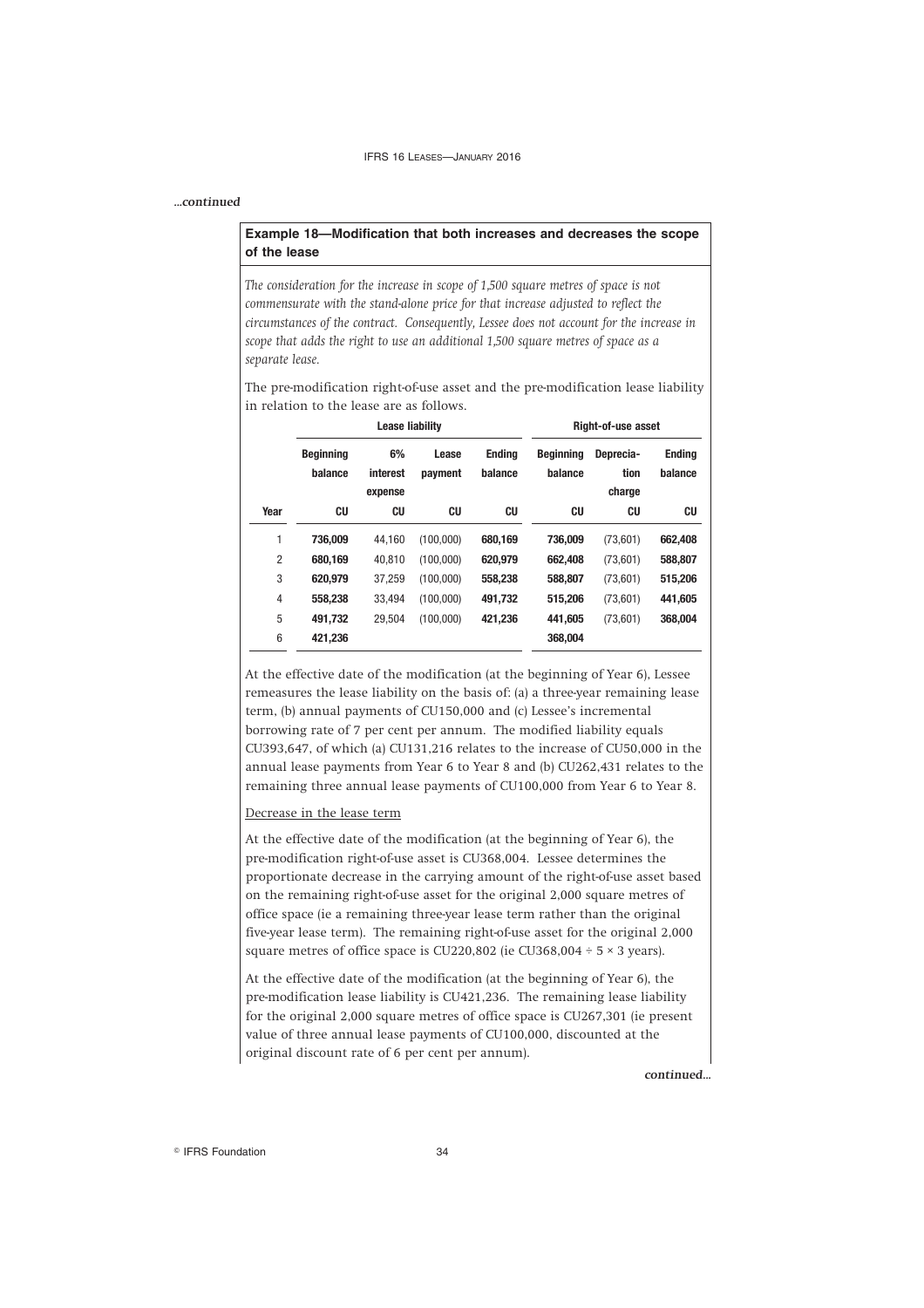#### *...continued*

## **Example 18—Modification that both increases and decreases the scope of the lease**

Consequently, Lessee reduces the carrying amount of the right-of-use asset by CU147,202 (CU368,004 – CU220,802), and the carrying amount of the lease liability by CU153,935 (CU421,236 – CU267,301). Lessee recognises the difference between the decrease in the lease liability and the decrease in the right-of-use asset (CU153,935 – CU147,202 = CU6,733) as a gain in profit or loss at the effective date of the modification (at the beginning of Year 6). Lease liability CU153,935

| Right-of-use asset | CU147,202 |
|--------------------|-----------|
| Gain               | CU6.733   |

At the effective date of the modification (at the beginning of Year 6), Lessee recognises the effect of the remeasurement of the remaining lease liability reflecting the revised discount rate of 7 per cent per annum, which is CU4,870 (CU267,301 – CU262,431), as an adjustment to the right-of-use asset. Lease liability CU4,870

| Right-of-use asset | CU4,870 |
|--------------------|---------|
|--------------------|---------|

## Increase in the leased space

At the commencement date of the lease for the additional 1,500 square metres of space (at the beginning of Year 6), Lessee recognises the increase in the lease liability related to the increase in scope of CU131,216 (ie present value of three annual lease payments of CU50,000, discounted at the revised interest rate of 7 per cent per annum) as an adjustment to the right-of-use asset.

| Right-of-use asset | CU131,216 |  |  |
|--------------------|-----------|--|--|
| Lease liability    | CU131,216 |  |  |

The modified right-of-use asset and the modified lease liability in relation to the modified lease are as follows.

|                          | Right-of-use asset          |                             | <b>Lease liability</b>   |                  |                           |                             |      |
|--------------------------|-----------------------------|-----------------------------|--------------------------|------------------|---------------------------|-----------------------------|------|
| <b>Ending</b><br>balance | Deprecia-<br>tion<br>charge | <b>Beginning</b><br>balance | <b>Endina</b><br>balance | Lease<br>payment | 7%<br>interest<br>expense | <b>Beginning</b><br>balance |      |
| CU                       | CU                          | CU                          | CU                       | CU               | CU                        | CU                          | Year |
| 231,432                  | (115, 716)                  | 347,148                     | 271,203                  | (150,000)        | 27.556                    | 393,647                     | 6    |
| 115,716                  | (115, 716)                  | 231.432                     | 140.187                  | (150.000)        | 18.984                    | 271.203                     | 7    |
| -                        | (115, 716)                  | 115,716                     | ۰                        | (150,000)        | 9.813                     | 140,187                     | 8    |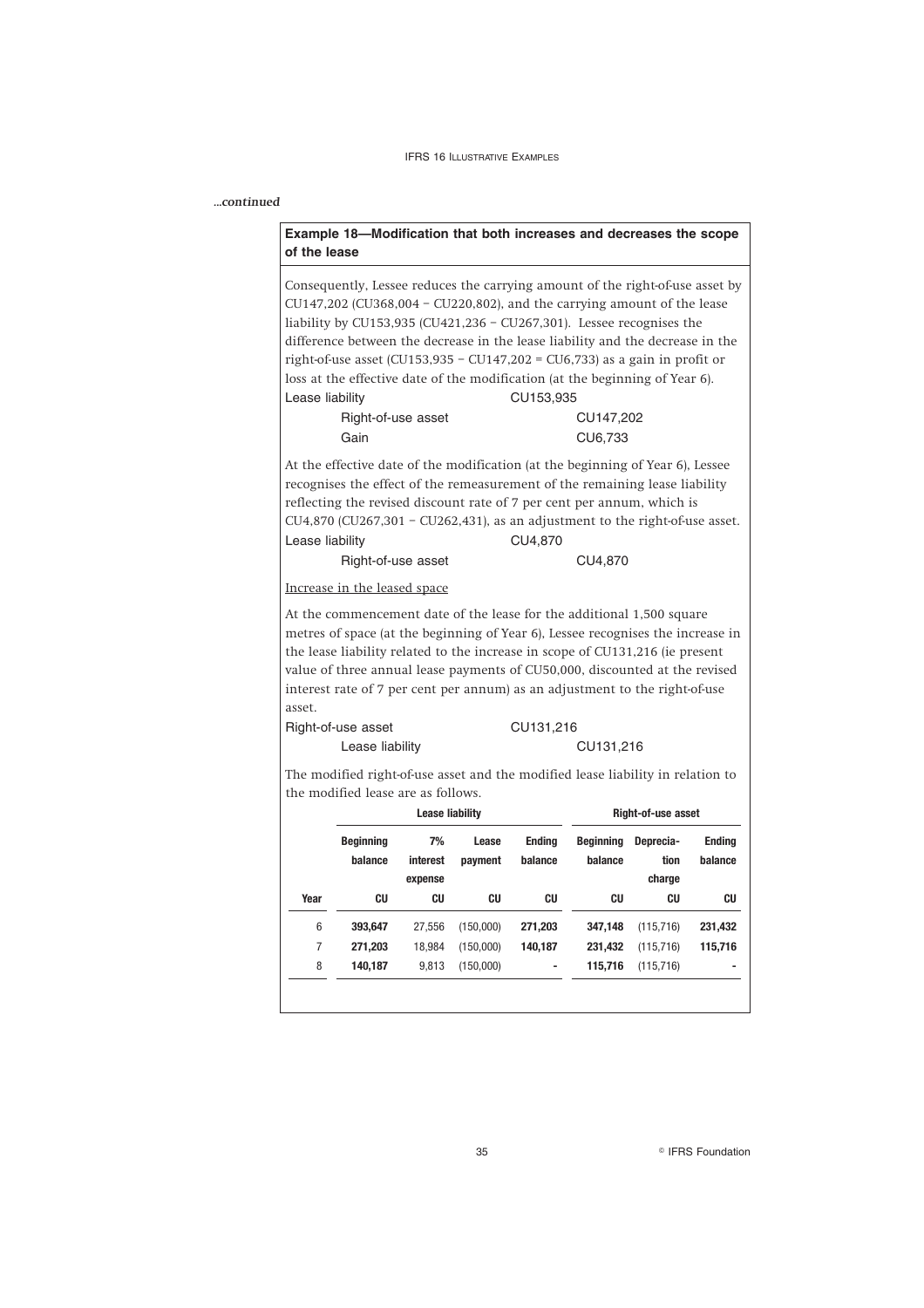#### **Example 19—Modification that is a change in consideration only**

*Lessee enters into a 10-year lease for 5,000 square metres of office space. At the beginning of Year 6, Lessee and Lessor agree to amend the original lease for the remaining five years to reduce the lease payments from CU100,000 per year to CU95,000 per year. The interest rate implicit in the lease cannot be readily determined. Lessee's incremental borrowing rate at the commencement date is 6 per cent per annum. Lessee's incremental borrowing rate at the beginning of Year 6 is 7 per cent per annum. The annual lease payments are payable at the end of each year.*

At the effective date of the modification (at the beginning of Year 6), Lessee remeasures the lease liability based on: (a) a five-year remaining lease term, (b) annual payments of CU95,000 and (c) Lessee's incremental borrowing rate of 7 per cent per annum. Lessee recognises the difference between the carrying amount of the modified liability (CU389,519) and the lease liability immediately before the modification (CU421,236) of CU31,717 as an adjustment to the right-of-use asset.

## **Subleases (paragraph B58)**

IE8 Examples 20–21 illustrate the application of the requirements in IFRS 16 for an intermediate lessor that enters into a head lease and a sublease of the same underlying asset.

## **Example 20—Sublease classified as a finance lease**

*Head lease—An intermediate lessor enters into a five-year lease for 5,000 square metres of office space (the head lease) with Entity A (the head lessor).*

*Sublease—At the beginning of Year 3, the intermediate lessor subleases the 5,000 square metres of office space for the remaining three years of the head lease to a sublessee.*

The intermediate lessor classifies the sublease by reference to the right-of-use asset arising from the head lease. The intermediate lessor classifies the sublease as a finance lease, having considered the requirements in paragraphs 61–66 of IFRS 16.

*continued...*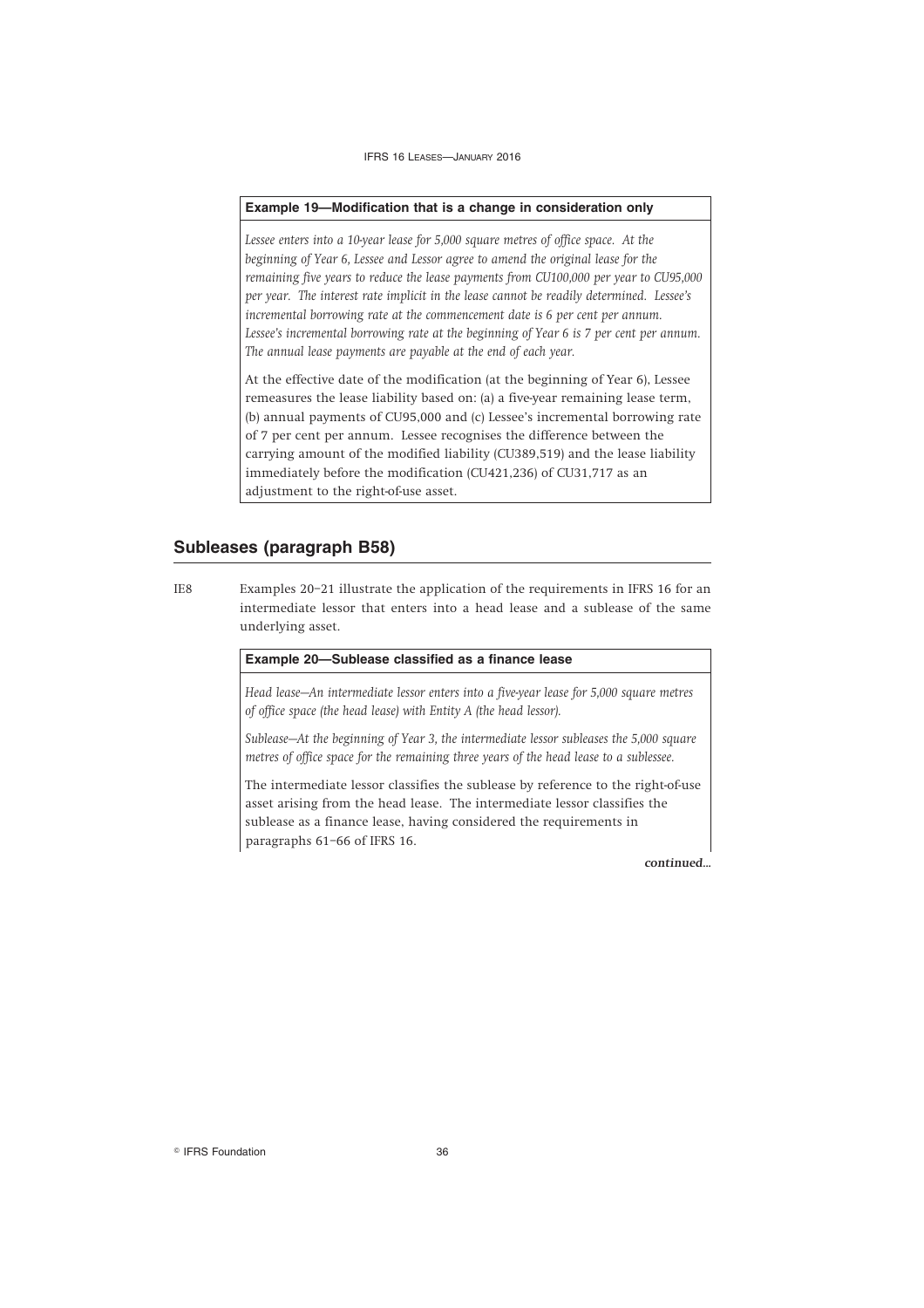### *...continued*

#### **Example 20—Sublease classified as a finance lease**

When the intermediate lessor enters into the sublease, the intermediate lessor:

- (a) derecognises the right-of-use asset relating to the head lease that it transfers to the sublessee and recognises the net investment in the sublease;
- (b) recognises any difference between the right-of-use asset and the net investment in the sublease in profit or loss; and
- (c) retains the lease liability relating to the head lease in its statement of financial position, which represents the lease payments owed to the head lessor.

During the term of the sublease, the intermediate lessor recognises both finance income on the sublease and interest expense on the head lease.

#### **Example 21—Sublease classified as an operating lease**

*Head lease—An intermediate lessor enters into a five-year lease for 5,000 square metres of office space (the head lease) with Entity A (the head lessor).*

*Sublease—At commencement of the head lease, the intermediate lessor subleases the 5,000 square metres of office space for two years to a sublessee.*

The intermediate lessor classifies the sublease by reference to the right-of-use asset arising from the head lease. The intermediate lessor classifies the sublease as an operating lease, having considered the requirements in paragraphs 61–66 of IFRS 16.

When the intermediate lessor enters into the sublease, the intermediate lessor retains the lease liability and the right-of-use asset relating to the head lease in its statement of financial position.

During the term of the sublease, the intermediate lessor:

- (a) recognises a depreciation charge for the right-of-use asset and interest on the lease liability; and
- (b) recognises lease income from the sublease.

## **Lessee disclosure (paragraphs 59 and B49–B50)**

IE9 Example 22 illustrates how a lessee with different types of lease portfolios might comply with the disclosure requirements described in paragraphs 59 and B49 of IFRS 16 about variable lease payments. This example shows only current period information. IAS 1 *Presentation of Financial Statements* requires an entity to present comparative information.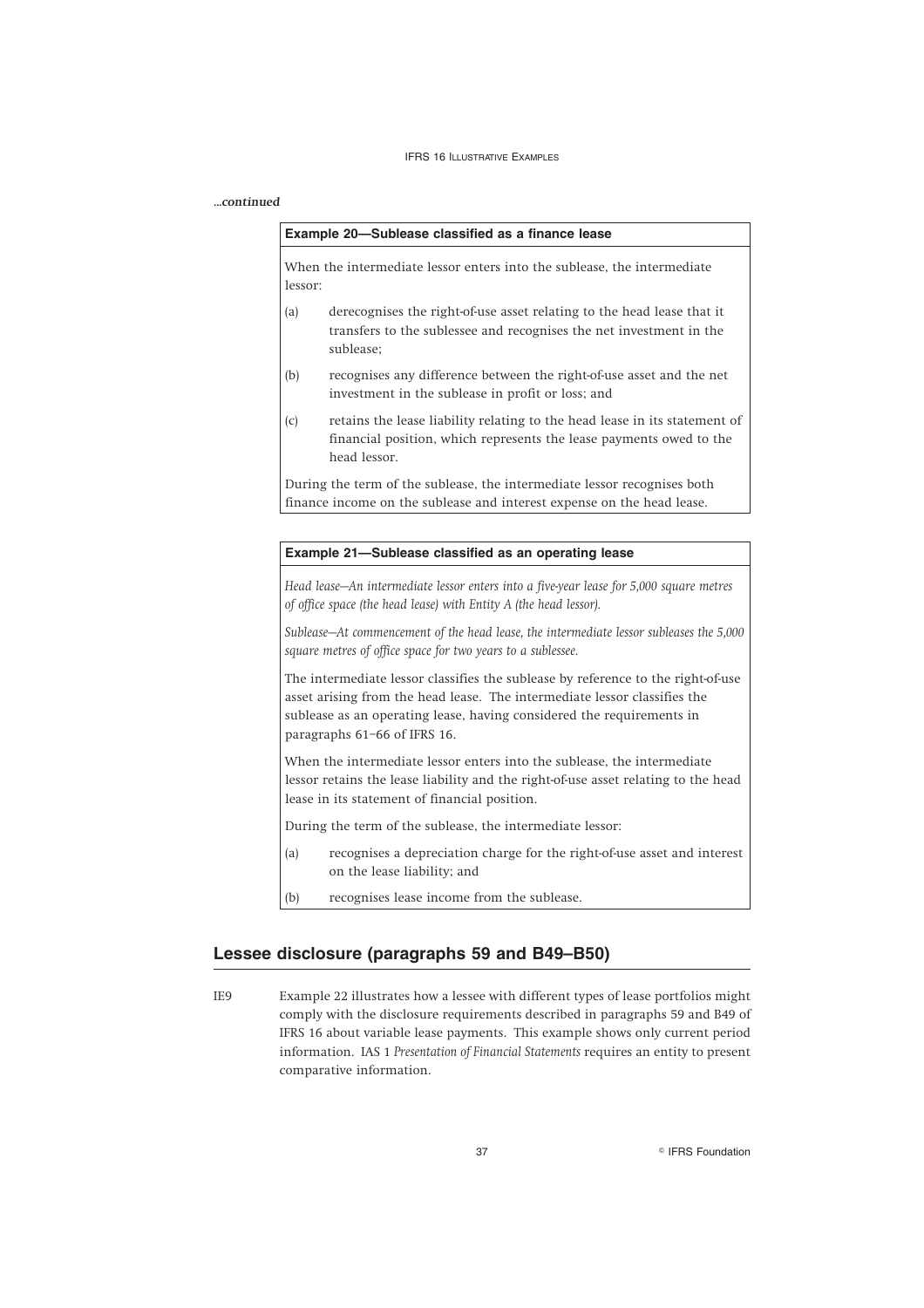#### **Example 22—Variable payment terms**

## **Lessee with a high volume of leases with some consistent payment terms**

*Example 22A: a retailer (Lessee) operates a number of different branded retail stores—A, B, C and D. Lessee has a high volume of property leases. Lessee's group policy is to negotiate variable payment terms for newly established stores. Lessee concludes that information about variable lease payments is relevant to users of its financial statements and is not available elsewhere in its financial statements. In particular, Lessee concludes that information about the proportion of total lease payments that arise from variable payments, and the sensitivity of those variable lease payments to changes in sales, is the information that is relevant to users of its financial statements. This information is similar to that reported to Lessee's senior management about variable lease payments.*

Some of the property leases within the group contain variable payment terms that are linked to sales generated from the store. Variable payment terms are used, when possible, in newly established stores in order to link rental payments to store cash flows and minimise fixed costs. Fixed and variable rental payments by store brand for the period ended 31 December 20X0 are summarised below.

|                | <b>Stores</b> | <b>Fixed</b> | <b>Variable</b> | Total    | <b>Estimated annual</b> |
|----------------|---------------|--------------|-----------------|----------|-------------------------|
|                |               | payments     | payments        | payments | impact on total         |
|                |               |              |                 |          | brand rent of a         |
|                |               |              |                 |          | 1% increase in          |
|                |               |              |                 |          | sales                   |
|                | No.           | CU           | CU              | CU       | %                       |
| <b>Brand A</b> | 4,522         | 3,854        | 120             | 3,974    | 0.03%                   |
| <b>Brand B</b> | 965           | 865          | 105             | 970      | 0.11%                   |
| Brand C        | 124           | 26           | 163             | 189      | 0.86%                   |
| <b>Brand D</b> | 652           | 152          | 444             | 596      | 0.74%                   |
|                | 6,263         | 4,897        | 832             | 5,729    | 0.15%                   |

Refer to the management commentary for store information presented on a like-for-like basis and to Note X for segmental information applying IFRS 8 *Operating Segments* relating to Brands A–D.

*continued...*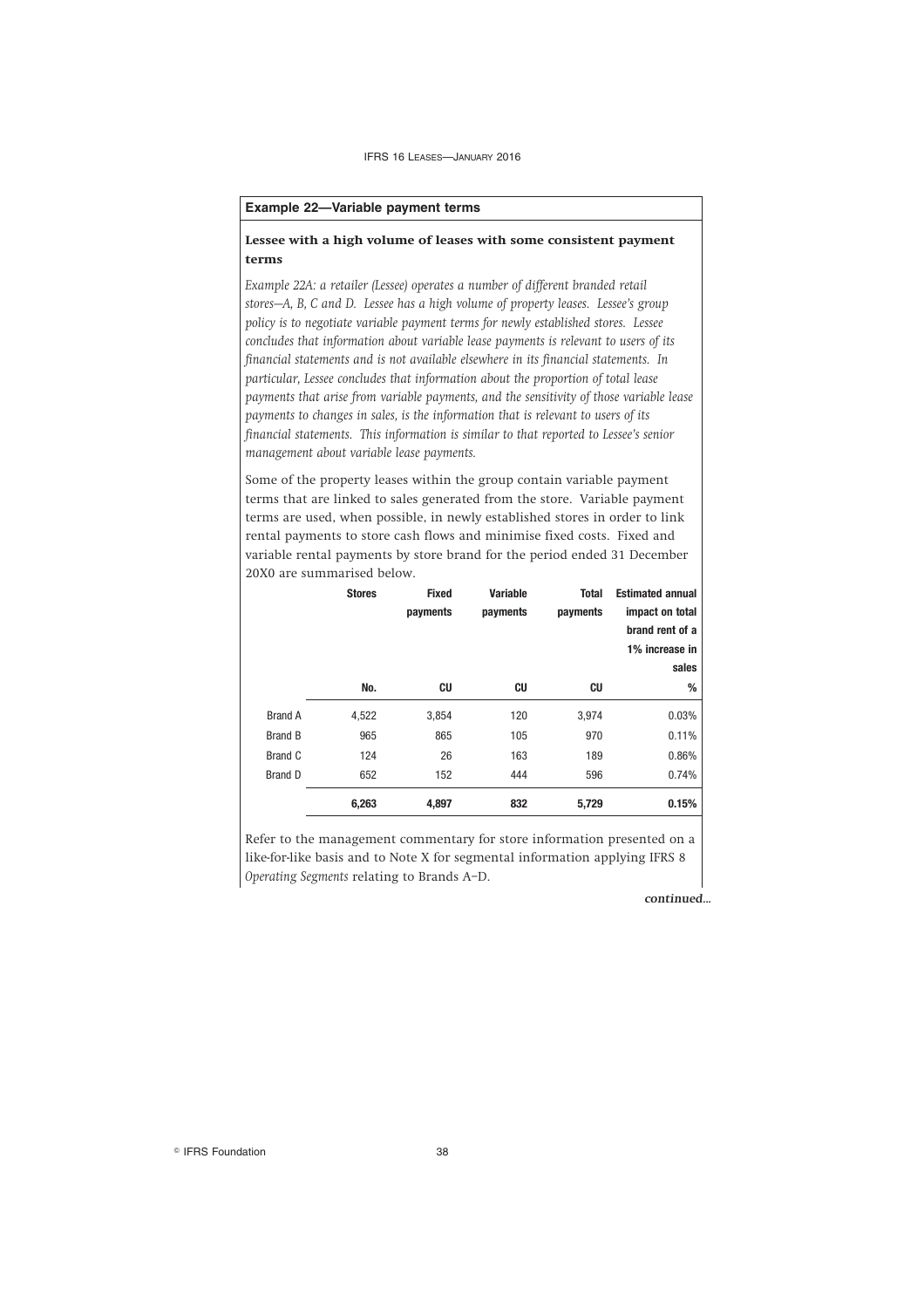#### *...continued*

#### **Example 22—Variable payment terms**

*Example 22B: a retailer (Lessee) has a high volume of property leases of retail stores. Many of these leases contain variable payment terms linked to sales from the store. Lessee's group policy sets out the circumstances in which variable payment terms are used and all lease negotiations must be approved centrally. Lease payments are monitored centrally. Lessee concludes that information about variable lease payments is relevant to users of its financial statements and is not available elsewhere in its financial statements. In particular, Lessee concludes that information about the different types of contractual terms it uses with respect to variable lease payments, the effect of those terms on its financial performance and the sensitivity of variable lease payments to changes in sales is the information that is relevant to users of its financial statements. This is similar to the information that is reported to Lessee's senior management about variable lease payments.*

Many of the property leases within the group contain variable payment terms that are linked to the volume of sales made from leased stores. These terms are used, when possible, in order to match lease payments with stores generating higher cash flows. For individual stores, up to 100 per cent of lease payments are on the basis of variable payment terms and there is a wide range of sales percentages applied. In some cases, variable payment terms also contain minimum annual payments and caps.

Lease payments and terms for the period ended 31 December 20X0 are summarised below.

|                            | <b>Stores</b> | <b>Fixed</b><br>payments | Variable<br>payments | <b>Total payments</b> |
|----------------------------|---------------|--------------------------|----------------------|-----------------------|
|                            | No.           | CU                       | CU                   | CU                    |
| Fixed rent only            | 1,490         | 1,153                    |                      | 1,153                 |
| Variable rent with no      |               |                          |                      |                       |
| minimum                    | 986           |                          | 562                  | 562                   |
| Variable rent with minimum | 3,089         | 1,091                    | 1,435                | 2,526                 |
|                            | 5,565         | 2,244                    | 1,997                | 4,241                 |

A 1 per cent increase in sales across all stores in the group would be expected to increase total lease payments by approximately 0.6–0.7 per cent. A 5 per cent increase in sales across all stores in the group would be expected to increase total lease payments by approximately 2.6–2.8 per cent.

*continued...*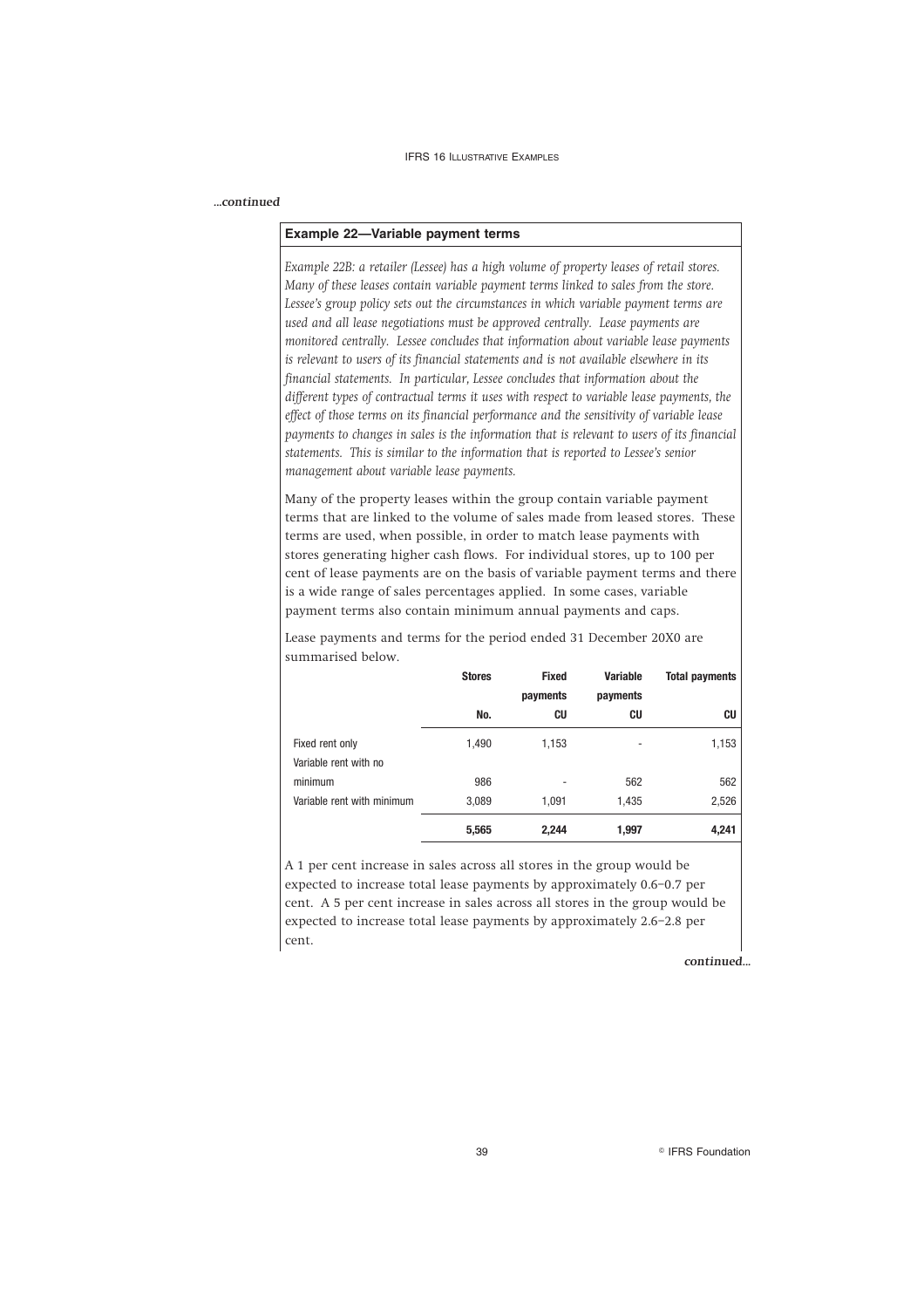#### *...continued*

#### **Example 22—Variable payment terms**

## **Lessee with a high volume of leases with a wide range of different payment terms**

*Example 22C: a retailer (Lessee) has a high volume of property leases of retail stores. These leases contain a wide range of different variable payment terms. Lease terms are negotiated and monitored by local management. Lessee concludes that information about variable lease payments is relevant to users of its financial statements and is not available elsewhere in its financial statements. Lessee concludes that information about how its property lease portfolio is managed is the information that is relevant to users of its financial statements. Lessee also concludes that information about the expected level of variable lease payments in the coming year (similar to that reported internally to senior management) is also relevant to users of its financial statements.*

Many of the property leases within the group contain variable payment terms. Local management are responsible for store margins. Accordingly, lease terms are negotiated by local management and contain a wide range of payment terms. Variable payment terms are used for a variety of reasons, including minimising the fixed cost base for newly established stores or for reasons of margin control and operational flexibility. Variable lease payment terms vary widely across the group:

- (a) the majority of variable payment terms are based on a range of percentages of store sales;
- (b) lease payments based on variable terms range from 0–20 per cent of total lease payments on an individual property; and
- (c) some variable payment terms include minimum or cap clauses.

The overall financial effect of using variable payment terms is that higher rental costs are incurred by stores with higher sales. This facilitates the management of margins across the group.

Variable rent expenses are expected to continue to represent a similar proportion of store sales in future years.

IE10 Example 23 illustrates how a lessee with different types of lease portfolios might comply with the disclosure requirements described in paragraphs 59 and B50 of IFRS 16 about extension options and termination options. This example shows only current period information. IAS 1 requires an entity to present comparative information.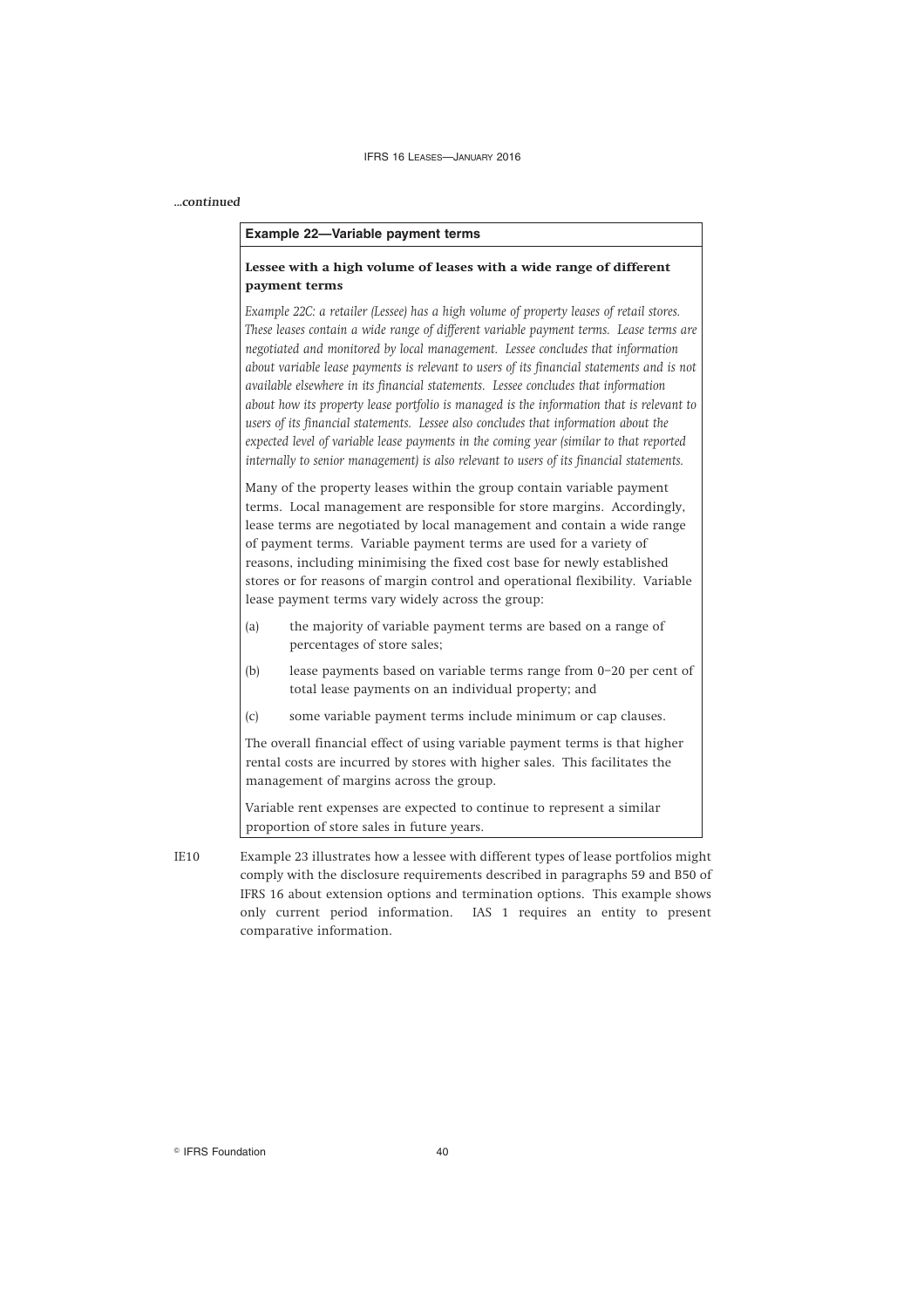#### **Example 23—Extension options and termination options**

## **Lessee with a high volume of leases, that have a wide range of different terms and conditions, which are not managed centrally**

*Example 23A: Lessee has a high volume of equipment leases with a wide range of different terms and conditions. Lease terms are negotiated and monitored by local management. Lessee concludes that information about how it manages the use of termination and extension options is the information that is relevant to users of its financial statements and is not available elsewhere in its financial statements. Lessee also concludes that information about (a) the financial effect of reassessing options and (b) the proportion of its short-term lease portfolio resulting from leases with annual break clauses is also relevant to users of its financial statements.*

Extension and termination options are included in a number of equipment leases across the group. Local teams are responsible for managing their leases and, accordingly, lease terms are negotiated on an individual basis and contain a wide range of different terms and conditions. Extension and termination options are included, when possible, to provide local management with greater flexibility to align its need for access to equipment with the fulfilment of customer contracts. The individual terms and conditions used vary across the group.

The majority of extension and termination options held are exercisable only by Lessee and not by the respective lessors. In cases in which Lessee is not reasonably certain to use an optional extended lease term, payments associated with the optional period are not included within lease liabilities.

During 20X0, the financial effect of revising lease terms to reflect the effect of exercising extension and termination options was an increase in recognised lease liabilities of CU489.

In addition, Lessee has a number of lease arrangements containing annual break clauses at no penalty. These leases are classified as short-term leases and are not included within lease liabilities. The short-term lease expense of CU30 recognised during 20X0 included CU27 relating to leases with an annual break clause.

*continued...*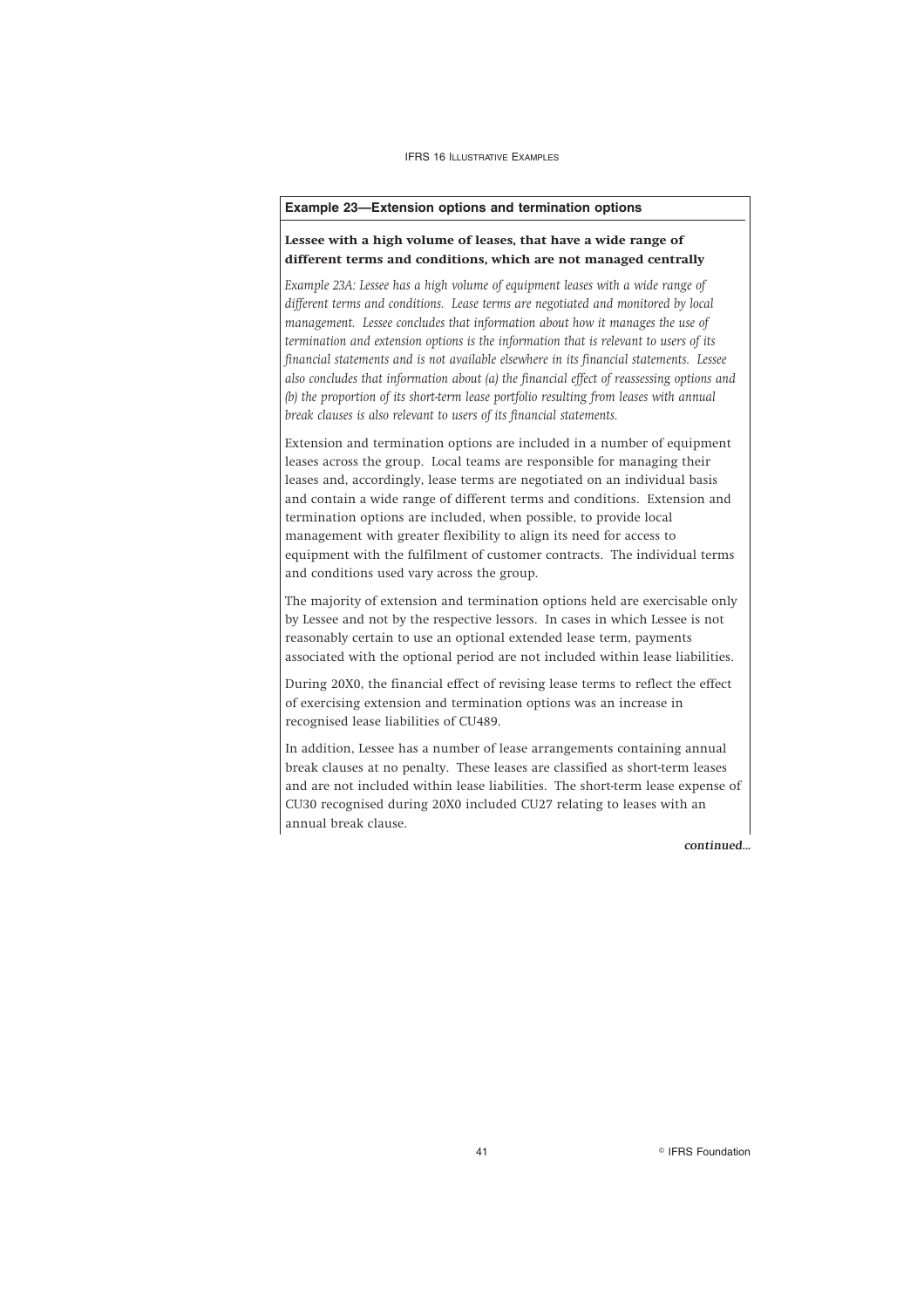#### *...continued*

#### **Example 23—Extension options and termination options**

## **Lessee with a high volume of leases with some consistent terms and options**

*Example 23B: a restaurateur (Lessee) has a high volume of property leases containing penalty-free termination options that are exercisable at the option of Lessee. Lessee's group policy is to have termination options in leases of more than five years, whenever possible. Lessee has a central property team that negotiates leases. Lessee concludes that information about termination options is relevant to users of its financial statements and is not available elsewhere in its financial statements. In particular, Lessee concludes that information about (a) the potential exposure to future lease payments that are not included in the measurement of lease liabilities and (b) the proportion of termination options that have been exercised historically is the information that is relevant to users of its financial statements. Lessee also notes that presenting this information on the basis of the same restaurant brands for which segment information is disclosed applying IFRS 8 is relevant to users of its financial statements. This is similar to the information that is reported to Lessee's senior management about termination options.*

Many of the property leases across the group contain termination options. These options are used to limit the period to which the group is committed to individual lease contracts and to maximise operational flexibility in terms of opening and closing individual restaurants. For most leases of restaurants, recognised lease liabilities do not include potential future rental payments after the exercise date of termination options because Lessee is not reasonably certain to extend the lease beyond that date. This is the case for most leases for which a longer lease period can be enforced only by Lessee and not by the landlord, and for which there is no penalty associated with the option.

Potential future rental payments relating to periods following the exercise date of termination options are summarised below.

| <b>Business</b><br>segment | <b>Lease liabilities</b><br>recognised | Potential future lease payments not included in lease<br>liabilities (undiscounted) |                             |              |  |
|----------------------------|----------------------------------------|-------------------------------------------------------------------------------------|-----------------------------|--------------|--|
|                            | (discounted)                           | Payable during<br>20X1-20X5                                                         | Payable during<br>20X6-20Y0 | <b>Total</b> |  |
|                            | CU                                     | CU                                                                                  | CU                          | CU           |  |
| <b>Brand A</b>             | 569                                    | 71                                                                                  | 94                          | 165          |  |
| <b>Brand B</b>             | 2,455                                  | 968                                                                                 | 594                         | 1,562        |  |
| Brand C                    | 269                                    | 99                                                                                  | 55                          | 154          |  |
| Brand D                    | 1,002                                  | 230                                                                                 | 180                         | 410          |  |
| Brand E                    | 914                                    | 181                                                                                 | 321                         | 502          |  |
|                            | 5,209                                  | 1,549                                                                               | 1,244                       | 2,793        |  |

*continued...*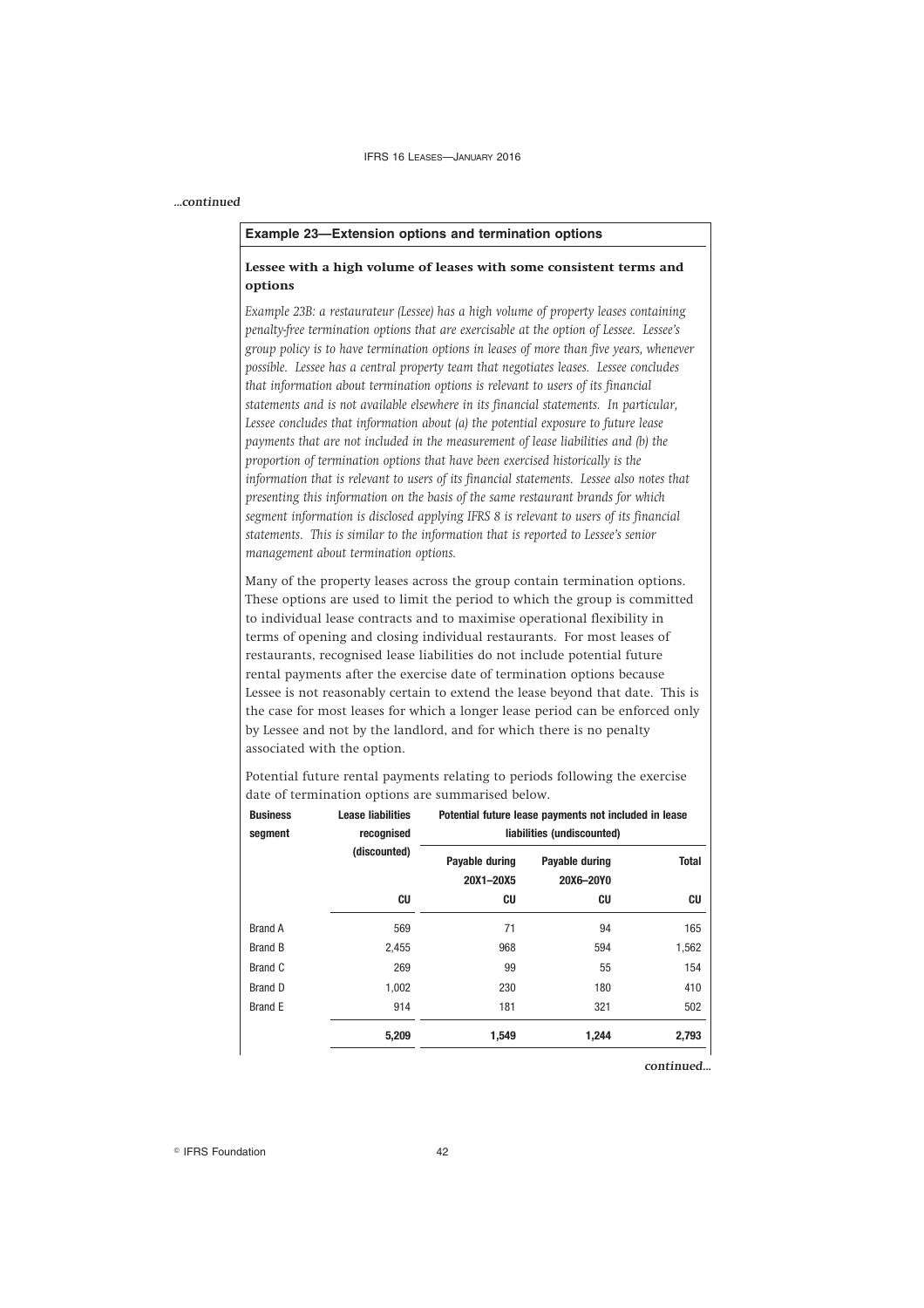#### *...continued*

| <b>Example 23–Extension options and termination options</b>                            |                                             |                                               |                                        |  |  |  |
|----------------------------------------------------------------------------------------|---------------------------------------------|-----------------------------------------------|----------------------------------------|--|--|--|
| The table below summarises the rate of exercise of termination options<br>during 20X0. |                                             |                                               |                                        |  |  |  |
| <b>Business</b><br>segment                                                             | <b>Termination</b><br>option<br>exercisable | <b>Termination</b><br>option not<br>exercised | <b>Termination</b><br>option exercised |  |  |  |
|                                                                                        | during 20X0<br>No. of leases                | No. of leases                                 | No. of leases                          |  |  |  |
| <b>Brand A</b>                                                                         | 33                                          | 30                                            | 3                                      |  |  |  |
| Brand B                                                                                | 86                                          | 69                                            | 17                                     |  |  |  |
| Brand C                                                                                | 19                                          | 18                                            |                                        |  |  |  |
| Brand D                                                                                | 30                                          | 5                                             | 25                                     |  |  |  |
| <b>Brand E</b>                                                                         | 66                                          | 40                                            | 26                                     |  |  |  |
|                                                                                        | 234                                         | 162                                           | 72                                     |  |  |  |

*Example 23C: Lessee has a high volume of large equipment leases containing extension options that are exercisable by Lessee during the lease. Lessee's group policy is to use extension options to align, when possible, committed lease terms for large equipment with the initial contractual term of associated customer contracts, whilst retaining flexibility to manage its large equipment and reallocate assets across contracts. Lessee concludes that information about extension options is relevant to users of its financial statements and is not available elsewhere in its financial statements. In particular, Lessee concludes that (a) information about the potential exposure to future lease payments that are not included in the measurement of lease liabilities and (b) information about the historical rate of exercise of extension options is the information that is relevant to users of its financial statements. This is similar to the information that is reported to Lessee's senior management about extension options.*

Many of the large equipment leases across the group contain extension options. These terms are used to maximise operational flexibility in terms of managing contracts. These terms are not reflected in measuring lease liabilities in many cases because the options are not reasonably certain to be exercised. This is generally the case when the underlying large equipment has not been allocated for use on a particular customer contract after the exercise date of an extension option. The table below summarises potential future rental payments relating to periods following the exercise dates of extension options.

*continued...*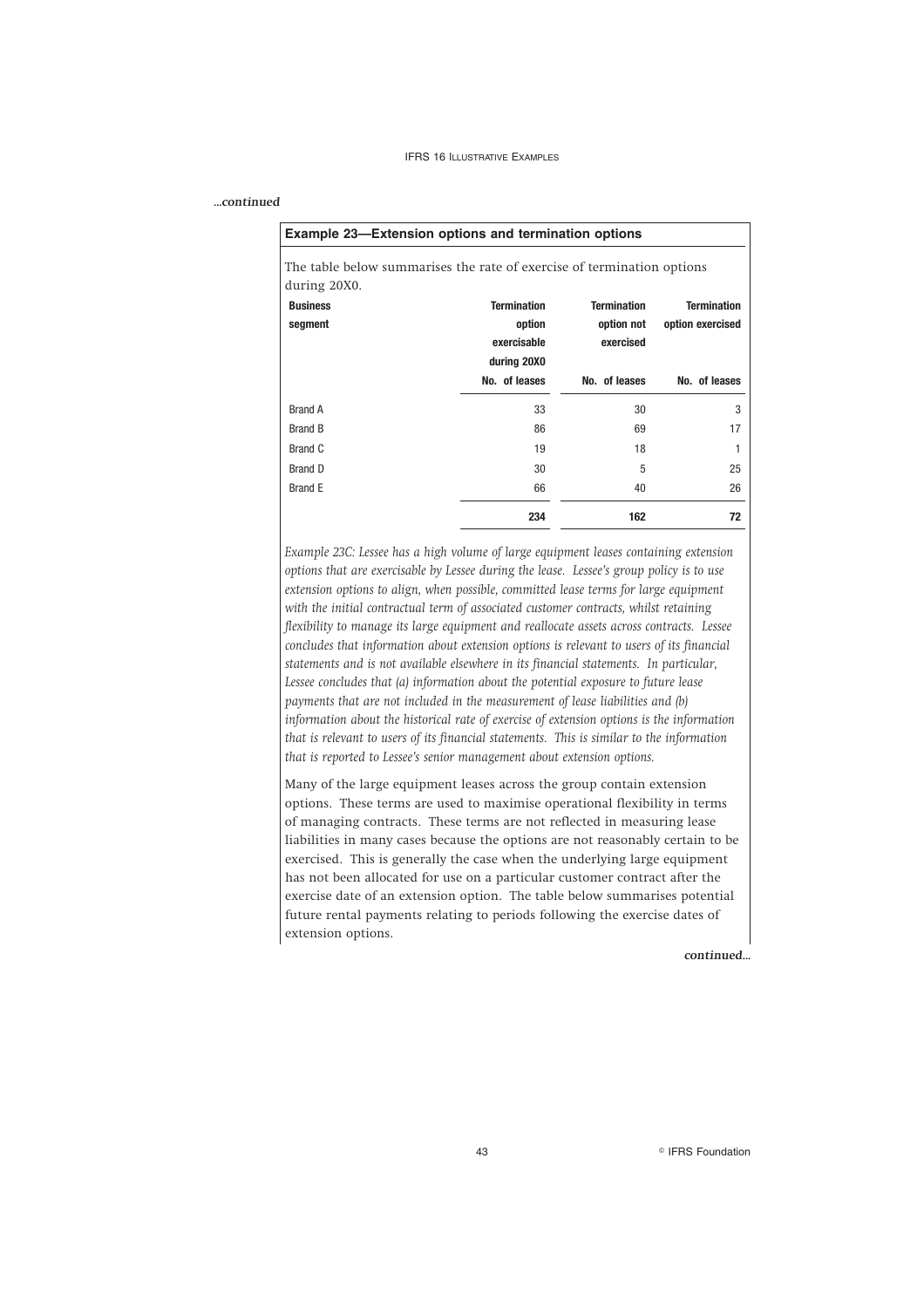| <b>Historical rate of</b><br>exercise of<br>extension<br>options | <b>Potential future</b><br>lease payments<br>not included in<br>lease liabilities<br>(discounted) | <b>Lease liabilities</b><br>recognised<br>(discounted) | <b>Business</b><br>segment |
|------------------------------------------------------------------|---------------------------------------------------------------------------------------------------|--------------------------------------------------------|----------------------------|
| %                                                                | CU                                                                                                | <b>CU</b>                                              |                            |
| 52%                                                              | 799                                                                                               | 569                                                    | Segment A                  |
| 69%                                                              | 269                                                                                               | 2,455                                                  | Segment B                  |
| 75%                                                              | 99                                                                                                | 269                                                    | Segment C                  |
| 41%                                                              | 111                                                                                               | 1,002                                                  | Segment D                  |
| 76%                                                              | 312                                                                                               | 914                                                    | Segment E                  |
| 67%                                                              | 1,590                                                                                             | 5,209                                                  |                            |

#### *...continued*

## **Sale and leaseback transactions (paragraphs 98–103)**

IE11 Example 24 illustrates the application of the requirements in paragraphs 99–102 of IFRS 16 for a seller-lessee and a buyer-lessor.

## **Example 24—Sale and leaseback transaction**

*An entity (Seller-lessee) sells a building to another entity (Buyer-lessor) for cash of CU2,000,000. Immediately before the transaction, the building is carried at a cost of CU1,000,000. At the same time, Seller-lessee enters into a contract with Buyer-lessor for the right to use the building for 18 years, with annual payments of CU120,000 payable at the end of each year. The terms and conditions of the transaction are such that the transfer of the building by Seller-lessee satisfies the requirements for determining when a performance obligation is satisfied in IFRS 15* Revenue from Contracts with Customers*. Accordingly, Seller-lessee and Buyer-lessor account for the transaction as a sale and leaseback. This example ignores any initial direct costs.*

*continued...*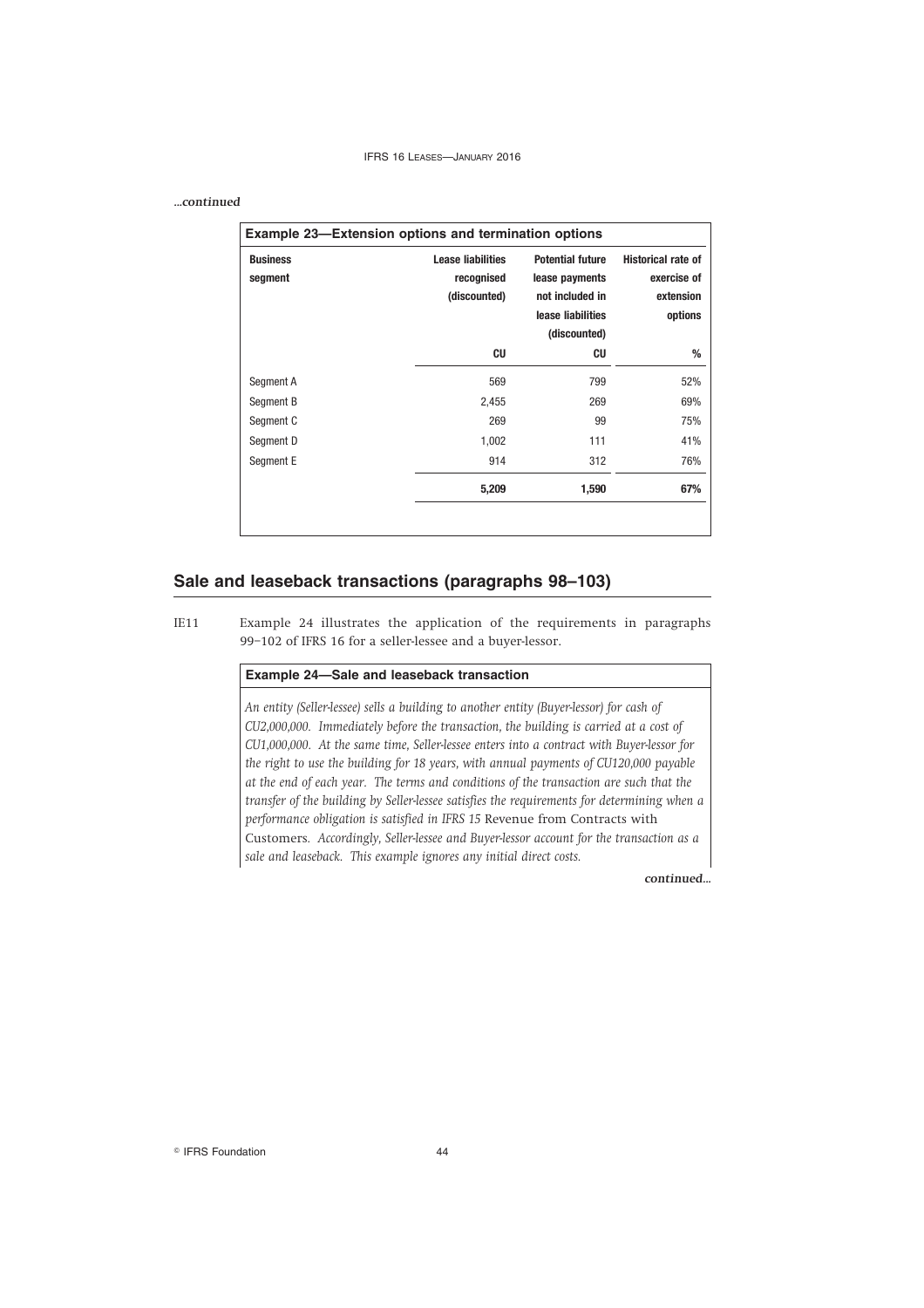#### *...continued*

## **Example 24—Sale and leaseback transaction**

*The fair value of the building at the date of sale is CU1,800,000. Because the consideration for the sale of the building is not at fair value, Seller-lessee and Buyer-lessor make adjustments to measure the sale proceeds at fair value. The amount of the excess sale price of CU200,000 (CU2,000,000 – CU1,800,000) is recognised as additional financing provided by Buyer-lessor to Seller-lessee.*

*The interest rate implicit in the lease is 4.5 per cent per annum, which is readily determinable by Seller-lessee. The present value of the annual payments (18 payments of CU120,000, discounted at 4.5 per cent per annum) amounts to CU1,459,200, of which CU200,000 relates to the additional financing and CU1,259,200 relates to the lease—corresponding to 18 annual payments of CU16,447 and CU103,553, respectively.*

*Buyer-lessor classifies the lease of the building as an operating lease.*

#### Seller-lessee

At the commencement date, Seller-lessee measures the right-of-use asset arising from the leaseback of the building at the proportion of the previous carrying amount of the building that relates to the right of use retained by Seller-lessee, which is CU699,555. This is calculated as: CU1,000,000 (the carrying amount of the building)  $\div$  CU1,800,000 (the fair value of the building) × CU1,259,200 (the discounted lease payments for the 18-year right-of-use asset).

Seller-lessee recognises only the amount of the gain that relates to the rights transferred to Buyer-lessor of CU240,355 calculated as follows. The gain on sale of building amounts to CU800,000 (CU1,800,000 – CU1,000,000), of which:

- (a) CU559,645 (CU800,000 ÷ CU1,800,000 × CU1,259,200) relates to the right to use the building retained by Seller-lessee; and
- (b)  $CU240,355 (CU800,000 \div CU1,800,000 \times (CU1,800,000 CU1,259,200))$ relates to the rights transferred to Buyer-lessor.

*continued...*

45 **CONSERVIST SERVIS ENGINEERING SERVIS SERVIS ENGINEERING**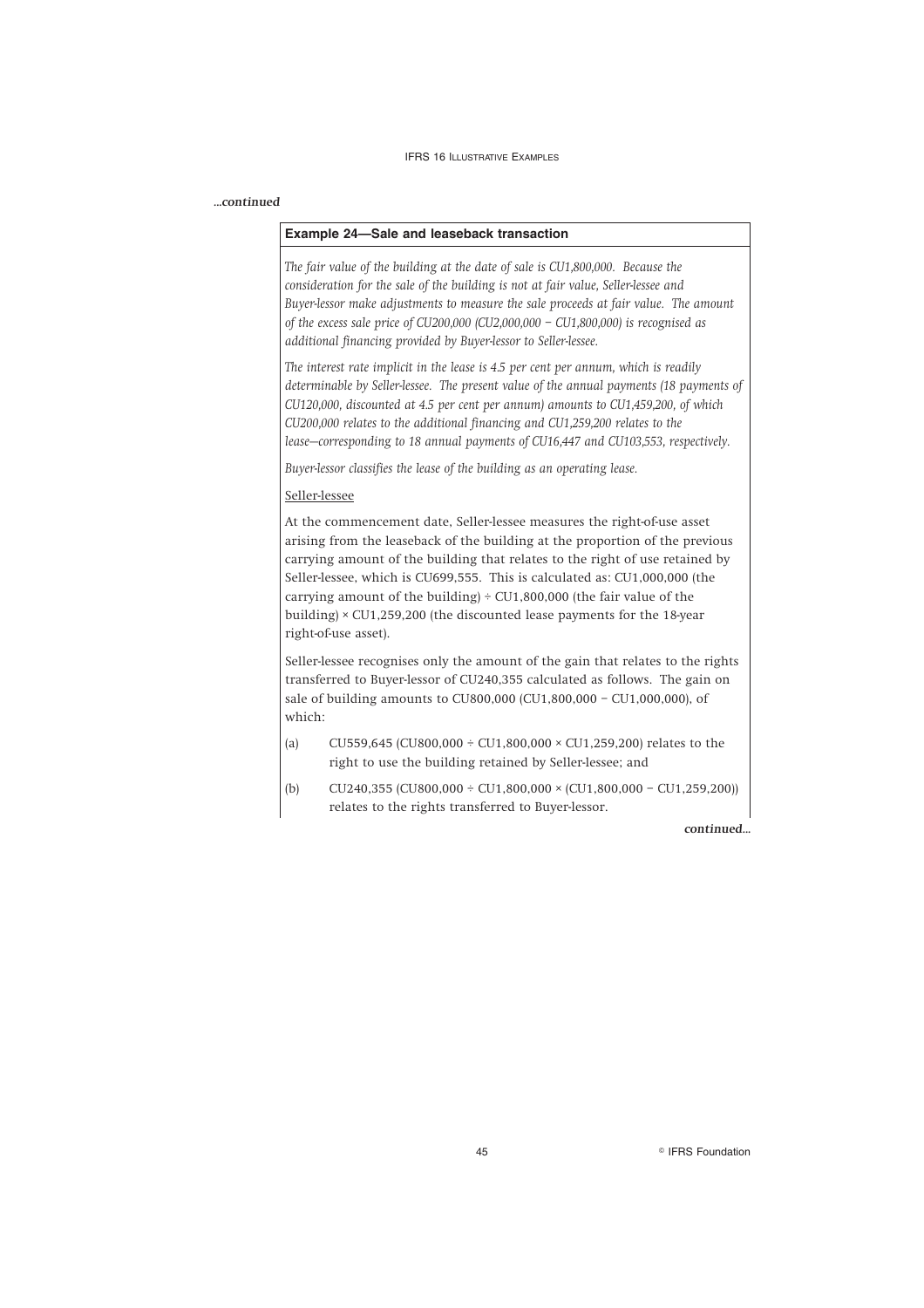## *...continued*

 $\mathsf{r}$ 

| <b>Example 24–Sale and leaseback transaction</b>                             |                                 |  |  |  |  |  |  |
|------------------------------------------------------------------------------|---------------------------------|--|--|--|--|--|--|
| At the commencement date, Seller-lessee accounts for the transaction as      |                                 |  |  |  |  |  |  |
| follows.                                                                     |                                 |  |  |  |  |  |  |
| Cash                                                                         | CU2,000,000                     |  |  |  |  |  |  |
| Right-of-use asset                                                           | CU699,555                       |  |  |  |  |  |  |
| <b>Building</b>                                                              | CU1,000,000                     |  |  |  |  |  |  |
| <b>Financial liability</b>                                                   | CU1,459,200                     |  |  |  |  |  |  |
| Gain on rights transferred                                                   | CU240,355                       |  |  |  |  |  |  |
| Buyer-lessor                                                                 |                                 |  |  |  |  |  |  |
| At the commencement date, Buyer-lessor accounts for the transaction as       |                                 |  |  |  |  |  |  |
| follows.                                                                     |                                 |  |  |  |  |  |  |
| <b>Building</b>                                                              | CU1,800,000                     |  |  |  |  |  |  |
| <b>Financial asset</b>                                                       | CU200,000 (18 payments of       |  |  |  |  |  |  |
|                                                                              | CU16,447, discounted at 4.5 per |  |  |  |  |  |  |
|                                                                              | cent per annum)                 |  |  |  |  |  |  |
| Cash                                                                         | CU2,000,000                     |  |  |  |  |  |  |
| After the commencement date, Buyer-lessor accounts for the lease by treating |                                 |  |  |  |  |  |  |
| CU103,553 of the annual payments of CU120,000 as lease payments. The         |                                 |  |  |  |  |  |  |
| remaining CU16,447 of annual payments received from Seller-lessee are        |                                 |  |  |  |  |  |  |
| accounted for as (a) payments received to settle the financial asset of      |                                 |  |  |  |  |  |  |
| CU200,000 and (b) interest revenue.                                          |                                 |  |  |  |  |  |  |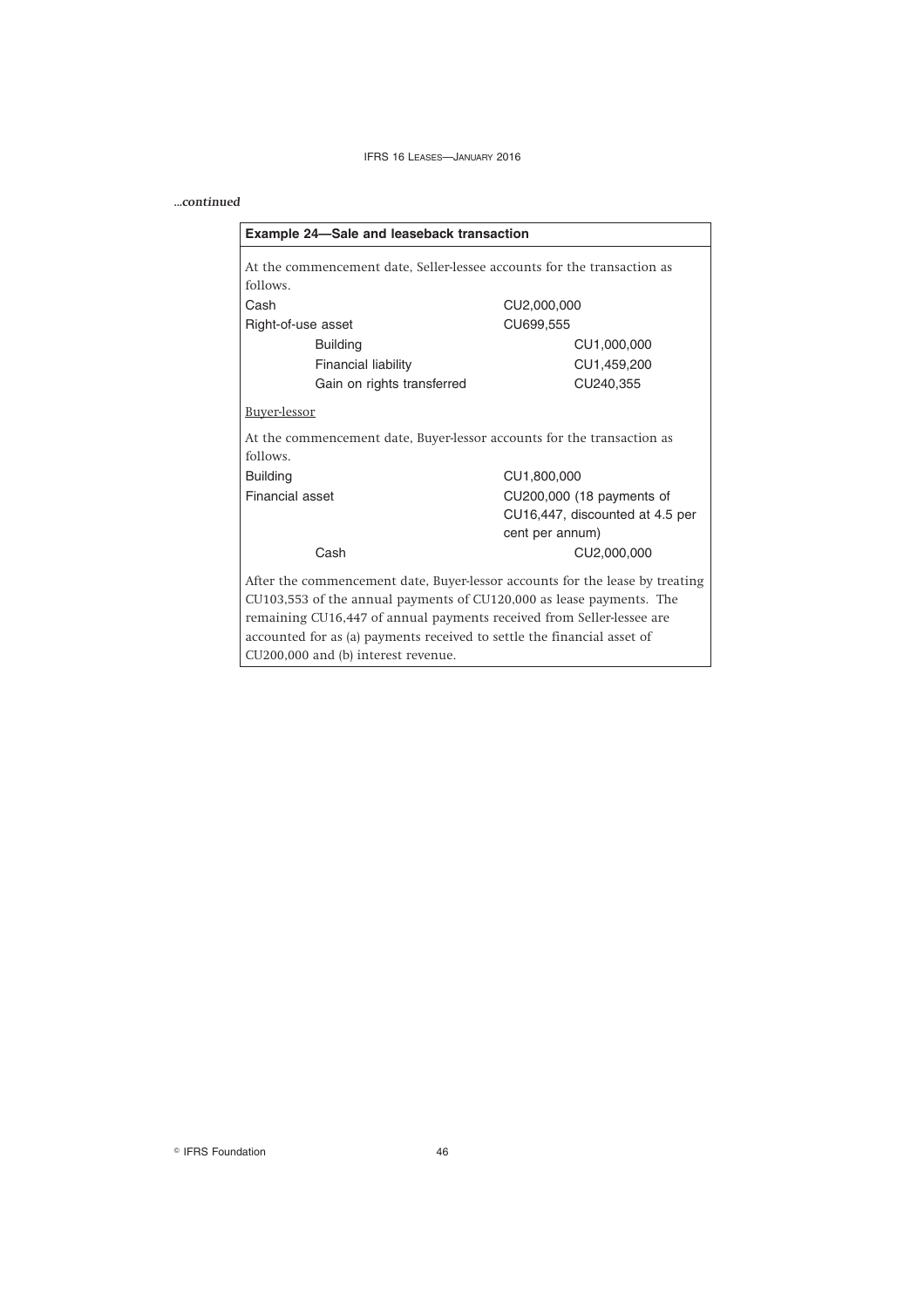## **Appendix Amendments to guidance on other Standards**

*This appendix describes the amendments to guidance on other Standards that the IASB made when it finalised IFRS 16.*

*Amended paragraphs are shown with deleted text struck through and new text underlined.*

## **IFRS 1** *First-time Adoption of International Financial Reporting Standards*

In the Implementation Guidance, paragraph IG4, IG14 and its related heading, IG22 and Example 7 are amended. Paragraphs IG15–IG16, IG204–IG206 and their related heading and Example 202 are deleted.

## **IAS 10** *Events after the Reporting Period*

- IG4 Paragraphs 14–17 of the IFRS do not override requirements in other IFRSs that base classifications or measurements on circumstances existing at a particular date. Examples include:
	- (a) the distinction between finance leases and operating leases for a lessor (see IAS 17 IFRS 16 *Leases* and paragraph IG14);
	- $(b)$

...

## **IAS 17 IFRS 16** *Leases*

- IG14 At the date of transition to IFRSs, a lessee or lessor classifies leases as operating leases or finance leases on the basis of circumstances existing at the inception of the lease (IAS 17 IFRS 16 paragraph 1366). Lease classification is reassessed only if there is a lease modification. In some cases, the lessee and the lessor may agree to change the provisions of the lease, other than by renewing the lease, in a manner that would have resulted in a different classification in accordance with IAS 17 had the changed terms been in effect at the inception of the lease. If so, the revised agreement is considered as a new agreement over its term. However, cChanges in estimates (for example, changes in estimates of the economic life or of the residual value of the leased property underlying asset) or changes in circumstances (for example, default by the lessee) do not give rise to a new classification of a lease.
- IG15 [Deleted] When IAS 17 was revised in 1997, the net cash investment method for recognising finance income of lessors was eliminated. IAS 17 permits finance lessors to eliminate this method prospectively. However, the transitional provisions in IAS 17 do not apply to an entity's opening IFRS statement of financial position (paragraph 9 of the IFRS). Therefore, a finance lessor measures finance lease receivables in its opening IFRS statement of financial position as if the net cash investment method had never been permitted.

47 **Constant Construction** Construction Construction Construction Construction Construction Construction Construction Construction Construction Construction Construction Construction Construction Construction Construction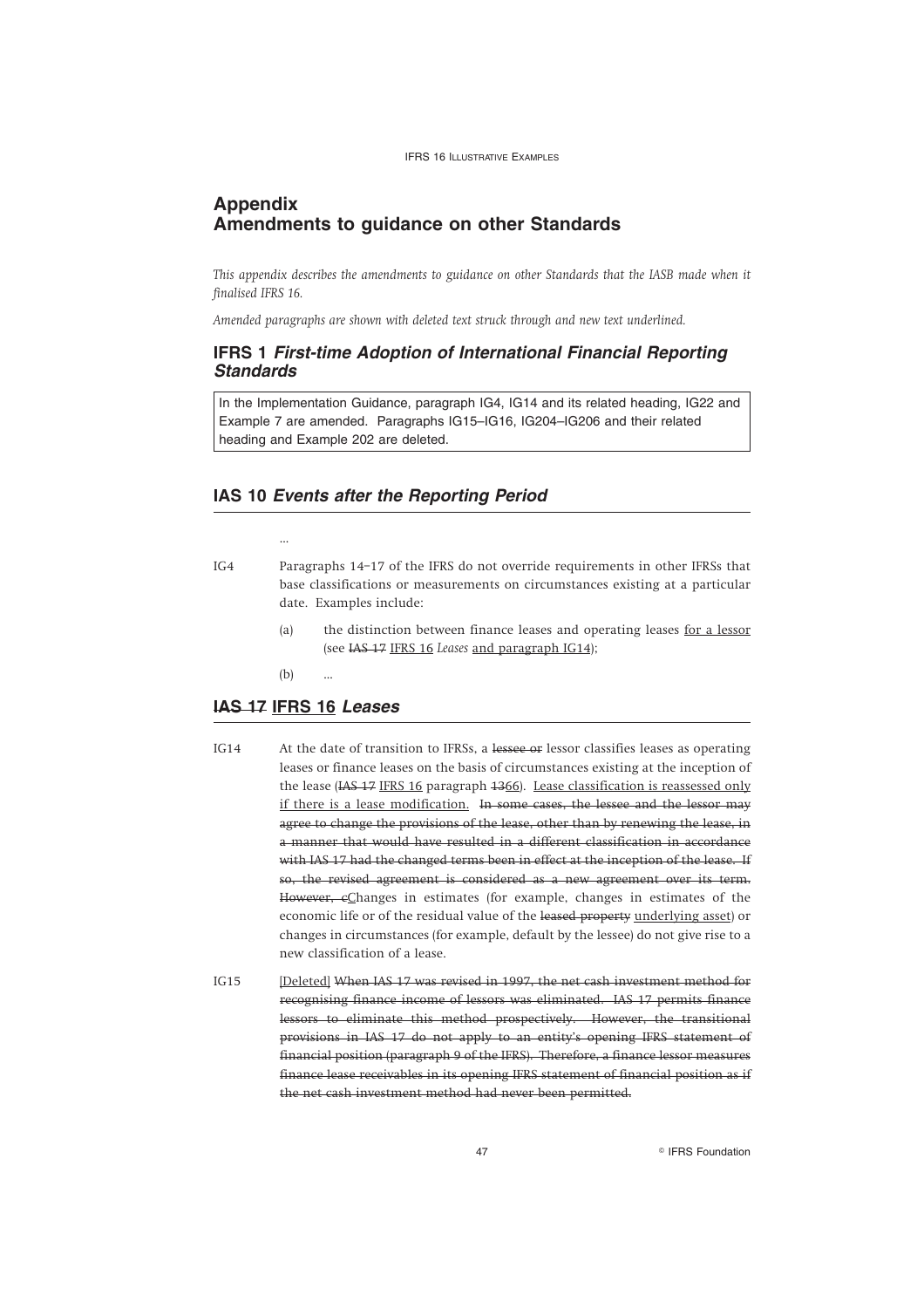IG16 [Deleted] SIC-15 *Operating Leases—Incentives* applies to lease terms beginning on or after 1 January 1999. However, a first-time adopter applies SIC-15 to all leases, whether they started before or after that date.

## **IFRS 3** *Business Combinations*

IG22 The following examples illustrate the effect of Appendix C of the IFRS, assuming that a first-time adopter uses the exemption.

...

## **IG Example 7 Business combination—finance lease in which the acquiree was a lessee not capitalised in accordance with previous GAAP**

## **Background**

Parent L's date of transition to IFRSs is 1 January 20X4. Parent L acquired subsidiary M on 15 January 20X1 and did not capitalise subsidiary M's finance leases in which subsidiary M was a lessee. If subsidiary M prepared financial statements in accordance with IFRSs, it would recognise finance lease obligations liabilities of CU300 and leased right-of-use assets of CU250 at 1 January 20X4.

### **Application of requirements**

Parent L has elected not to apply the transition reliefs in paragraphs D9 and D9B-D9E of this Standard. In its consolidated opening IFRS statement of financial position, parent L recognises finance lease obligations liabilities of CU300 and leased right-of-use assets of CU250, and charges CU50 to retained earnings (paragraph C4(f)).

## **IFRIC 4** *Determining whether an Arrangement contains a Lease*

- IG204 [Deleted] IFRIC 4 specifies criteria for determining, at the inception of an arrangement, whether the arrangement contains a lease. It also specifies when an arrangement should be reassessed subsequently.
- IG205 [Deleted] Paragraph D9 of the IFRS provides a transitional exemption. Instead of determining retrospectively whether an arrangement contains a lease at the inception of the arrangement and subsequently reassessing that arrangement as required in the periods before transition to IFRSs, entities may determine whether arrangements in existence on the date of transition to IFRSs contain leases by applying paragraphs 6–9 of IFRIC 4 to those arrangements on the basis of facts and circumstances existing on that date.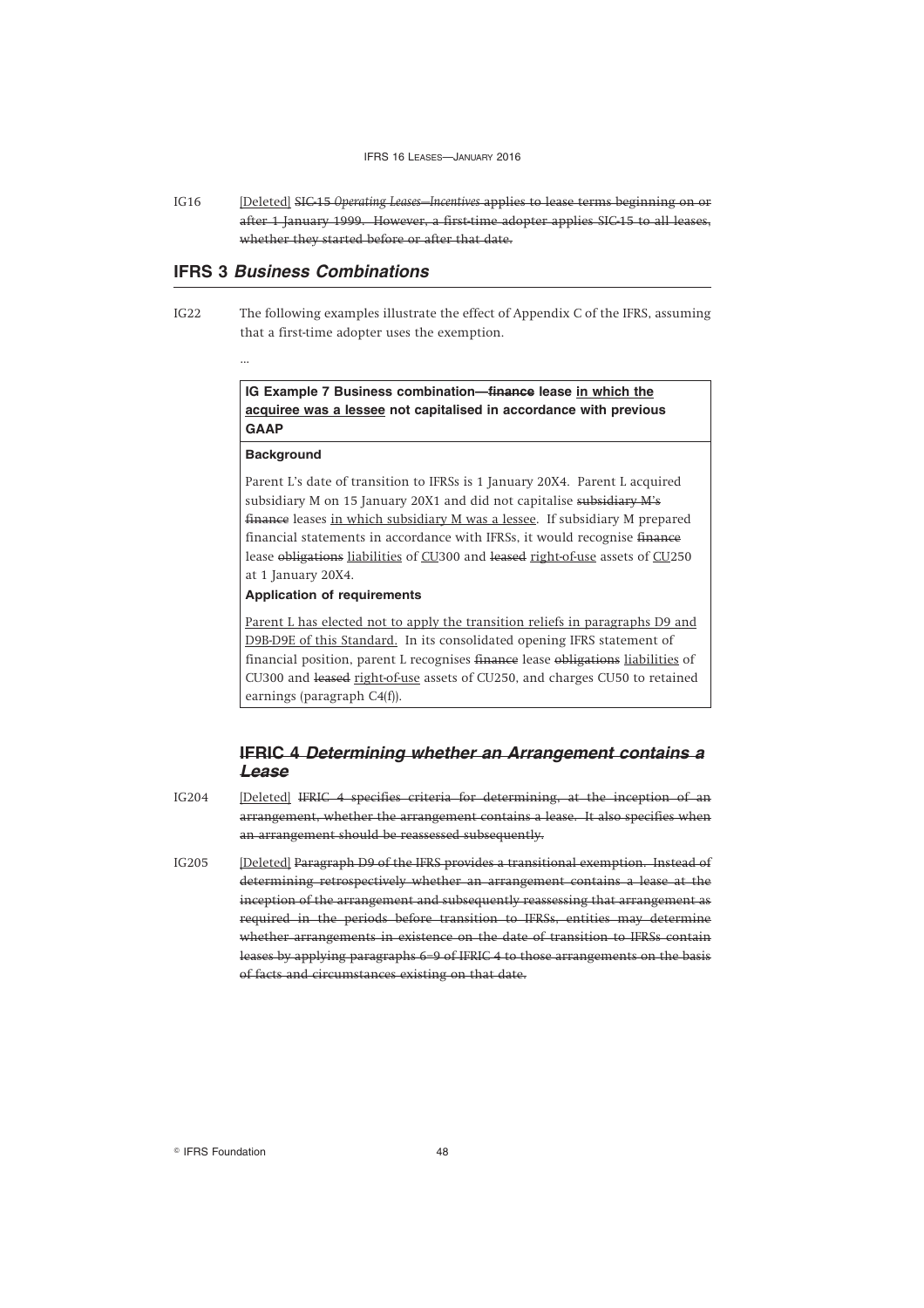## **IG Example 202 Determining whether an arrangement contains a lease**

#### **Background**

An entity's first IFRS financial statements are for a period that ends on 31 December 20Y7 and include comparative information for 20Y6 only. Its date of transition to IFRSs is therefore 1 January 20Y6.

On 1 January 20X5 the entity entered into a take-or-pay arrangement to supply gas. On 1 January 20Y0, there was a change in the contractual terms of the arrangement.

#### **Application of requirements**

On 1 January 20Y6 the entity may determine whether the arrangement contains a lease by applying the criteria in paragraphs 6–9 of IFRIC 4 on the basis of facts and circumstances existing on that date. Alternatively, the entity applies those criteria on the basis of facts and circumstances existing on 1 January 20X5 and reassesses the arrangement on 1 January 20Y0. If the arrangement is determined to contain a lease, the entity follows the guidance in paragraphs IG14–IG16.

IG206 [Deleted] Paragraph D9A of IFRS 1 provides a transitional exemption in addition to that discussed in paragraph IG205. The exemption in paragraph D9A applies only to arrangements that were assessed in the same manner as required by IFRIC 4. If arrangements exist at the date of transition to IFRSs that an entity did not assess under previous GAAP in the same manner as required by IFRIC 4 to determine whether they contain a lease, the entity may apply the transition exemption discussed in paragraph IG205.

## **IFRS 3** *Business Combinations*

In the Illustrative Examples, paragraph IE34 is amended.

## **Contract-based intangible assets**

IE34 Contract-based intangible assets represent the value of rights that arise from contractual arrangements. Customer contracts are one type of contract-based intangible asset. If the terms of a contract give rise to a liability (for example, if the terms of an operating lease or a customer contract are unfavourable relative to market terms), the acquirer recognises it as a liability assumed in the business combination. Examples of contract-based intangible assets are:

| <b>Basis</b> |
|--------------|
| $\cdots$     |
|              |
| Contractual  |
| $\cdots$     |
|              |

...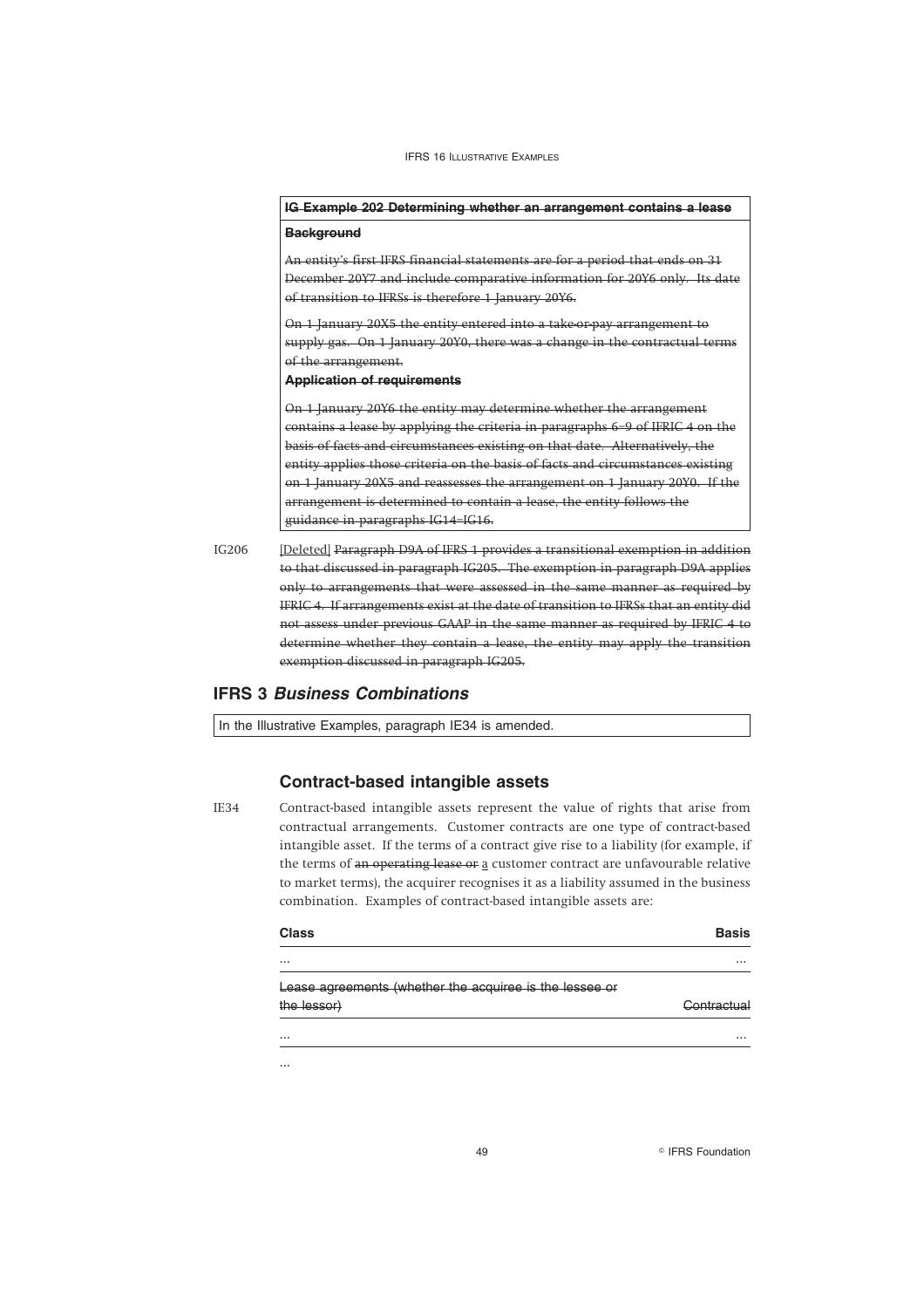## **IFRS 4** *Insurance Contracts*

In the Implementation Guidance, IG Example 1 is amended.

|      | IG Example 1: Application of the definition of an insurance contract                                                                                                                                         |                                                                                                                                                                                                                                                                                                                                                                                                                                                                                                                                                                                                                                                                                                                                                                                                                |  |  |  |  |  |  |
|------|--------------------------------------------------------------------------------------------------------------------------------------------------------------------------------------------------------------|----------------------------------------------------------------------------------------------------------------------------------------------------------------------------------------------------------------------------------------------------------------------------------------------------------------------------------------------------------------------------------------------------------------------------------------------------------------------------------------------------------------------------------------------------------------------------------------------------------------------------------------------------------------------------------------------------------------------------------------------------------------------------------------------------------------|--|--|--|--|--|--|
|      |                                                                                                                                                                                                              |                                                                                                                                                                                                                                                                                                                                                                                                                                                                                                                                                                                                                                                                                                                                                                                                                |  |  |  |  |  |  |
| 1.15 | Residual value insurance or residual<br>value quarantee. Guarantee by one<br>party of the fair value at a future date<br>of a non-financial asset held by a<br>beneficiary of the insurance or<br>guarantee. | Insurance contract within the scope of<br>the IFRS (unless changes in the<br>condition of the asset have an<br>insignificant effect). The risk of<br>changes in the fair value of the<br>non-financial asset is not a financial<br>risk because the fair value reflects not<br>only changes in market prices for such<br>assets (a financial variable) but also<br>the condition of the specific asset held<br>(a non-financial variable).<br>However, if the contract compensates<br>the beneficiary only for changes in<br>market prices and not for changes in<br>the condition of the beneficiary's asset,<br>the contract is a derivative and within<br>the scope of IAS 39.<br>Residual value quarantees given by a<br>lessee under a finance lease are<br>within the scope of IAS 17 IFRS 16<br>Leases. |  |  |  |  |  |  |
|      |                                                                                                                                                                                                              |                                                                                                                                                                                                                                                                                                                                                                                                                                                                                                                                                                                                                                                                                                                                                                                                                |  |  |  |  |  |  |

## **IFRS 5** *Non-current Assets Held for Sale and Discontinued Operations*

In the Implementation Guidance, Example 4 is amended.

## **Completion of sale expected within one year (paragraph 8)**

## **Example 4**

To qualify for classification as held for sale, the sale of a non-current asset (or disposal group) must be highly probable (paragraph 7), and transfer of the asset (or disposal group) must be expected to qualify for recognition as a completed sale within one year (paragraph 8). That criterion would not be met if, for example:

(a) ...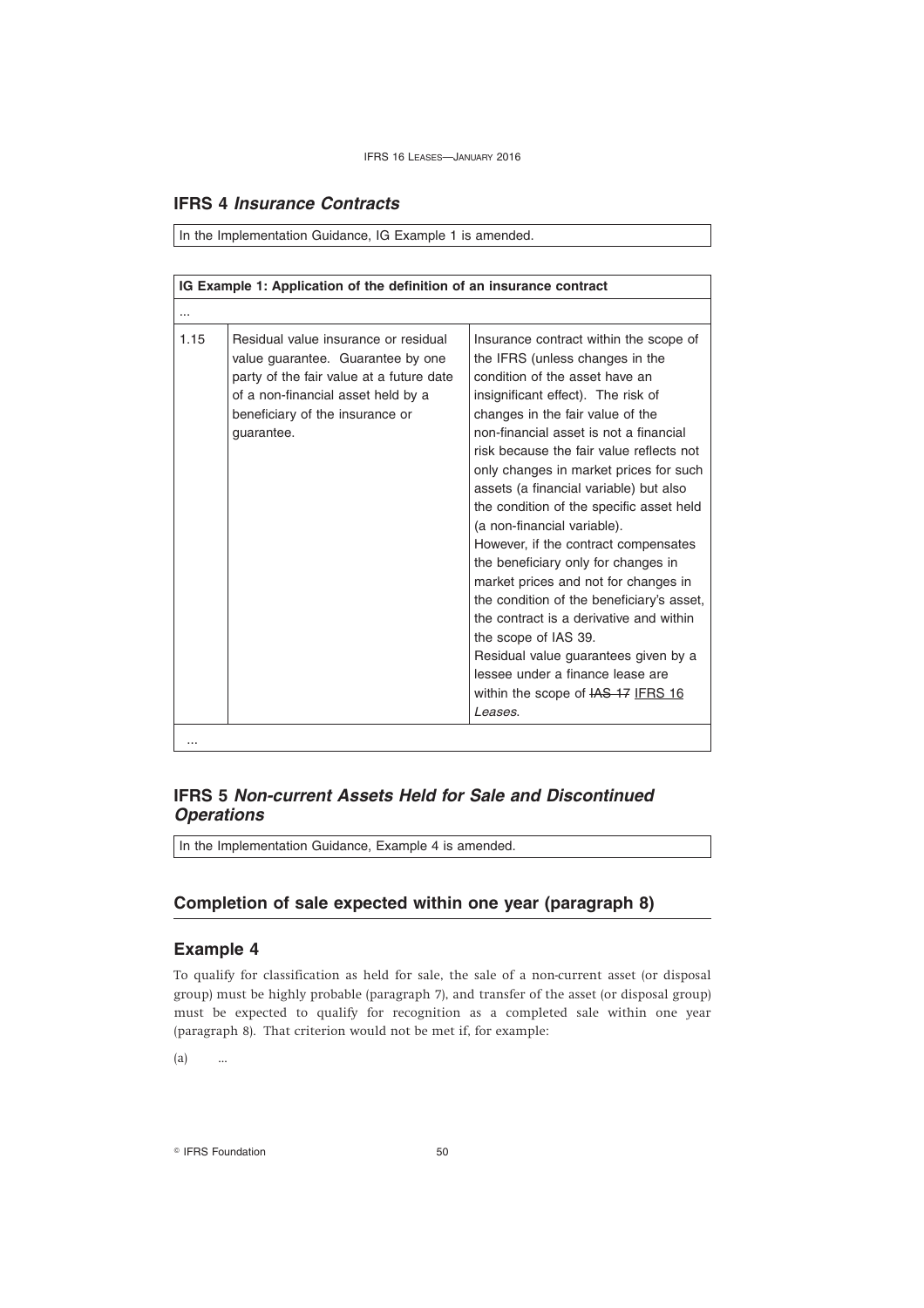(b) an entity is committed to a plan to 'sell' a property that is in use, and the transfer of the property will be accounted for as a sale and finance leaseback as part of a sale and leaseback transaction, but the transfer does not qualify to be accounted for as a sale in accordance with paragraph 99 of IFRS 16 *Leases* and, instead, will be accounted for in accordance with paragraph 103 of IFRS 16.

## **IFRS 7** *Financial Instruments: Disclosures*

In the Implementation Guidance paragraph IG31A and its related heading are added.

## **Liquidity risk disclosures (paragraph 39(a))**

IG31A The following examples illustrate how an entity might meet the disclosure requirement in paragraph 39(a).

| Undiscounted cash flows: Non-derivative financial liabilities |              |                                |                   |                   |                          |                  |                  |                         |  |  |  |
|---------------------------------------------------------------|--------------|--------------------------------|-------------------|-------------------|--------------------------|------------------|------------------|-------------------------|--|--|--|
| <b>Maturity</b>                                               |              |                                |                   |                   |                          |                  |                  |                         |  |  |  |
|                                                               | <b>Total</b> | <u>less</u><br>than 1<br>month | $1 - 3$<br>months | $3 - 6$<br>months | 6<br>months<br>$-1$ year | $1 - 3$<br>years | $3 - 5$<br>years | more<br>than 5<br>years |  |  |  |
| Bank<br>borrowings                                            | 1,625        |                                |                   |                   | 285                      | 740              | 600              |                         |  |  |  |
| Lease<br>liabilities                                          | 2,300        | <u>70</u>                      | <u>140</u>        | 210               | 400                      | 750              | 620              | <u>110</u>              |  |  |  |
| Trade and<br>other<br>payables                                | 350          | 70                             | 190               | 90                |                          |                  |                  |                         |  |  |  |

## **Illustrating the application of paragraph 39(a)**

## **Illustrating the application of paragraph 39(a)**

| Undiscounted cash flows: Non-derivative financial liabilities |       |             |         |         |         |         |         |          |            |  |
|---------------------------------------------------------------|-------|-------------|---------|---------|---------|---------|---------|----------|------------|--|
| <b>Maturity</b>                                               |       |             |         |         |         |         |         |          |            |  |
|                                                               | Total | <u>less</u> | $1 - 2$ | $2 - 3$ | $3 - 4$ | $4 - 5$ | $5 - 7$ | $7 - 10$ | more       |  |
|                                                               |       | than 1      | years   | years   | years   | years   | years   | years    | than       |  |
|                                                               |       | year        |         |         |         |         |         |          | <u> 10</u> |  |
|                                                               |       |             |         |         |         |         |         |          | years      |  |
| Bank                                                          |       |             |         |         |         |         |         |          |            |  |
| borrowings                                                    | 3,100 | 40          | 300     | 38      | 280     | 2,442   |         |          |            |  |
| Lease liabilities                                             | 4,400 | 500         | 500     | 480     | 430     | 430     | 790     | 800      | 470        |  |
| Trade and                                                     |       |             |         |         |         |         |         |          |            |  |
| other payables                                                | 95    | 95          |         |         |         |         |         |          |            |  |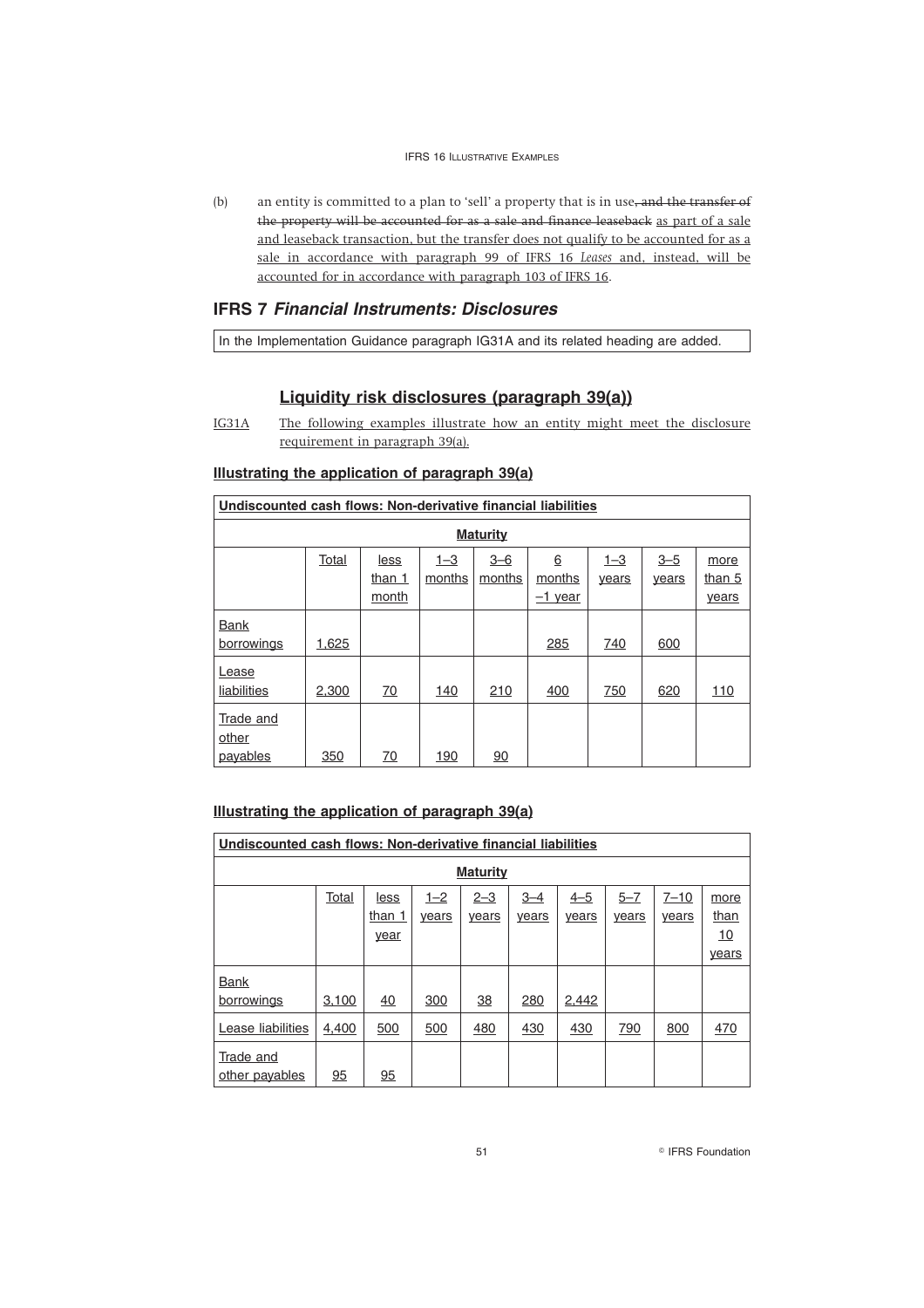## **Illustrating the application of paragraph 39(a)**

| Undiscounted cash flows: Non-derivative financial liabilities                                                                                                     |       |   |                 |     |           |       |       |  |  |  |
|-------------------------------------------------------------------------------------------------------------------------------------------------------------------|-------|---|-----------------|-----|-----------|-------|-------|--|--|--|
| <b>Maturity</b>                                                                                                                                                   |       |   |                 |     |           |       |       |  |  |  |
| <b>Total</b><br>6<br>less than<br>$1 - 6$<br>$1 - 2$<br>$2 - 3$<br>more<br>months<br>month<br>months-<br>1.<br>than 3<br>years<br>years<br><u>1 year</u><br>years |       |   |                 |     |           |       |       |  |  |  |
| <b>Bonds</b>                                                                                                                                                      | 2,100 | 7 | $\overline{34}$ | 40  | <u>79</u> | 1,940 |       |  |  |  |
| Lease<br>liabilities*                                                                                                                                             | 4,970 |   |                 | 340 | 310       | 290   | 4,030 |  |  |  |
| <b>Trade and</b><br>other<br>payables<br>980<br>280<br>700                                                                                                        |       |   |                 |     |           |       |       |  |  |  |

\*Further information about the maturity of lease liabilities is provided in the table below:

| <b>Maturity</b> |       |           |         |          |           |           |           |  |  |
|-----------------|-------|-----------|---------|----------|-----------|-----------|-----------|--|--|
|                 | Total | less than | $1 - 5$ | $5 - 10$ | $10 - 15$ | $15 - 20$ | $20 - 25$ |  |  |
|                 |       | year      | years   | years    | years     | years     | years     |  |  |
| Lease           |       |           |         |          |           |           |           |  |  |
| liabilities     | 4,970 | 340       | 1,200   | 1,110    | 1,050     | 970       | 300       |  |  |

## **IFRS 15** *Revenue from Contracts with Customers*

In the Illustrative Examples, paragraph IE321 is amended.

## **Example 62—Repurchase agreements**

...

IE321 In accordance with paragraphs B70-B71 of IFRS 15, the entity accounts for the transaction as a lease in accordance with IAS 17 IFRS 16 *Leases*.

## **IAS 7** *Statements of Cash Flows*

In the Illustrative Examples, Example A is amended.

## **A Statement of cash flows for an entity other than a financial institution**

3

...

The following additional information is also relevant for the preparation of the statements of cash flows:

● ...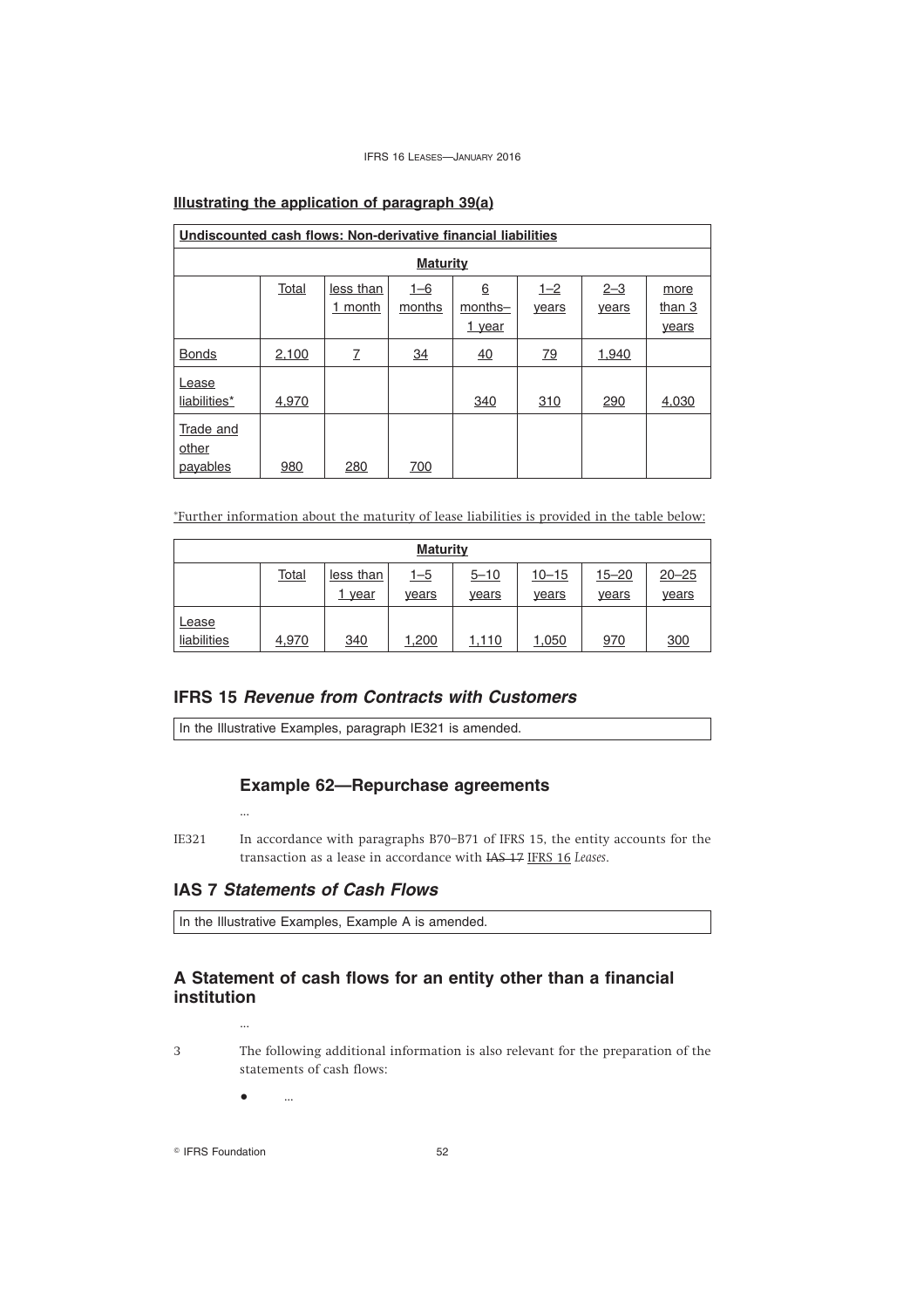during the period, the group acquired property, plant and equipment and right-of-use assets relating to property, plant and equipment with an aggregate cost of 1,250, of which 900 was acquired by means of finance leases related to right-of-use assets. Cash payments of 350 were made to purchase property, plant and equipment.

● ... **Direct method statement of cash flows (paragraph 18(a)) 20X2** ... **Cash flows from financing activities** ... Payment of finance lease liabilities (90) ... **Indirect method statement of cash flows (paragraph 18(b)) 20X2** ... **Cash flows from financing activities** Payment of finance lease liabilities (90) ...

## **Notes to the statement of cash flows (direct method and indirect method)**

## **B. Property, plant and equipment**

...

...

During the period, the Group acquired property, plant and equipment and right-of-use assets relating to property, plant and equipment with an aggregate cost of 1,250, of which 900 was acquired by means of finance leases related to right-of-use assets. Cash payments of 350 were made to purchase property, plant and equipment.

## **IAS 32** *Financial Instruments: Presentation*

In the Application Guidance, paragraphs AG9 and AG10 are amended.

## **Financial assets and financial liabilities**

AG9 Under IAS 17 *Leases* a finance lease is regarded as primarily A lease typically creates an entitlement of the lessor to receive, and an obligation of the lessee to pay, a stream of payments that are substantially the same as blended payments of principal and interest under a loan agreement. The lessor accounts for its

53 **CONFIDENTIAL CONTRACT OF STATE OF STATE SECTION**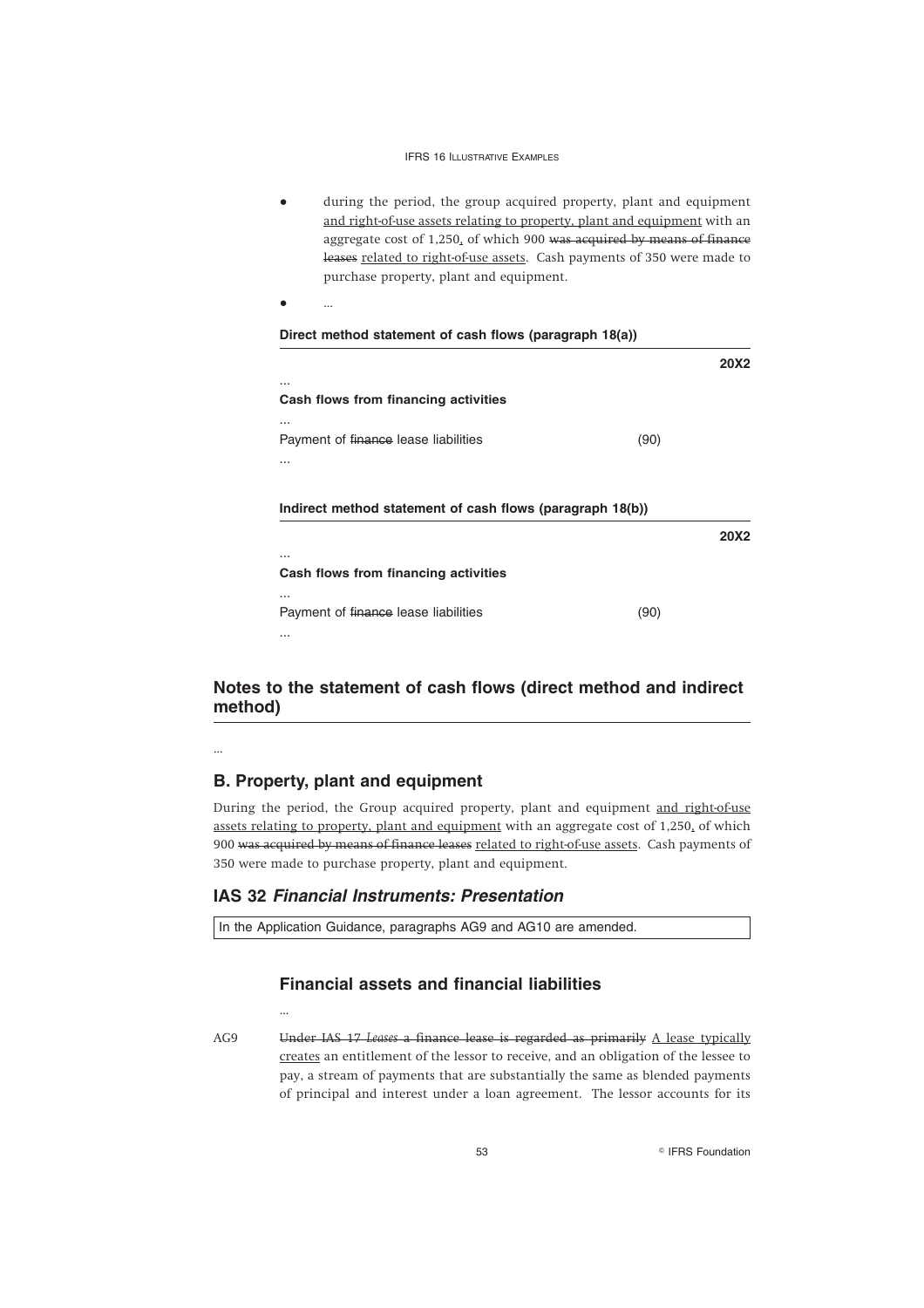investment in the amount receivable under a finance the lease contract rather than the leased underlying asset itself that is subject to the finance lease. Accordingly, a lessor regards a finance lease as a financial instrument. An operating lease, on the other hand, is regarded as primarily an uncompleted contract committing the lessor to provide the use of an asset in future periods in exchange for consideration similar to a fee for a service. Under IFRS 16, a lessor does not recognise its entitlement to receive lease payments under an operating lease. The lessor continues to account for the leased underlying asset itself rather than any amount receivable in the future under the contract. Accordingly, a finance lease is regarded as a financial instrument and an operating lease is not regarded as a financial instrument (except as regards individual payments currently due and payable) a lessor does not regard an operating lease as a financial instrument, except as regards individual payments currently due and payable by the lessee.

AG10 Physical assets (such as inventories, property, plant and equipment), leased right-of-use assets and intangible assets (such as patents and trademarks) are not financial assets. Control of such physical assets, right-of-use assets and intangible assets creates an opportunity to generate an inflow of cash or another financial asset, but it does not give rise to a present right to receive cash or another financial asset.

## **IAS 34** *Interim Financial Reporting*

...

...

In the Illustrative Examples, paragraphs B7 and C7 are amended.

## **Contingent Variable lease payments**

B7 Contingent Variable lease payments based on sales can be an example of a legal or constructive obligation that is recognised as a liability. If a lease provides for contingent variable payments based on the lessee achieving a certain level of annual sales, an obligation can arise in the interim periods of the financial year before the required annual level of sales has been achieved, if that required level of sales is expected to be achieved and the entity, therefore, has no realistic alternative but to make the future lease payment.

## **C Examples of the use of estimates**

C7 **Revaluations and fair value accounting:** IAS 16 *Property, Plant and Equipment* allows an entity to choose as its accounting policy the revaluation model whereby items of property, plant and equipment are revalued to fair value. IFRS 16 *Leases* allows a lessee to measure right-of-use assets applying the revaluation model in IAS 16 if those right-of-use assets relate to a class of property, plant and equipment to which the lessee applies the revaluation model in IAS 16. Similarly, IAS 40 *Investment Property* requires an entity to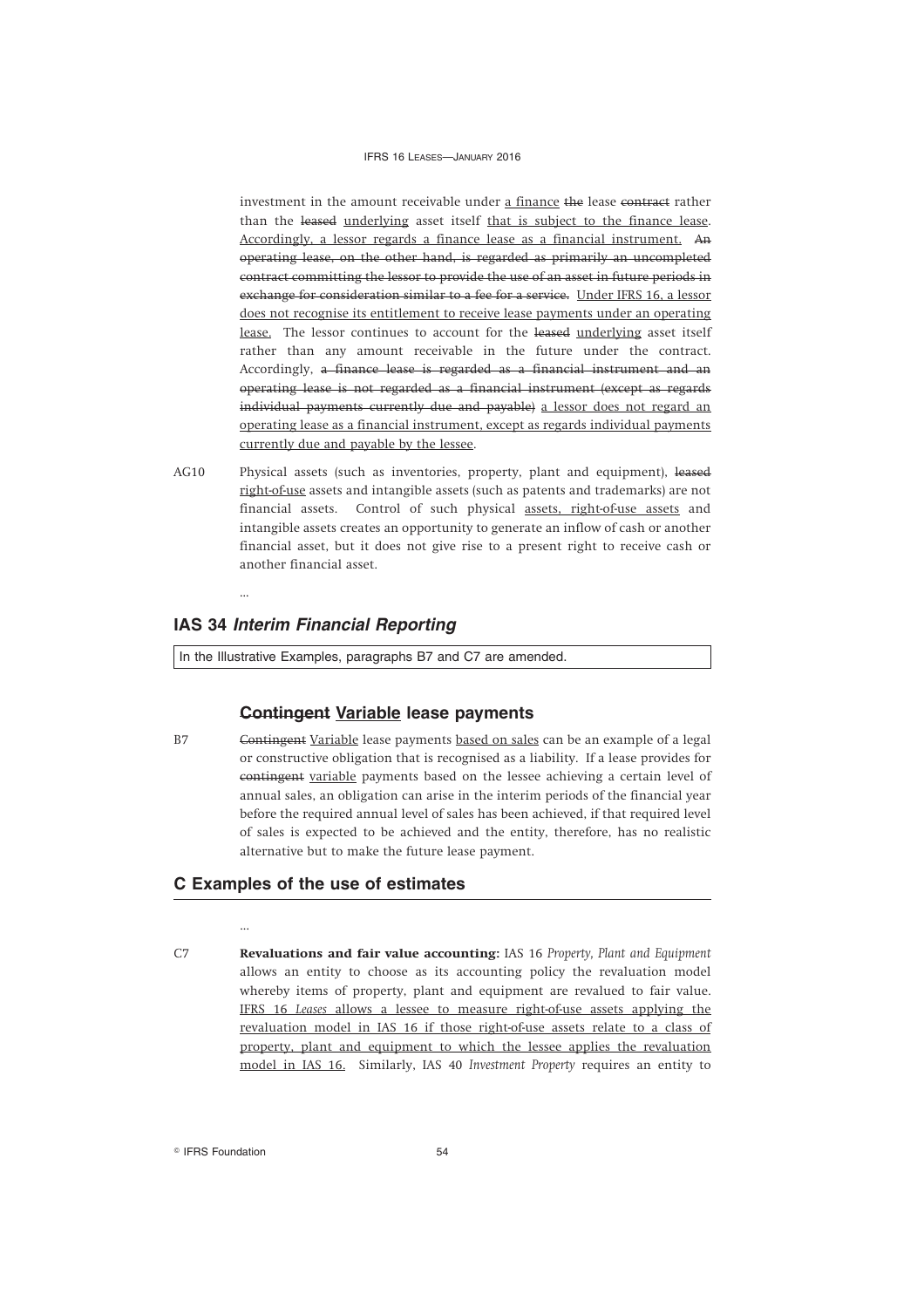measure the fair value of investment property. For those measurements, an entity may rely on professionally qualified valuers at annual reporting dates though not at interim reporting dates.

## **IAS 37** *Provisions, Contingent Liabilities and Contingent Assets*

In the Illustrative Examples, in Section C, Example 8 is deleted.

## **Example 8 An onerous contract**

...

[Deleted] An entity operates profitably from a factory that it has leased under an operating lease. During December 20X0 the entity relocates its operations to a new factory. The lease on the old factory continues for the next four years, it cannot be cancelled and the factory cannot be re-let to another user.

**Present obligation as a result of a past obligating event** – The obligating event is the signing of the lease contract, which gives rise to a legal obligation.

**An outflow of resources embodying economic benefits in settlement** – When the lease becomes onerous, an outflow of resources embodying economic benefits is probable. (Until the lease becomes onerous, the entity accounts for the lease under IAS 17 *Leases*.)

**Conclusion** – A provision is recognised for the best estimate of the unavoidable lease payments (see paragraphs 5(c), 14 and 66).

## **IAS 39** *Financial Instruments: Recognition and Measurement*

In the Application Guidance, paragraph AG33 is amended for an entity that has not adopted IFRS 9 *Financial Instruments*. The Application Guidance is not amended for an entity that has adopted IFRS 9.

## **Embedded derivatives (paragraphs 10–13)**

...

- AG33 The economic characteristics and risks of an embedded derivative are closely related to the economic characteristics and risks of the host contract in the following examples. In these examples, an entity does not account for the embedded derivative separately from the host contract.
	- $(a)$  ...
	- (f) An embedded derivative in a host lease contract is closely related to the host contract if the embedded derivative is (i) an inflation-related index such as an index of lease payments to a consumer price index (provided that the lease is not leveraged and the index relates to inflation in the entity's own economic environment), (ii) contingent rentals variable lease payments based on related sales or (iii) contingent rentals variable lease payments based on variable interest rates.

55 **CONSIDERS CONSIDERS** Foundation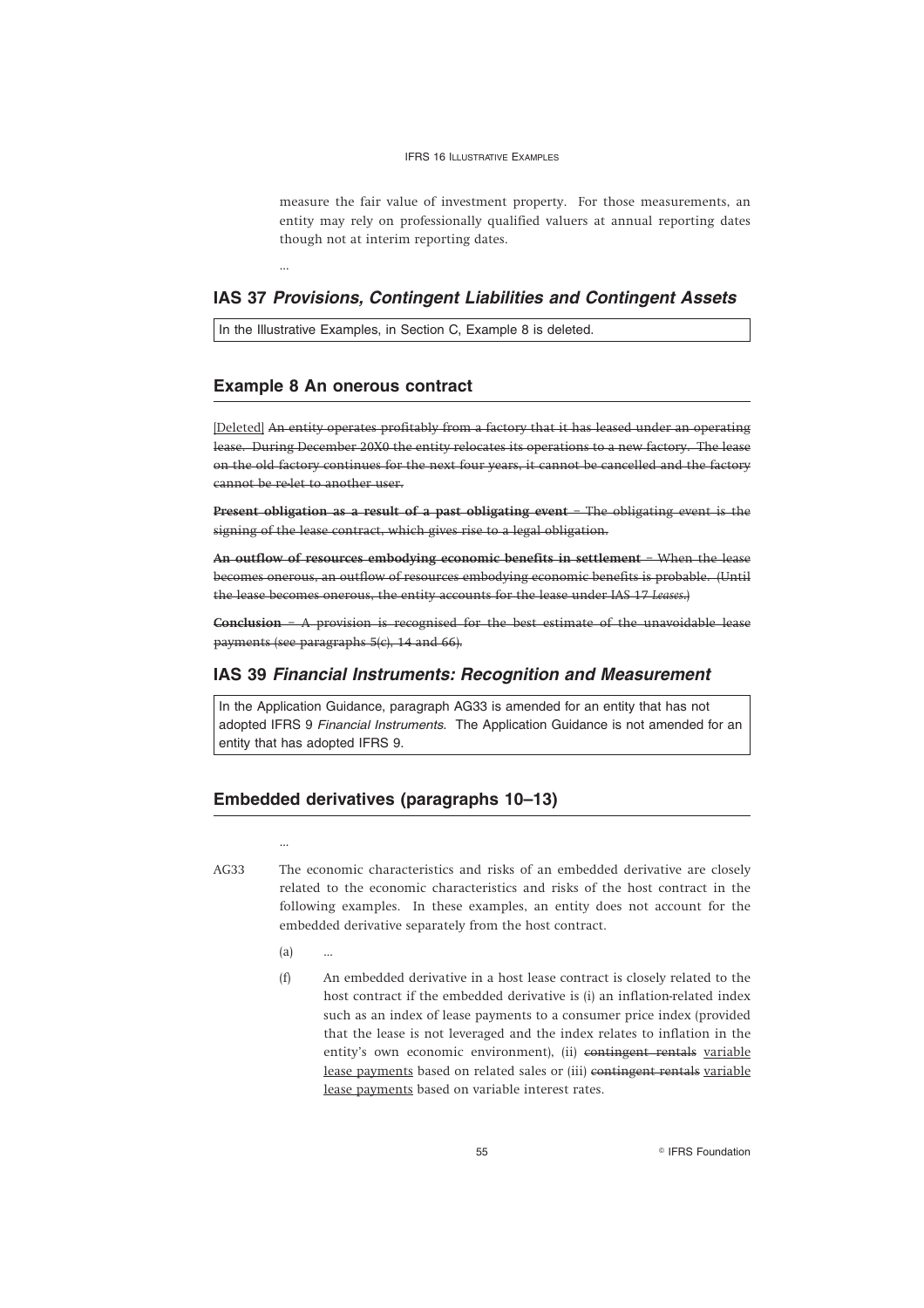$(g)$  ...

## **IFRIC 12** *Service Concession Arrangements*

In the Implementation Guidance, Information note 1 is amended. Information note 2, as amended by IFRS 15, is amended.

## **Information note 1**

...

## **Accounting framework for public-to-private service arrangements**

The diagram below summarises the accounting for service arrangements established by IFRIC 12.

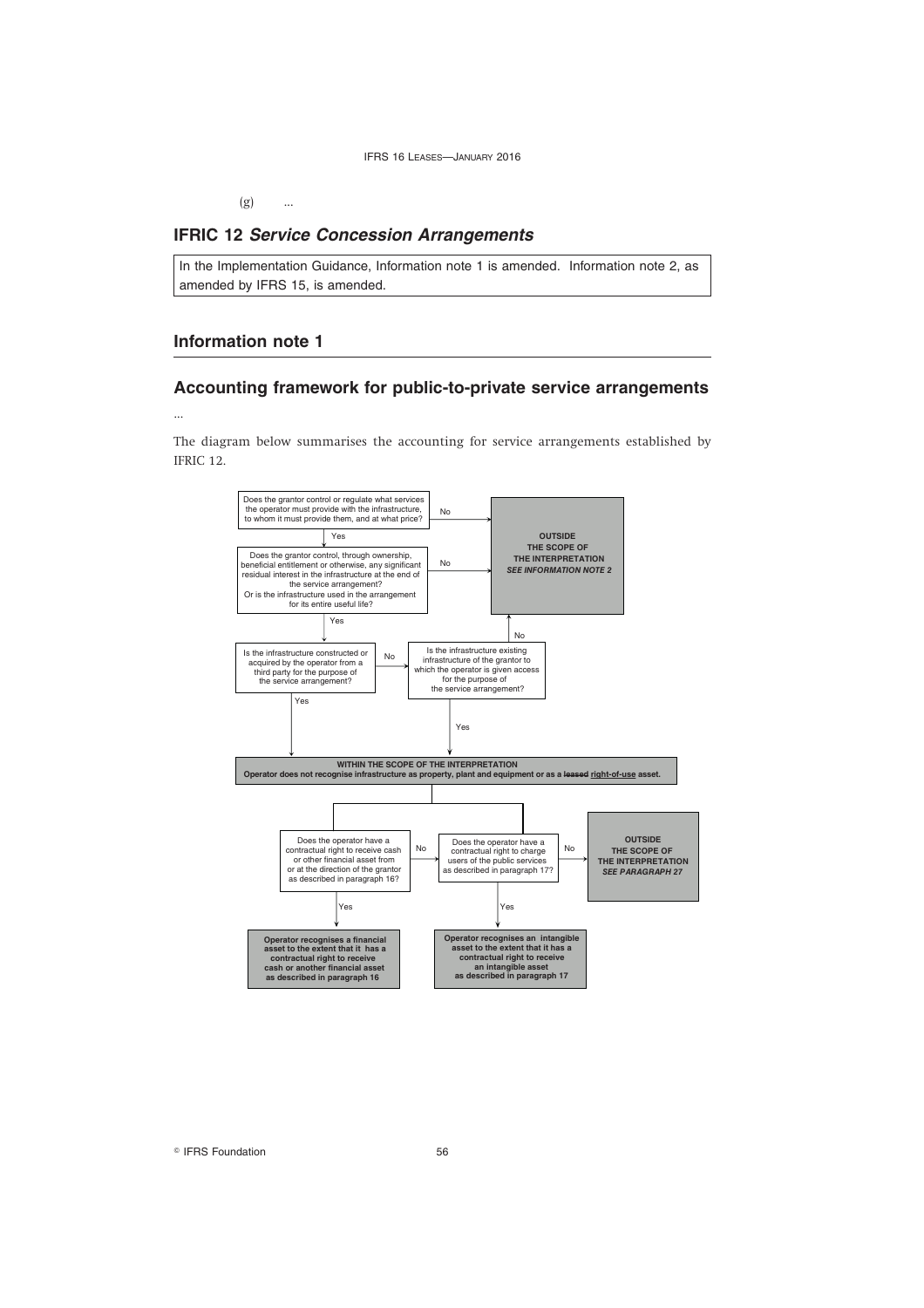## **Information note 2**

...

## **References to IFRSs that apply to typical types of public-to-private arrangements**

The table sets out the typical types of arrangements for private sector participation in the provision of public sector services and provides references to IFRSs that apply to those arrangements. The list of arrangements types is not exhaustive. The purpose of the table is to highlight the continuum of arrangements. It is not the IFRIC's intention to convey the impression that bright lines exist between the accounting requirements for public-to-private arrangements.

| Category                        | Lessee                                                  |                                                                                              | Service provider                                                      |                                | Owner                     |                                                      |  |  |
|---------------------------------|---------------------------------------------------------|----------------------------------------------------------------------------------------------|-----------------------------------------------------------------------|--------------------------------|---------------------------|------------------------------------------------------|--|--|
| Typical<br>arrangement<br>types | Lease (eg<br>Operator<br>leases assets<br>from grantor) | Service<br>and/or<br>maintenance<br>contract<br>(specific<br>tasks<br>eg debt<br>collection) | Rehabilitate-<br>operate-<br>transfer                                 | Build-<br>operate-<br>transfer | Build-<br>own-<br>operate | 100%<br>Divestment/<br>Privatisation/<br>Corporation |  |  |
| Asset<br>ownership              |                                                         | Grantor                                                                                      |                                                                       |                                | Operator                  |                                                      |  |  |
| Capital<br>investment           |                                                         | Grantor                                                                                      |                                                                       | Operator                       |                           |                                                      |  |  |
| Demand risk                     | Shared                                                  | Grantor                                                                                      | Operator and/or<br>Grantor                                            |                                | Operator                  |                                                      |  |  |
| Typical<br>duration             | 8-20 years                                              | $1-5$ years                                                                                  | Indefinite<br>(or may be<br>$25 - 30$ years<br>limited by<br>licence) |                                |                           |                                                      |  |  |
| Residual<br>interest            |                                                         | Grantor                                                                                      |                                                                       |                                | Operator                  |                                                      |  |  |
| Relevant<br><b>IFRSs</b>        | <b>IAS 17</b><br>IFRS 16                                | IFRS 15                                                                                      | <b>IFRIC 12</b>                                                       |                                | <b>IAS 16</b>             |                                                      |  |  |